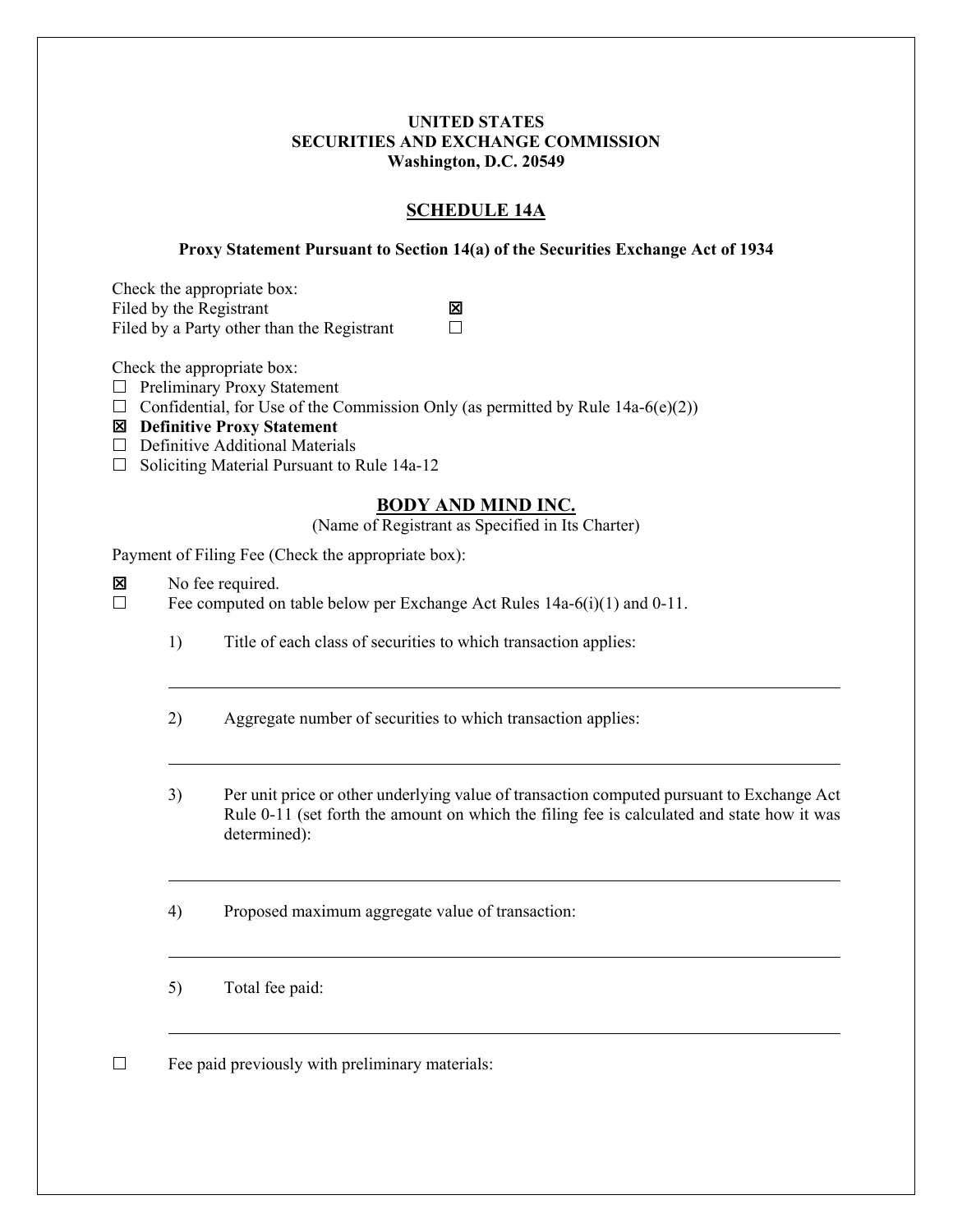$\Box$  Check box if any part of the fee is offset as provided by Exchange Act Rule 0-11(a)(2) and identify the filing for which the offsetting fee was paid previously. Identify the previous filing by registration statement number, or the Form or Schedule and the date of its filing.

 $\mathcal{L}_\text{max}$ 

1) Amount previously paid:

2) Form, Schedule or Registration Statement No.:

3) Filing Party:

4) Date Filed: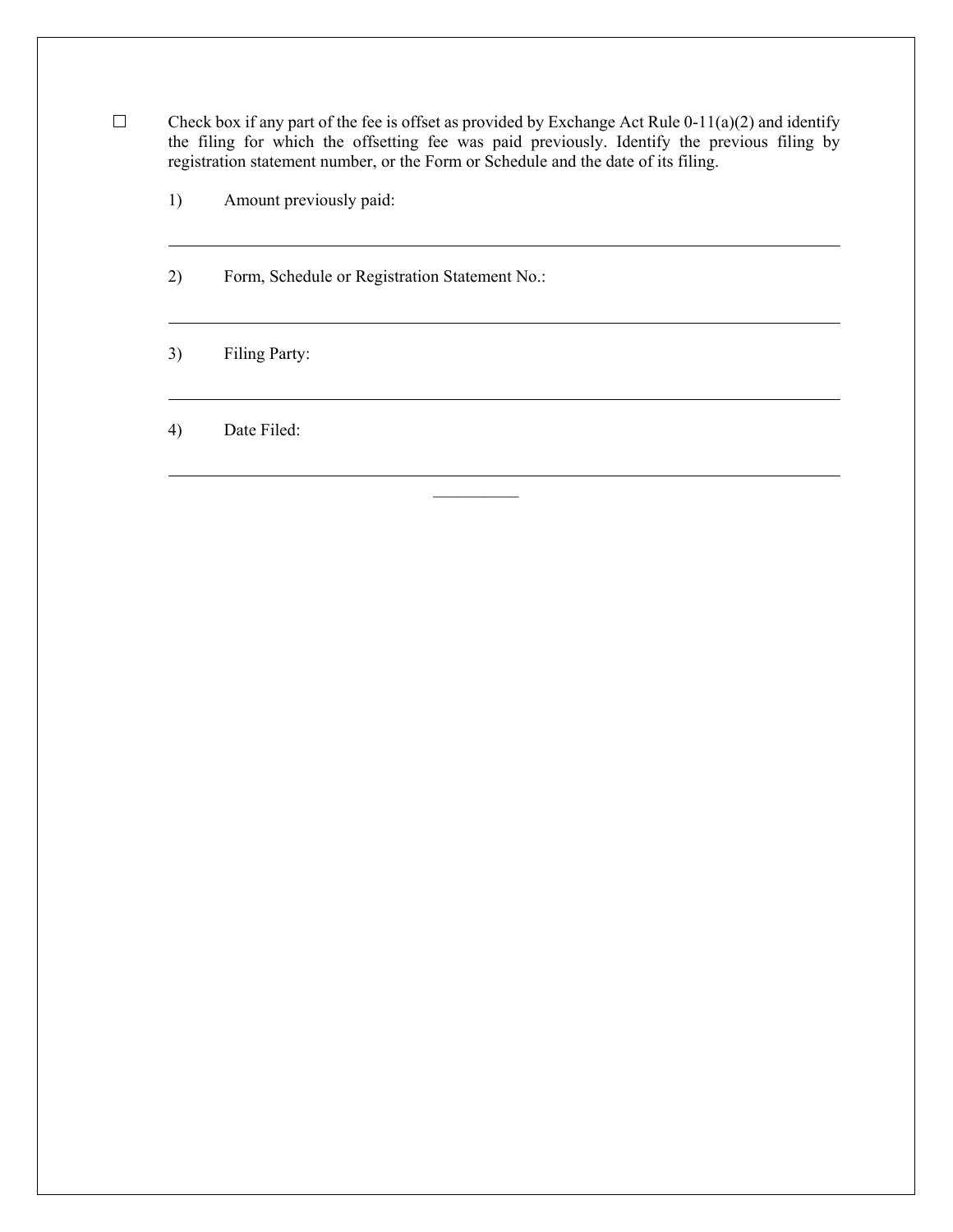#### **BODY AND MIND INC.**

Suite 750, 1095 West Pender Street, Vancouver, British Columbia, Canada V6E 2M6

# **NOTICE OF ANNUAL MEETING OF STOCKHOLDERS**

**To be held on March 31, 2022** 

Dear Stockholder:

The annual meeting of stockholders (the "**Annual Meeting**") of **Body and Mind Inc.** (the "**Company**") will be held at Suite 1500, 1055 West Georgia Street, Vancouver, British Columbia, Canada, V6E 4N7, on March 31, 2022, at 10:00 a.m. (Vancouver time).

**In light of the ongoing public health concerns related to COVID-19 and in order to comply with measures imposed by the federal and provincial governments, the Company is encouraging stockholders and others not to attend the Annual Meeting in person, but instead to submit their votes by proxy well in advance of the Annual Meeting proxy deadline of 10:00 a.m. (Pacific Time) on March 29, 2022. Stockholders who wish to attend the Annual Meeting in person must call the Vancouver office of McMillan LLP at (604) 689-9111 on or before 4:00 p.m. (Pacific time) on Friday, March 25, 2022 for further instructions on in-person attendance procedures.** 

The Company is offering stockholders the option to listen and participate (but not vote) at the Annual Meeting in real time by conference call at the following coordinates:

| Dial by your location |                |
|-----------------------|----------------|
| l Canada Toll Free:   | 1-855-244-8677 |
| US Toll Free:         | 1-855-282-6330 |
| Access Code:          | 95400309       |

As of the date of this Notice, we intend to hold the Annual Meeting in physical face-to-face format and include a telephone conference call so shareholders can listen to the Annual Meeting in real time. We are continuously monitoring the current coronavirus (COVID-19) pandemic, and in light of rapidly evolving news and guidelines related to COVID-19, we ask that stockholders to consider voting their shares by proxy and not attending the meeting in person. Those stockholders who do wish to attend the Annual Meeting in person, should carefully consider and follow the instructions of the federal Public Health Agency of Canada available at (https://www.canada.ca/en/public-health/services/diseases/coronavirus-disease-covid-19.html). We ask that stockholders also review and follow the instructions of any regional health authorities of the Province of British Columbia, including the Vancouver Coastal Health Authority, the Fraser Health Authority and any other health authority holding jurisdiction over the areas you must travel through to attend the Annual Meeting. Do not attend the Annual Meeting in person if you are experiencing any cold or flu-like symptoms, or if you or someone with whom you have been in close contact has travelled to/from outside of Canada within the 14 days prior to the Annual Meeting. **All stockholders are strongly encouraged to vote by submitting their completed form of proxy (or voting instruction form) prior to the Annual Meeting by one of the means described in the Proxy Statement accompanying this Notice**. The Company reserves the right to take any additional precautionary measures deemed to be appropriate, necessary or advisable in relation to the Annual Meeting in response to further developments in the COVID-19 outbreak, including (i) holding the Annual Meeting virtually or by providing a webcast of the Annual Meeting; (ii) hosting the Annual Meeting solely by means of remote communication; (iii) changing the Annual Meeting date and/or changing the means of holding the Annual Meeting; (iv) denying access to persons who exhibit cold or flu-like symptoms, or who have, or have been in close contact with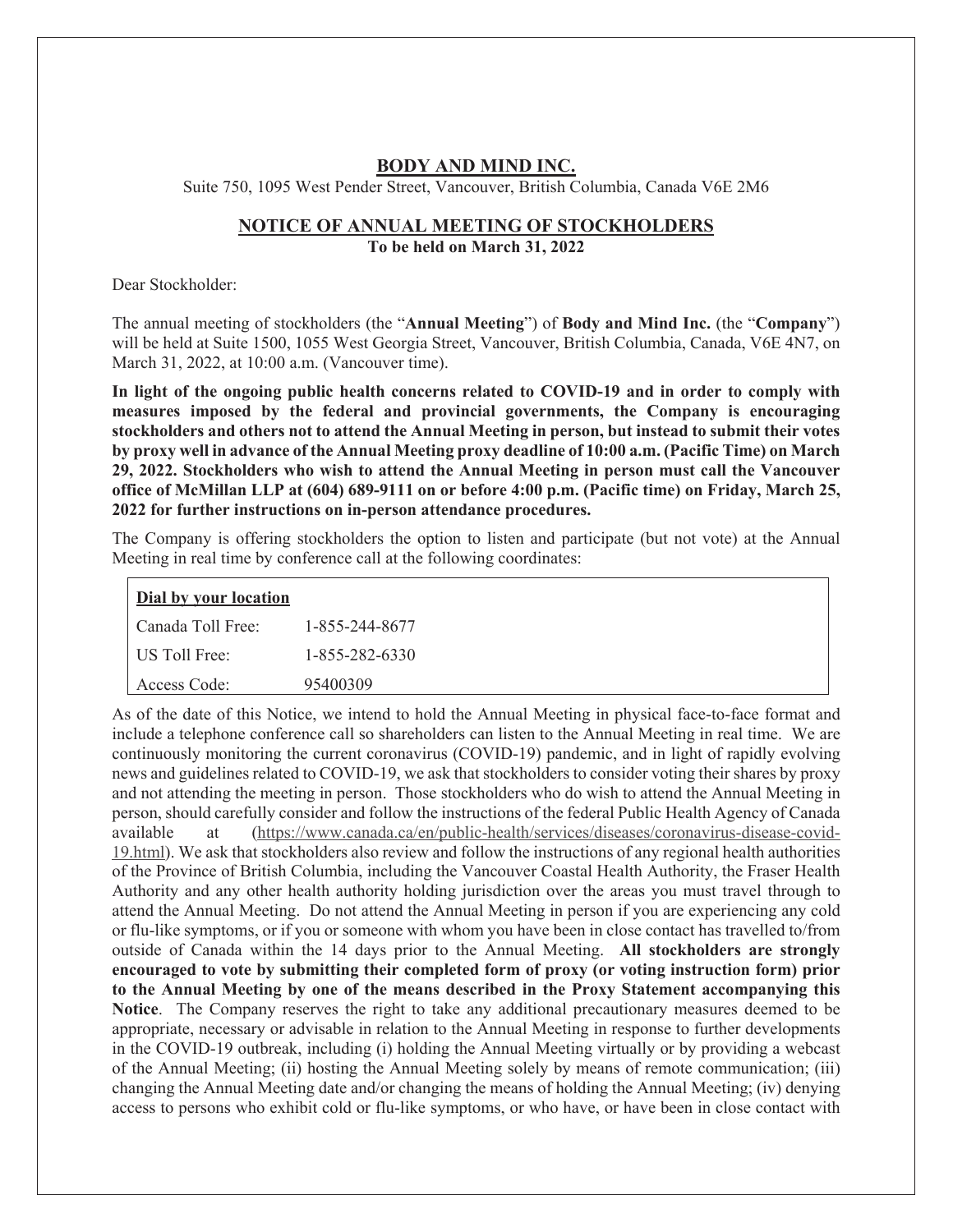someone who has, travelled to/from outside of Canada within the 14 days immediately prior to the Annual Meeting; (v) denying access to persons that do not have evidence of full vaccination; and (vi) such other measures as may be recommended by public health authorities in connection with gatherings of persons such as the Annual Meeting. Should any such changes to the Annual Meeting format occur, the Company will announce any and all changes by way of news release, which will be filed on EDGAR as an exhibit to a Current Report on Form 8-K and under the Company's profile on SEDAR. In addition, the Company will file the news release as definitive additional soliciting material on EDGAR. We strongly recommend you check the Company's website www.bodyandmind.com, prior to the Annual Meeting for the most current information. In the event of any changes to the Annual Meeting format due to the COVID-19 outbreak, the Company will **not** prepare or mail amended Annual Meeting materials.

Stockholders who intend to attend the meeting via teleconference must **submit votes by Proxy ahead of the proxy deadline of 10:00 a.m. (Pacific Time) on March 29, 2022.** Attendance by teleconference allows stockholders to listen to, but not to vote at the Annual Meeting.

At the Annual Meeting stockholders will be asked to:

- 1. elect Michael Mills, Dong Shim, Brent Reuter, Stephen Hoffman and Alexis Podesta to act as directors of the Company;
- 2. ratify the appointment of Sadler, Gibb & Associates, LLC, as the Company's independent registered public accounting firm for the fiscal year ending July 31, 2022;
- 3. ratify and approve the Company's new 2022 Stock and Incentive Plan;
- 4. approve, on a non-binding advisory basis, the compensation of our named executive officers; and
- 5. transact any other business properly brought before the Annual Meeting or any adjournment thereof.

On or about February 11, 2022, the Company mailed to all stockholders of record, as of February 9, 2022, a Notice of Internet Availability of Proxy Materials (the "**Notice**"). Please carefully review the Notice for information on how to access the Notice of Annual Meeting, Proxy Statement, Proxy Card and our Annual Report on Form 10-K for the fiscal year ended July 31, 2021 (the "**Annual Report on Form 10-K**"), on www.proxyvote.com, in addition to instructions on how you may request to receive a paper or email copy of these documents. There is no charge to you for requesting a paper copy of these documents. Our Annual Report on Form 10-K, including financial statements for such period, does not constitute any part of the material for the solicitation of proxies.

The foregoing items of business are more fully described in the Proxy Statement accompanying this Notice. **Only stockholders of record of the Company's common stock at the close of business on February 9, 2022, are entitled to notice of, and to vote at, the Annual Meeting or any adjournment thereof.** 

It is important that your shares be represented and voted at the Annual Meeting. If you are the registered holder of the Company's common stock, you can vote your shares by completing and returning the enclosed proxy card, even if you plan to attend the Annual Meeting. You may vote your shares of common stock in person even if you previously returned a proxy card. Please note, however, that if your shares of common stock are held of record by a broker, bank or other nominee and you wish to vote in person at the Annual Meeting, you must obtain a proxy issued in your name from such broker, bank or other nominee. Please carefully review the instructions on the proxy card or the information forwarded by your broker, bank or other nominee regarding voting instructions.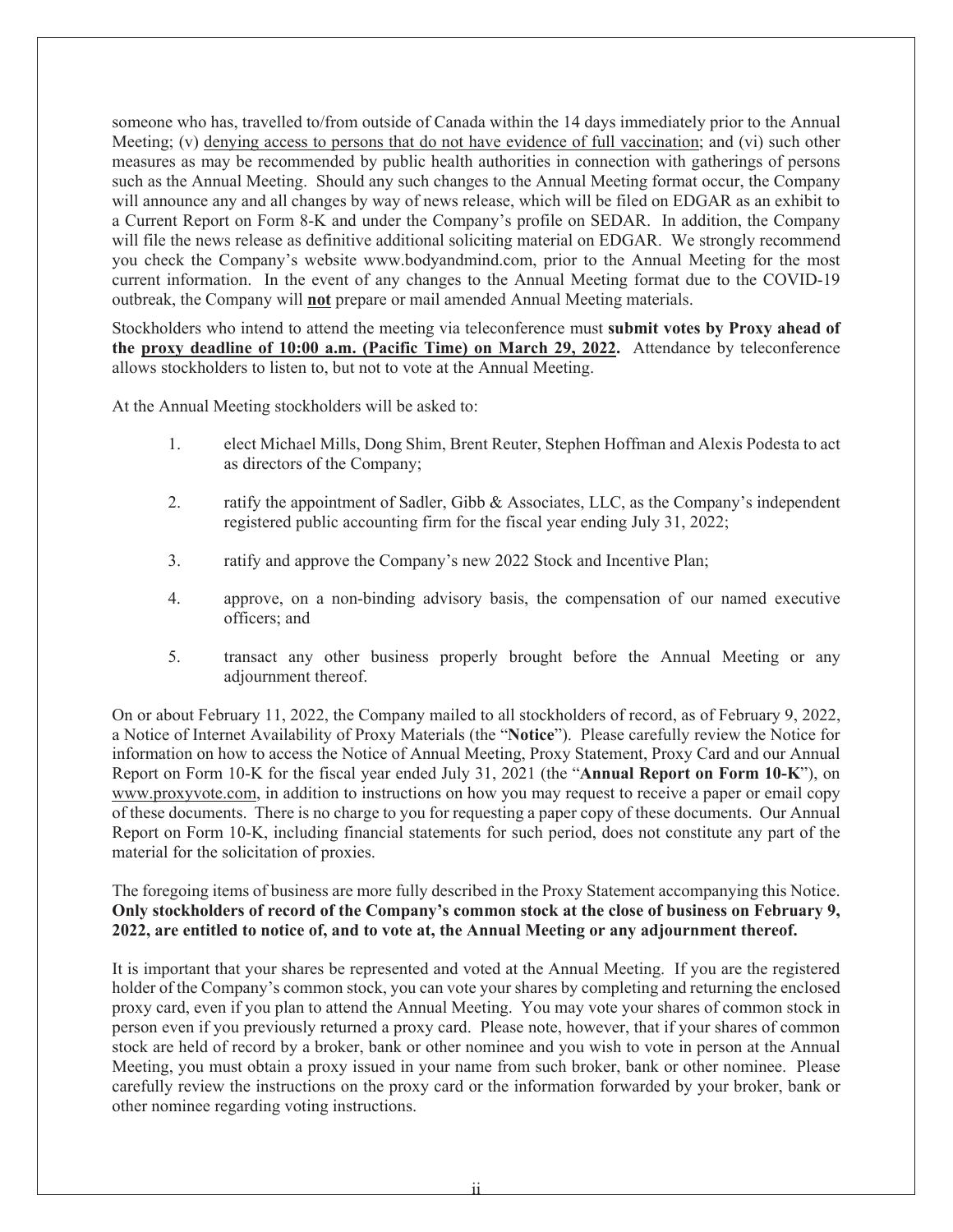If you are planning to attend the Annual Meeting in person, you will need to contact McMillan LLP at (604) 689-9111 on or before 4:00 p.m. (Pacific time) on Friday, March 25, 2022 for further instructions on inperson attendance procedures and you will be asked to register before entering the Annual Meeting. **All attendees will be required to present government-issued photo identification** (e.g., driver's license or passport) to enter the Annual Meeting. If you are a stockholder of record, your ownership of the Company's common stock will be verified against the list of stockholders of record as of February 9, 2022, prior to being admitted to the Annual Meeting. **If you are not a stockholder of record and hold your shares of common stock in "street name" (that is, your shares of common stock are held in a brokerage account or by a bank or other nominee), you must also provide proof of beneficial ownership as of February 9, 2022, such as your most recent account statement dated prior to February 9, 2022, and a copy of the voting instruction card provided by your broker, bank or nominee or similar evidence of ownership.**

#### **By Order of the Board of Directors**

#### **BODY AND MIND INC.**

*/s/ Michael Mills*  Michael Mills President and Chief Executive Officer

Dated: February 10, 2022.

# **IMPORTANT NOTICE REGARDING THE AVAILABILITY OF PROXY MATERIALS FOR THE ANNUAL MEETING OF SHAREHOLDERS TO BE HELD ON MARCH 31, 2022:**

**The Proxy Statement and form of Proxy, as well as the Company's Annual Report on Form 10-K for the fiscal year ended July 31, 2021 are available on the Internet at:**  *www.proxyvote.com*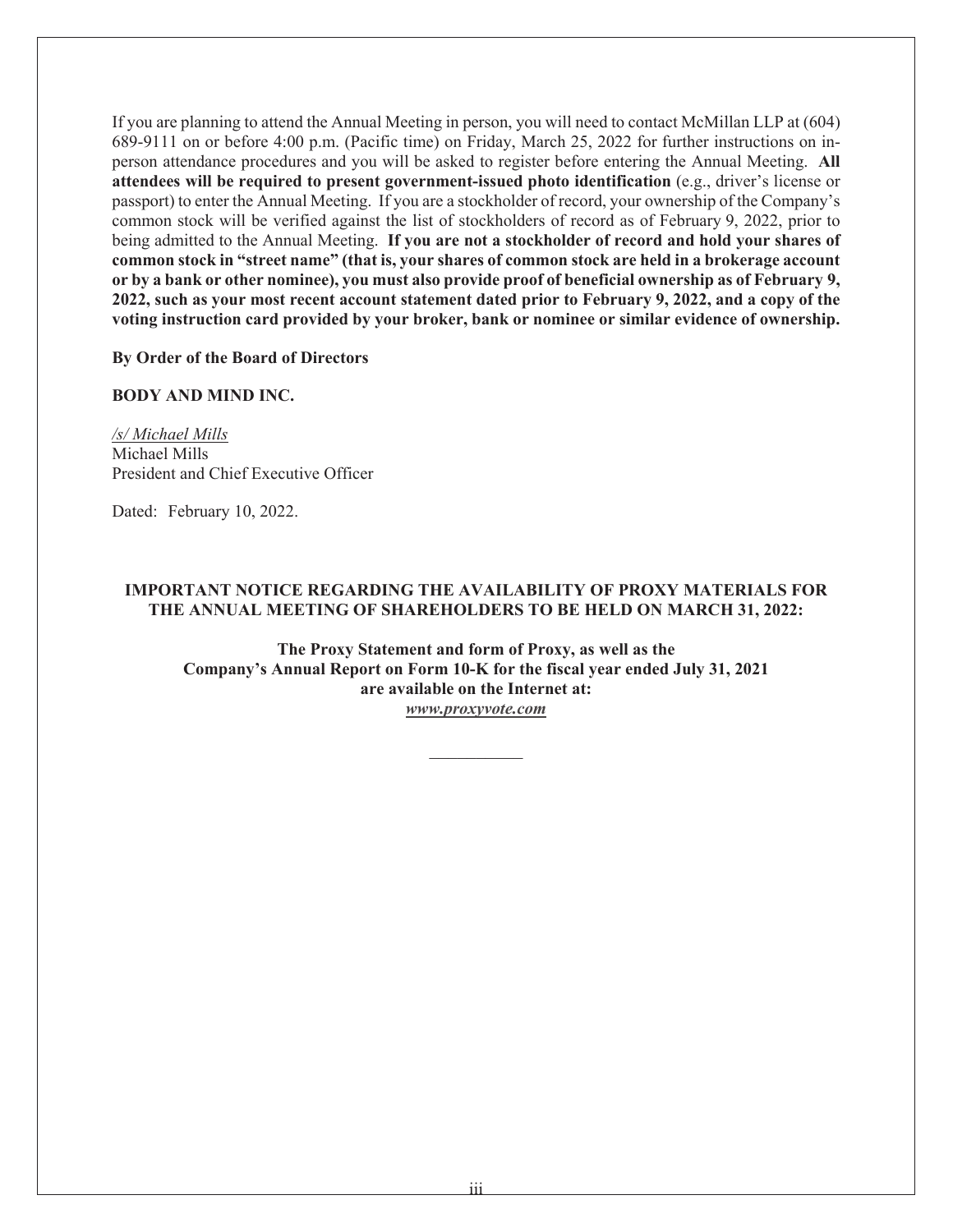# **BODY AND MIND INC.**

Suite 750, 1095 West Pender Street, Vancouver, British Columbia, Canada V6E 2M6

# **PROXY STATEMENT FOR THE ANNUAL MEETING OF STOCKHOLDERS To be held on March 31, 2022**

### **THE ANNUAL MEETING**

### **General**

This proxy statement (the "**Proxy Statement**") is furnished in connection with the solicitation of proxies by the Board of Directors (the "**Board of Directors**") of Body and Mind Inc. ("**we**", "**us**", "**our**" or the "**Company**") for use in connection with our annual meeting of our stockholders (the "**Annual Meeting**") to be held on March 31, 2022, at 10:00 a.m. (Vancouver time), at Suite 1500, 1055 West Georgia Street, Vancouver, British Columbia, Canada, V6E 4N7, or at any adjournment thereof, for the purposes set forth in the accompanying Notice of Meeting.

In accordance with rules and regulations adopted by the United States Securities and Exchange Commission (the "**SEC**"), instead of mailing a printed copy of our proxy materials to each stockholder of record, we may furnish proxy materials to our stockholders on the Internet. On or about February 11, 2022, the Company mailed to all stockholders of record, as of February 9, 2022 (the "**Record Date**"), a Notice of Internet Availability of Proxy Materials (the "**Notice**"). If you received only a Notice by mail, you will not receive a printed copy of the proxy materials.

Please carefully review the Notice for information on how to access our proxy materials, consisting of the Notice of Annual Meeting, Proxy Statement and Proxy Card, available at www.proxyvote.com. You may also access our Annual Report on Form 10-K for each of our fiscal year ended July 31, 2021 (the "**Annual Report on Form 10-K**"), including our financial statements for such periods. However, our Annual Report on Form 10-K does not constitute any part of the material for the solicitation of proxies.

The Notice also includes instructions as to how you may submit your proxy on the Internet or over the telephone.

If you received only a Notice of Internet Availability (the "**Notice**") by mail and you would like to receive a printed copy of our proxy materials, including a Proxy Card, or a copy of our Annual Report on Form 10- K, you should follow the instructions for requesting such materials included in the Notice. There is no charge to you for requesting a paper copy of these documents.

Our principal offices are located at Suite 750, 1095 West Pender Street, Vancouver, British Columbia, Canada, V6E 2M6. Our telephone number is: (800) 361-6312 and our website address is: www.bodyandmind.com

### **Manner of Solicitation and Expenses**

This proxy solicitation is made on behalf of our Board of Directors. Solicitation of proxies may be made by our directors, officers and employees personally, by telephone, mail, facsimile, e-mail, internet or otherwise, but they will not be specifically compensated for these services. We will bear the expenses incurred in connection with the solicitation of proxies for the Annual Meeting. Upon request, we will also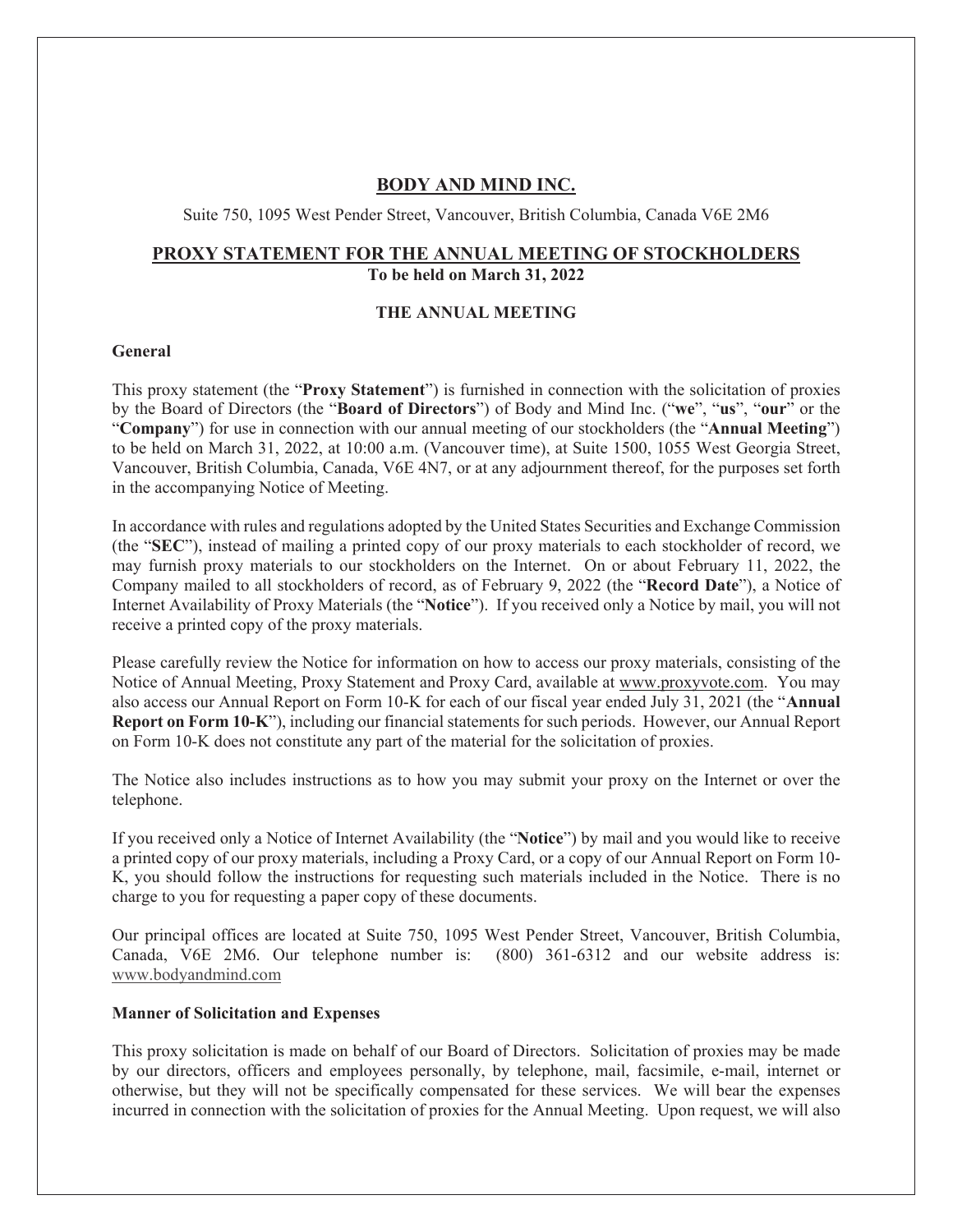reimburse brokers, dealers, banks or similar entities acting as nominees for their reasonable expenses incurred in forwarding copies of the proxy materials to the beneficial owners of the shares of our common stock as of the Record Date.

# **Record Date and Voting Shares**

Our Board of Directors has fixed the close of business on February 9, 2022, as the Record Date for the determination of stockholders entitled to notice of and to vote at the Annual Meeting. As of the Record Date there were 113,349,464 shares of common stock issued, outstanding and entitled to vote at the Annual Meeting. Holders of shares of common stock are entitled to one vote at the Annual Meeting for each share of common stock held of record as of the Record Date. There is no cumulative voting in the election of directors.

# **Quorum**

A quorum is necessary to hold a valid meeting of our stockholders. The required quorum for the transaction of business at the Annual Meeting is ten (10) percent of our issued and outstanding shares of common stock as of the Record Date.

In order to be counted for purposes of determining whether a quorum exists at the Annual Meeting, shares of common stock must be present at the Annual Meeting either in person or represented by proxy. Shares that will be counted for purposes of determining whether a quorum exists will include:

- shares of common stock represented by properly executed proxies for which voting instructions have been given, including proxies which are marked "Abstain" or "Withhold" for any matter;
- shares of common stock represented by properly executed proxies for which no voting instruction has been given; and
- broker non-votes.

Broker non-votes occur when shares of common stock held by a broker for a beneficial owner are not voted with respect to a particular proposal because the broker has not received voting instructions from the beneficial owner and the broker does not have discretionary authority to vote such shares.

### **Entitlement to Vote**

If you are a registered holder of shares of our common stock as of February 9, 2022, the Record Date for the Annual Meeting, you may vote those shares of our common stock in person at the Annual Meeting or by proxy in the manner described below under "Voting of Proxies". If you hold shares of our common stock in "street name" through a broker or other financial institution, you must follow the instructions provided by your broker or other financial institution regarding how to instruct your broker or financial institution in respect of voting your shares.

# **Voting of Proxies**

You can vote the shares of common stock that you own of record on the Record Date by either attending the Annual Meeting in person or by filling out and sending in a proxy in respect of the shares that you own. Your execution of a proxy will not affect your right to attend the Annual Meeting and to vote in person.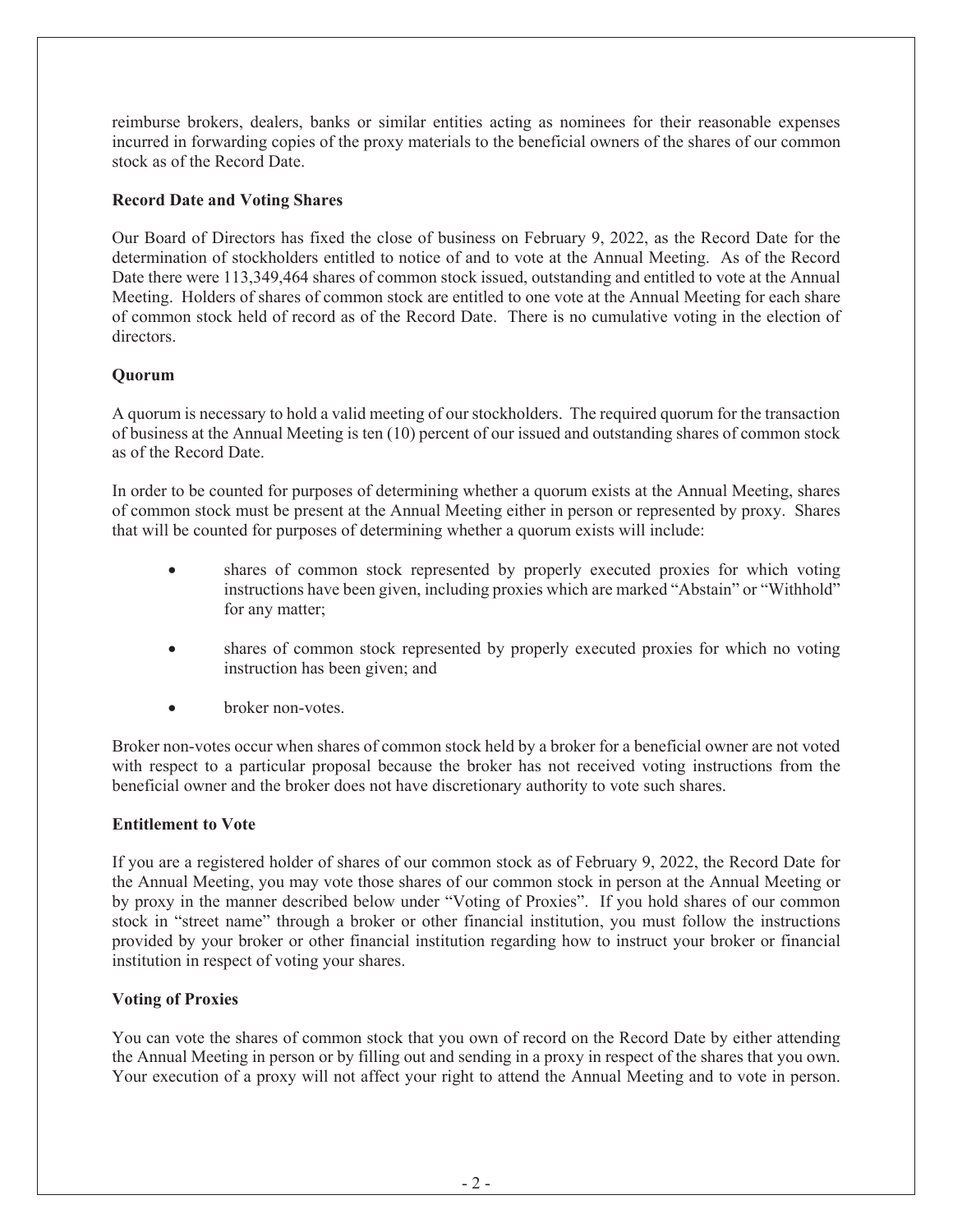You may also submit your proxy on the Internet or over the telephone by following the instructions contained in the Notice.

You may revoke your proxy at any time before it is voted by:

- (a) filing a written notice of revocation of proxy with our Corporate Secretary at any time before the taking of the vote at the Annual Meeting;
- (b) executing a later-dated proxy and delivering it to our Corporate Secretary at any time before the taking of the vote at the Annual Meeting; or
- (c) attending at the Annual Meeting, giving affirmative notice that you intend to revoke your proxy and voting in person. Please note that your attendance at the Annual Meeting will not, in and of itself, revoke your proxy.

All shares of common stock represented by properly executed proxies received at or prior to the Annual Meeting that have not been revoked will be voted in accordance with the instructions of the stockholder who has executed the proxy. If no choice is specified in a proxy, the shares represented by the proxy will be voted FOR all matters to be considered at the Annual Meeting as set forth in the accompanying Notice of Meeting. The shares represented by proxy will also be voted for or against such other matters as may properly come before the Annual Meeting in the discretion of the persons named in the proxy as proxyholders. We are currently not aware of any other matters to be presented for action at the Annual Meeting other than those described herein.

Any written revocation of a proxy or subsequent later-dated proxy should be delivered to the Company at Suite 750, 1095 West Pender Street, Vancouver, British Columbia, Canada, V6E 2M6, Attention: Corporate Secretary.

# **Votes Required**

Proposal One – Election of Directors: The affirmative vote of the holders of a plurality of our shares of common stock represented at the Annual Meeting in person or by proxy is required for the election of our directors. This means that the nominees who receive the greatest number of votes for each open seat will be elected. Votes may be cast in favor of the election of directors or withheld. Votes that are withheld and broker non-votes will be counted for the purposes of determining the presence or absence of a quorum, but will have no effect on the election of directors.

Proposal Two – Appointment of Independent Registered Public Accountants: The affirmative vote of the holders of a majority of our shares of common stock represented at the Annual Meeting in person or by proxy is required for the ratification of the appointment of our independent registered public accountants. Stockholders may vote in favor or against this Proposal or they may abstain. Abstentions are deemed to be "votes cast" and will have the same effect as a vote against this Proposal.

Proposal Three – Ratification and Approval of the 2022 Stock and Incentive Plan: The affirmative vote of the holders of a majority of our shares of common stock represented at the Annual Meeting in person or by proxy is required for the ratification and approval of the Company's 2022 Stock and Incentive Plan. Stockholders may vote in favor or against this Proposal or they may abstain. Abstentions are deemed to be "votes cast" and will have the same effect as a vote against this Proposal. Broker non-votes are not deemed to be votes cast and, therefore, will have no effect on the vote with respect to this Proposal.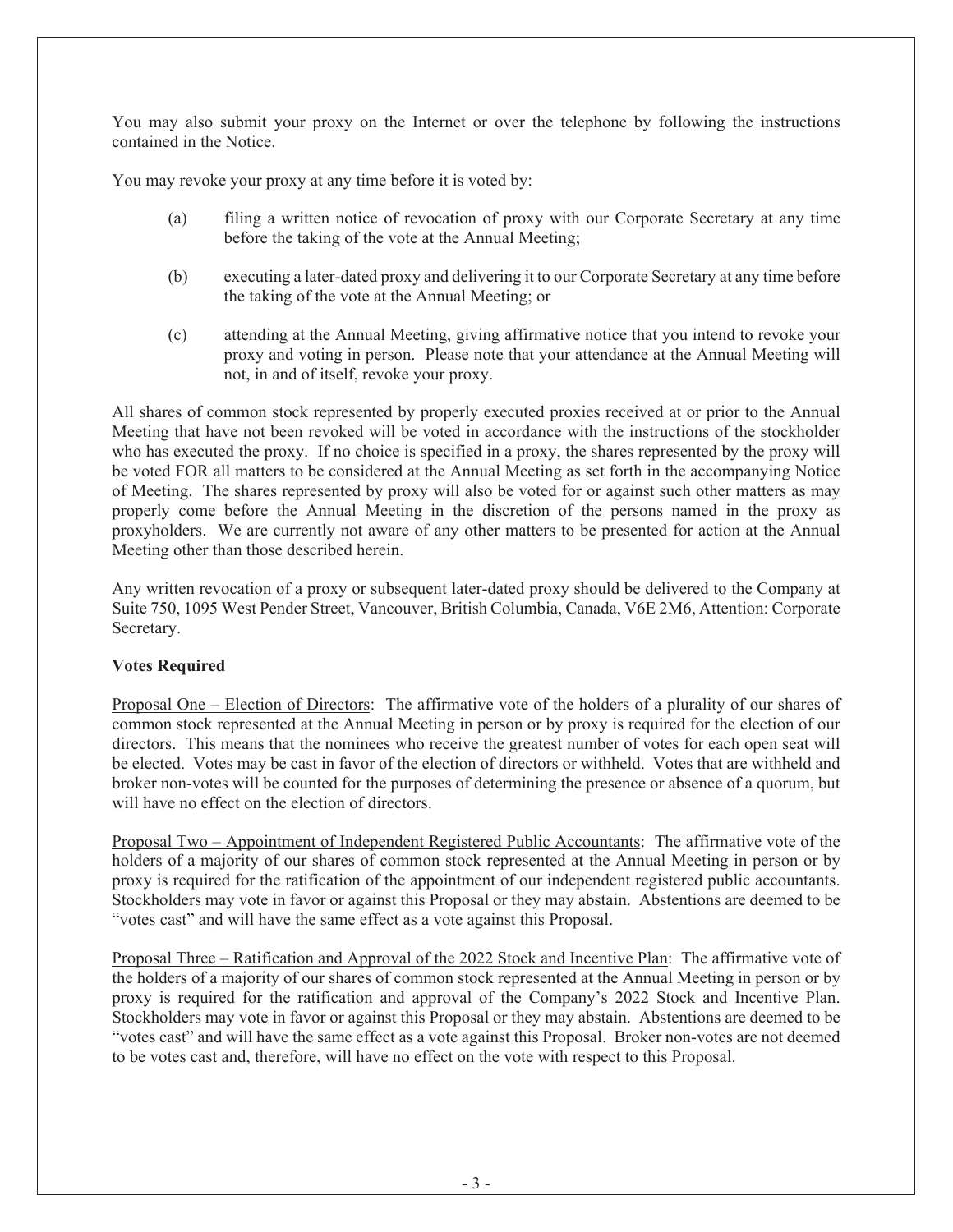Proposal Four – Say-on-Pay for Executive Compensation – Advisory Resolution: The vote to approve the compensation of our named executive officers (commonly known as a "say-on-pay" vote) is advisory and, therefore, not binding on the Company, the Compensation Committee or our Board of Directors. The affirmative vote of the holders of a majority of our common stock represented at the Annual Meeting in person or by proxy is required for the non-binding advisory vote on executive compensation. Stockholders may vote in favor of or against the Proposal or they may abstain. Abstentions are deemed to be "votes cast" and will have the same effect as a vote against this Proposal. Broker non-votes are not deemed to be votes cast and, therefore, will have no effect on the vote with respect to this Proposal.

# **Stockholder Proposals**

No proposals have been received from any stockholder for consideration at the Annual Meeting.

# **Other Matters**

It is not expected that any matters other than those referred to in this Proxy Statement will be brought before the Annual Meeting. If other matters are properly presented, however, the persons named as proxyholders will vote in accordance with their best judgment on such matters. The grant of a proxy also will confer discretionary authority on the persons named as proxyholders to vote in accordance with their best judgment on matters incidental to the conduct of the Annual Meeting.

# **No Rights of Appraisal**

There are no rights of appraisal or similar rights of dissenters with respect to the matters that are the subject of this proxy solicitation under the laws of the State of Nevada, our certificate of incorporation or our bylaws.

# **INTEREST OF CERTAIN PERSONS IN MATTERS TO BE ACTED UPON**

None of the following persons has any substantial interest, direct or indirect, by way of beneficial ownership of securities or otherwise, in any matter to be acted on at the Annual Meeting, other than elections to office and as named executive officers in respect of whose compensation the non-binding advisory vote on executive compensation will be held:

- each person who has been one of our directors or executive officers at any time since the beginning of our last fiscal year;
- each nominee for election as one of our directors; or
- any associate of any of the foregoing persons.

# **SECURITY OWNERSHIP OF CERTAIN BENEFICIAL OWNERS AND MANAGEMENT**

The following table sets forth information regarding the beneficial ownership of our common stock as of February 9, 2022, by:

- each person who is known by us to beneficially own more than 5% of our shares of common stock; and
- each executive officer, each director and all of our directors and executive officers as a group.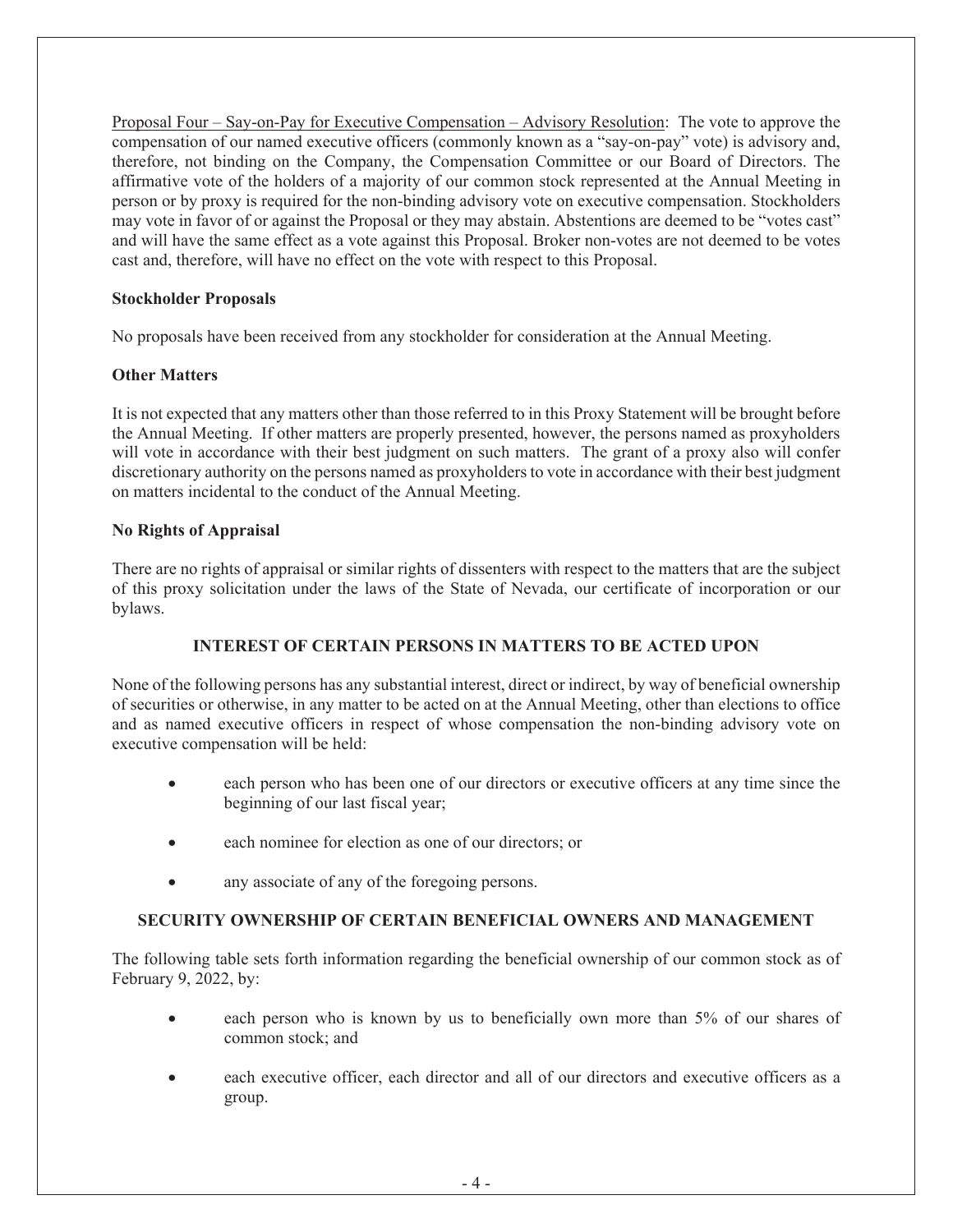The number of shares beneficially owned and the related percentages are based on 113,349,464 shares of common stock outstanding as of February 9, 2022.

For the purposes of the information provided below, Common Shares that may be issued upon the exercise or conversion of stock options, warrants and other rights to acquire shares of our common stock that are exercisable or convertible within 60 days following February 9, 2022, when there were deemed to be 113,349,464 Common Shares of the Company outstanding and beneficially owned by the stockholders for the purpose of computing the number of Common Shares and percentage ownership of each holder are reported below, but are not deemed to be outstanding for the purpose of computing the percentage ownership of any other person.

| Name and Address of Beneficial Owner <sup>(1)</sup>                                                                                                        | <b>Amount and Nature of</b><br><b>Beneficial Ownership</b> <sup>(1)</sup> | Percentage of<br><b>Beneficial Ownership</b> |
|------------------------------------------------------------------------------------------------------------------------------------------------------------|---------------------------------------------------------------------------|----------------------------------------------|
| <b>Directors and Officers:</b>                                                                                                                             |                                                                           |                                              |
| Michael Mills, President, Chief Executive Officer and<br>Director<br>c/o Suite 750,1095 West Pender Street<br>Vancouver, British Columbia, Canada, V6E 2M6 | $1,171,250^{(2)}$                                                         | 1.0%                                         |
| Darren Tindale, Corporate Secretary<br>c/o Suite 750,1095 West Pender Street<br>Vancouver, British Columbia, Canada, V6E 2M6                               | $887,500^{(3)}$                                                           | $\ast$                                       |
| <b>Brent Reuter, Director</b><br>c/o Suite 750,1095 West Pender Street<br>Vancouver, British Columbia, Canada, V6E 2M6                                     | $337,500^{(4)}$                                                           | ∗                                            |
| Stephen (Trip) Hoffman, Chief Operating Officer<br>c/o Suite 750,1095 West Pender Street<br>Vancouver, British Columbia, Canada, V6E 2M6                   | $1,137,500^{(5)}$                                                         | 1.0%                                         |
| Dong Shim, Chief Financial Officer and Director<br>c/o Suite 750,1095 West Pender Street<br>Vancouver, British Columbia, Canada, V6E 2M6                   | $1,161,460^{(6)}$                                                         | $1.0\%$                                      |
| Alexis Podesta, Director<br>c/o Suite 750,1095 West Pender Street<br>Vancouver, British Columbia, Canada, V6E 2M6                                          | $125,000^{(7)}$                                                           | ∗                                            |
| All directors and executive officers as a group<br>$(6$ persons)                                                                                           | $4,820,210^{(8)}$                                                         | 4.1%                                         |
| <b>Major Stockholders:</b>                                                                                                                                 |                                                                           |                                              |
| <b>Robert Hasman</b><br>628 Chervil Valley<br>Las Vegas, NV 89138                                                                                          | $5,991,295^{(9)}$                                                         | 5.3%                                         |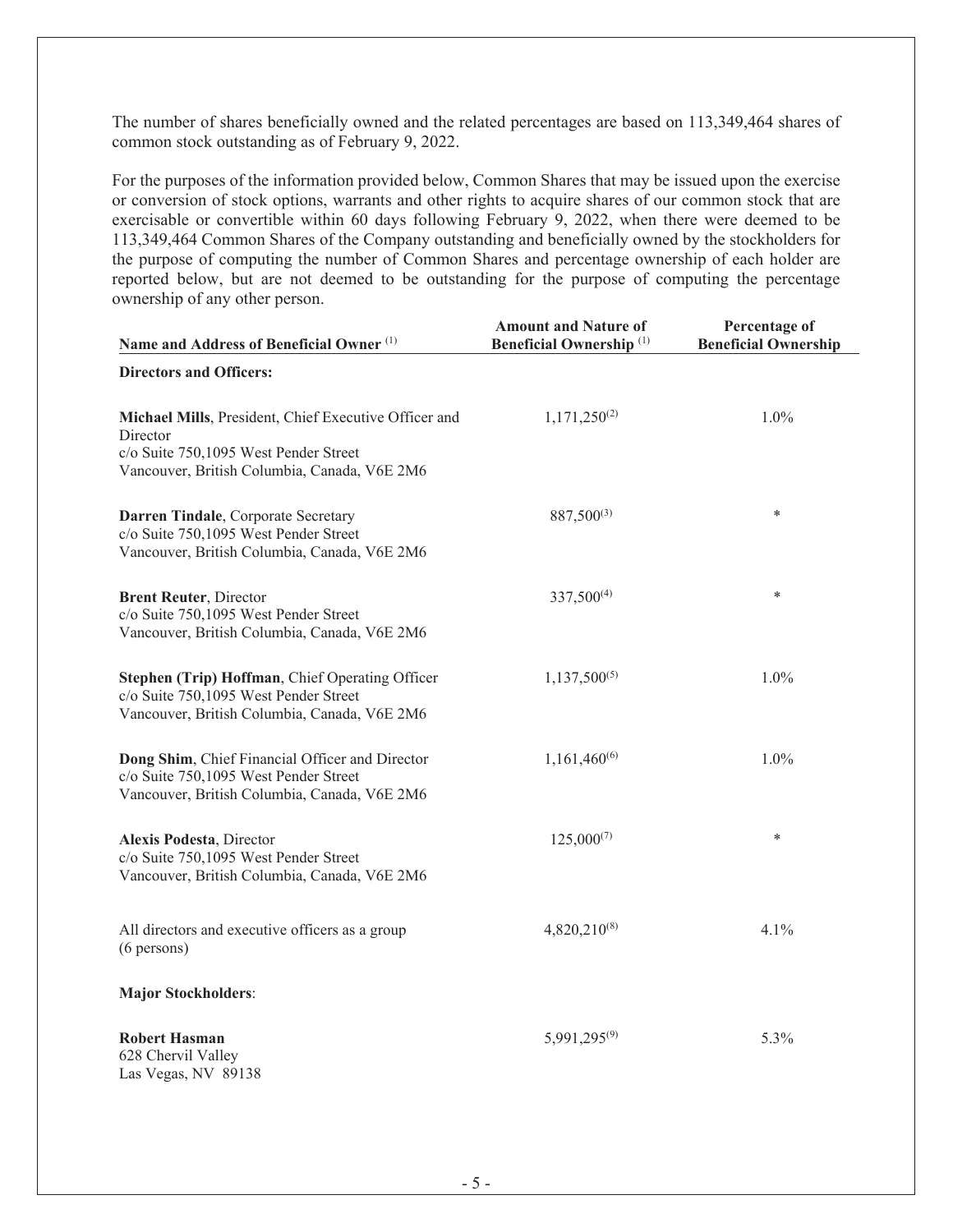#### Notes:

- Less than one percent.
- (1) Under Rule 13d-3 of the Exchange Act, a beneficial owner of a security includes any person who, directly or indirectly, through any contract, arrangement, understanding, relationship or otherwise, has or shares: (i) voting power, which includes the power to vote, or to direct the voting of such security; and (ii) investment power, which includes the power to dispose or direct the disposition of the security. Certain shares of common stock may be deemed to be beneficially owned by more than one person (if, for example, persons share the power to vote or the power to dispose of the shares). In addition, shares of common stock are deemed to be beneficially owned by a person if the person has the right to acquire the shares (for example, upon exercise of an option) within 60 days of the date as of which the information is provided. In computing the percentage ownership of any person, the amount of shares of common stock outstanding is deemed to include the amount of shares beneficially owned by such person (and only such person) by reason of these acquisition rights. As a result, the percentage of outstanding shares of common stock of any person as shown in this table does not necessarily reflect the person's actual ownership or voting power with respect to the number of shares of common stock actually outstanding as of the date of this Proxy Statement. As of February 9, 2022, there were 113,349,464 shares of common stock of the Company issued and outstanding.
- (2) This figure represents (i) 79,000 shares of common stock held by Mr. Mills directly; (ii) 18,000 shares of common stock held by Mr. Mills' wife, (iii) 18,000 shares of common stock issuable upon exercise of warrants registered to Mr. Mills' wife, and (iv) stock options to purchase 1,056,250 shares of common stock which have vested or will vest within 60 days of the date hereof.
- (3) This figure represents (i) 100,000 shares of common stock held by Mr. Tindale's wife, and (ii) stock options to purchase 787,500 shares of common stock which have vested or will vest within 60 days of the date hereof.
- (4) This figure represents stock options to purchase 337,500 shares of common stock which have vested or will vest within 60 days of the date hereof.
- (5) This figure represents (i) 50,000 shares of common stock held by Mr. Hoffman directly, and (ii) stock options to purchase 1,087,500 shares of common stock which have vested or will vest within 60 days of the date hereof.
- (6) This figure represents (i) 138,460 shares of common stock held by Mr. Shim, (ii) 48,000 shares of common stock issuable upon exercise of warrants registered directly to Mr. Shim, and (iii) stock options to purchase 975,000 shares of common stock which have vested or will vest within 60 days of the date hereof.
- (7) This figure represents stock options to purchase 125,000 shares of common stock which have vested or will vest within 60 days of the date hereof.
- (8) This figure represents (i) 385,460 shares of common stock, (ii) 66,000 shares of common stock issuable upon exercise of warrants, and (iii) stock options to purchase 4,368,750 shares of common stock, which have vested.
- (9) This figure represents (i) 250,000 shares of common stock held by Mr. Hasman directly, (ii) 4,278,761 shares of common stock held by SW Fort Apache, LLC, an entity controlled by Mr. Hasman, and (iii) 1,462,534 shares of common stock held by TI Nevada, LLC, an entity controlled by Mr. Hasman.

#### **Changes in Control**

We are unaware of any contract, or other arrangement or provision, the operation of which may at a subsequent date result in a change of control of our Company.

#### **PROPOSAL NUMBER ONE:**

### **ELECTION OF DIRECTORS TO OUR BOARD OF DIRECTORS**

#### **Election of Directors**

Each of our directors is elected at the annual meeting of our stockholders and, upon the director's election, will hold office until our next annual meeting or until his or her successor is elected and qualified.

The persons named in the enclosed form of proxy as proxyholders intend to vote for the election of the nominees listed below as directors unless instructed otherwise, or unless a nominee is unable or unwilling to serve as a director of the Company. Our Board of Directors has no reason to believe that any nominee is unable or unwilling to serve, but if a nominee should determine not to serve, the persons named in the form of proxy as proxyholders will have the discretion and intend to vote for another candidate that would be nominated by our Board of Directors.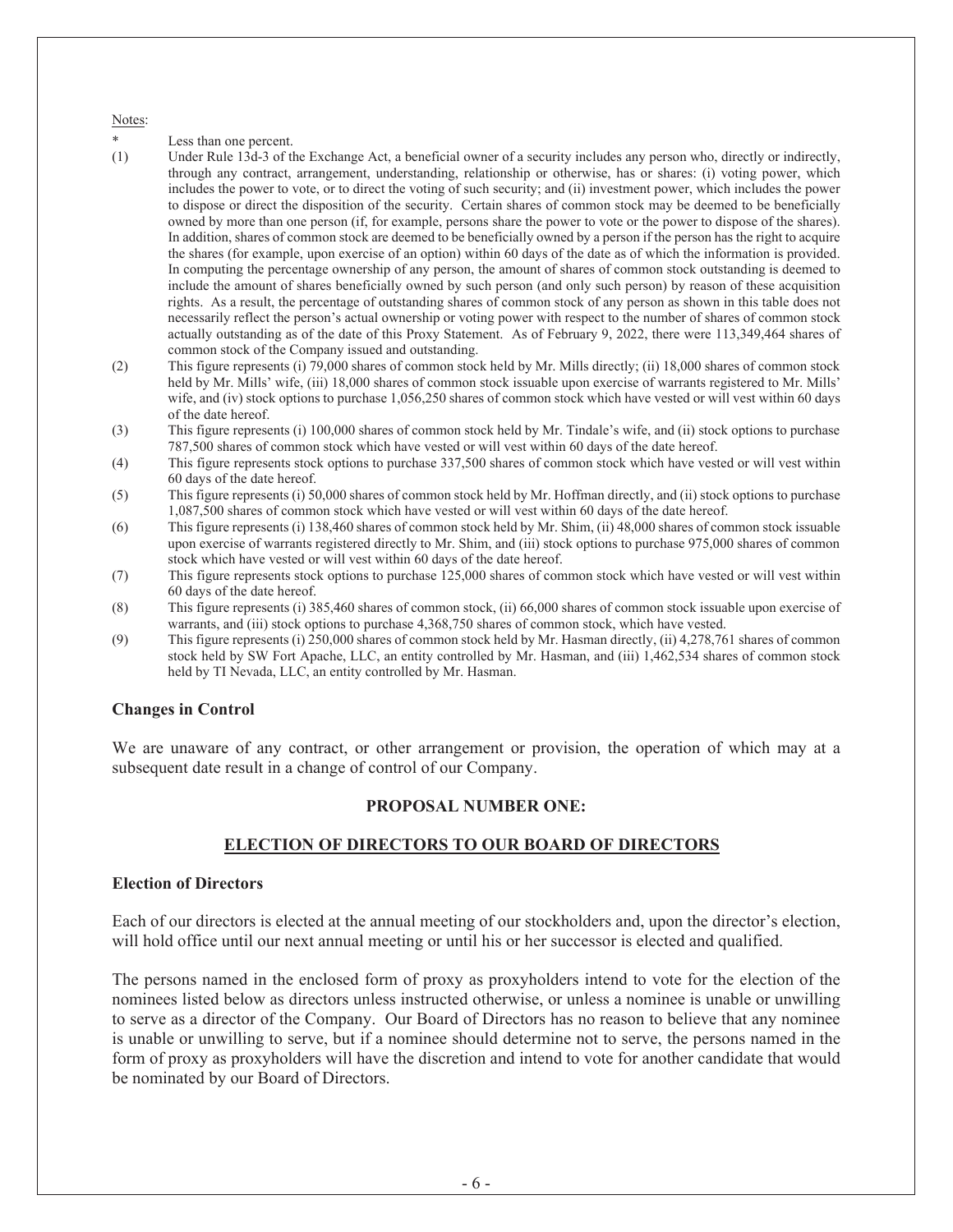The affirmative vote of a plurality of the votes present in person or by proxy at the Annual Meeting and entitled to vote on the election of directors is required for the election of each nominee as a director. Our constating documents do not provide for cumulative voting in the election of directors.

# **Nominees for Election as Directors**

Michael Mills, Dong Shim, Brent Reuter, Stephen Hoffman and Alexis Podesta, each of whom is a current director, have been nominated for election as directors. It is the intention of the persons named in the accompanying form of proxy as proxyholders to vote proxies for the election of each of these individuals as a director and each of the nominees has consented to being named in this Proxy Statement and to serve as a director, if elected.

# **Directors and Executive Officers**

Our current directors and executive officers and their respective ages as of February 9, 2022, are as follows:

| <b>Name</b>            | Age | <b>Position with the Company</b>                             |
|------------------------|-----|--------------------------------------------------------------|
| Michael Mills          | 53  | President and Chief Executive Officer ("CEO") and a director |
| Darren Tindale         | 49  | Corporate Secretary                                          |
| Stephen 'Trip' Hoffman | 57  | Chief Operating Officer ("COO") and a director               |
| <b>Brent Reuter</b>    | 54  | A director                                                   |
| Dong Shim              | 38  | Chief Financial Officer and a director                       |
| Alexis Podesta         | 41  | A director                                                   |

The following describes the business experience of each nominee for election to our Board of Directors, including other directorships held in reporting companies:

**Michael Mills.** Mr. Mills was appointed President and Interim Chief Executive Officer on August 21, 2019 and was previously the Vice-President, Communications of the Company from June 2018 to August 21, 2019. On January 23, 2020, Mr. Mills was elected as a director and on April 30, 2020, Mr. Mills was appointed as full-time CEO. Prior to joining the Company, Mr. Mills was the President of Fairlawn Capital Partners Ltd., a consulting company offering finance, communications and capital market solutions to public and private businesses. Mr. Mills has experience in industries including media, manufacturing and technology and held increasingly senior roles at the Financial Post and National Post newspapers. Mr. Mills obtained a Bachelors of Business Administration from Bishop's University.

**Dong Shim.** Mr. Shim has been a Board member since December 15, 2016 and was appointed as the Chief Financial Officer of the Company on August 21, 2019. Mr. Shim is a partner and founder of Shim & Associates LLP (June 2013 to present) and Golden Tree Capital Corp. (November 2015 to present) providing accounting and other business advisory services to numerous companies in various industries. Mr. Shim is a director of National Securities Administrators Ltd. (May 2017 to present), Chief Financial Officer for E-Play Digital Inc. (November 2016 to present), Chief Financial Officer for Arizona Silver Exploration Inc. (August 2017 to present), Chief Financial Officer for Canamex Resources Corp. (August 2017 to present), Chief Financial Officer for Mission Ready Solutions Inc. (June 2017 to present), Chief Financial Officer for Organimax Nutrient Corp. (April 2018 to present), Chief Financial Officer for Avricore Health Inc. (February 2018 to September 2018), and interim Chief Financial Officer of Reliq Health Technologies Inc. (November 2018 to March 2020).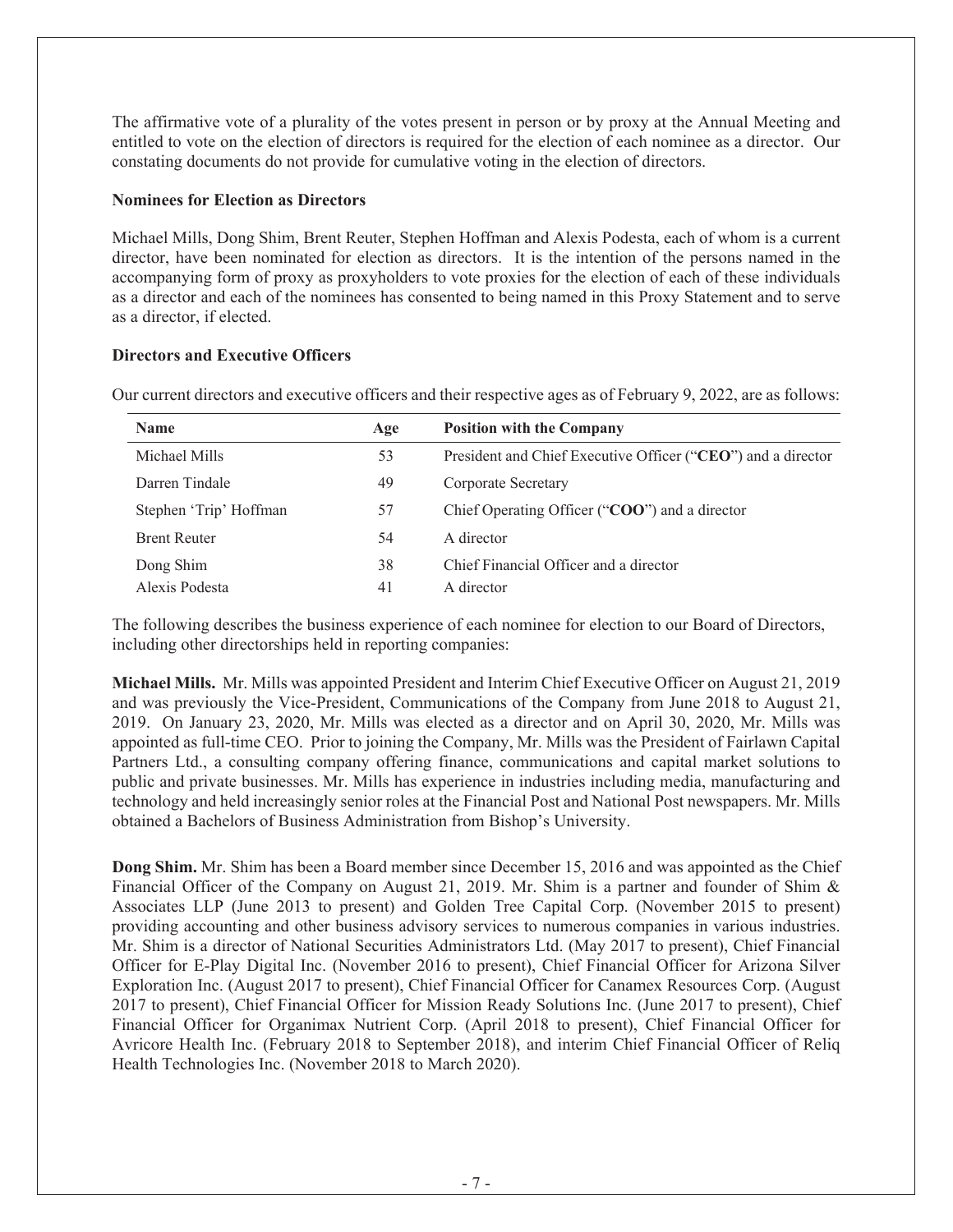**Brent Reuter**. Mr. Reuter has been a Board member since October 16, 2019. Mr. Reuter has deep experience driving new revenue growth and managing businesses in the banking and investment sectors, most recently as principal investor relations for Onex Corp., a private equity firm, vice-president of asset management for Canadian Imperial Bank of Commerce and as managing director at Royal Bank of Canada with roles in Hong Kong and New York. In these roles, he built high-value client and strategic partnerships, recruited and developed sales teams, and implemented and executed high-impact revenue coverage models. In addition, Mr. Reuter is the senior vice-president of investor relations and strategy of Australis Capital Inc. Mr. Reuter obtained a Bachelor of Business Administration from Lakehead University in Thunder Bay, Ontario in 1990.

**Stephen Hoffman.** Mr. Hoffman has been a Board member since March 1, 2020 and was appointed as Chief Operating Officer ("COO") of the Company on November 15, 2018. Mr. Hoffman was previously the Chief Executive Officer of Bolder Venture Ltd., a privately held medical and recreational marijuana cultivation and dispensary company located in Boulder, Colorado, from 2016 until his appointment as Chief Operating Officer of the Company. From 2011 to 2016, Mr. Hoffman was the Chief Executive Officer of Trading Block Holdings Inc., a financial technology company located in Chicago, Illinois. Mr. Hoffman obtained a PhD in physics from Purdue University in December 1991.

**Alexis Podesta.** Ms. Podesta has served in senior roles in both the public and private sector. Known for her talent to skillfully navigate complex policy and political issues, her broad portfolio has included problemsolving on high-profile policies in both government and the corporate world. Ms. Podesta was entrusted by both Governor Gavin Newsom and Governor Edmund G. Brown, Jr. to manage the sprawling California Business, Consumer Services and Housing Agency. As Secretary of the Cabinet-level Agency, she directed its \$4.75 billion budget and nearly 6,100 employees. Ms. Podesta oversaw twelve departments, boards, a commission, a panel and a council whose job is to license and regulate professionals and businesses in California to protect consumers; regulate businesses engaged in financial transactions; preserve, expand and fund safe and affordable housing opportunities; to provide solutions to address homelessness in California; to investigate and research earthquake related issues to advise on ways to reduce earthquake risk; and to protect the civil rights of all Californians from acts of hate violence and unlawful discrimination in employment, housing and public accommodations. Additionally, the departments under the agency provided \$1.9 billion in funding for affordable housing; made \$3.5 billion annually in loans for first-time homebuyers; made \$600 million annually in loans for affordable multi-family properties; and provided \$650 million in assistance to local jurisdictions to combat homelessness. Additionally, the Department of Fair Employment and Housing filed more than 22,500 civil rights cases. Prior to being appointed to lead the Agency, Ms. Podesta served as the Director of External and International Affairs for Governor Brown. She directed outreach, communication and partnerships with stakeholder groups, and provided key support for the Governor's special projects. In addition, Ms. Podesta was the Governor's lead representative on international affairs and served as Chief of Protocol.

The following describes the business experience of the non-director officer of the Company:

**Darren Tindale.** Mr. Tindale was our Chief Financial Officer from March 6, 2017 to August 20, 2019 and has been our Corporate Secretary since August 20, 2019. Mr. Tindale brings over 17 years of financial accounting and management experience and has worked for both public and private companies. Mr. Tindale has served as Chief Financial Officer for numerous TSX Venture listed companies.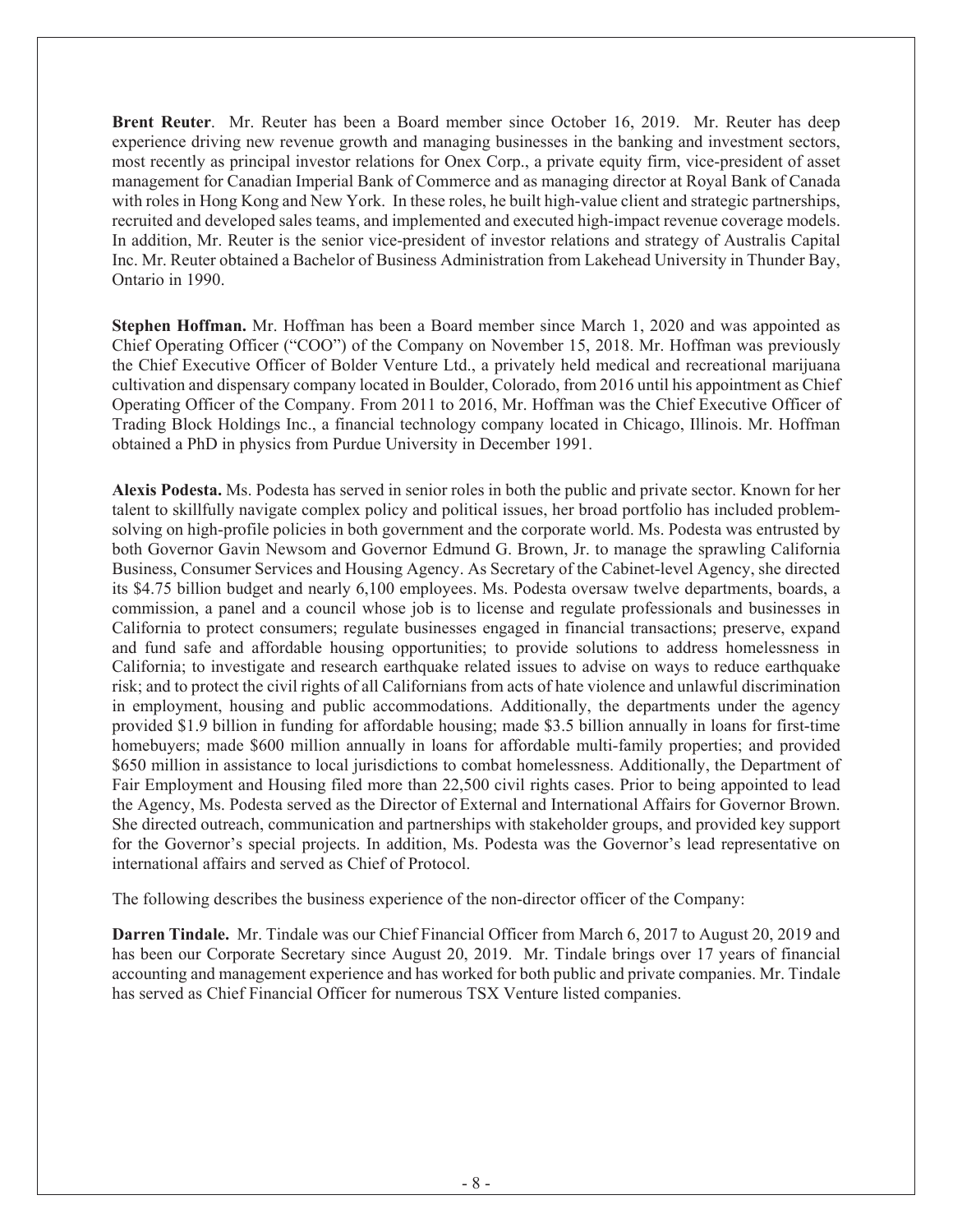# **Term of Office**

All of our directors, when elected, hold office until the next annual meeting of our stockholders or until their successors are elected and qualified. Our officers are appointed by our Board of Directors and hold office until their successors are appointed and qualified.

# **Significant Employees**

There are no significant employees of the Company other than our executive officers who provide their services on a consulting basis. Our operating subsidiaries have an aggregate of 101 employees at all of our locations.

### **Family Relationships**

There is no family relationship between any of our executive officers or directors.

# **Involvement in Certain Legal Proceedings**

Except as disclosed in this proxy statement, during the past ten years none of the following events have occurred with respect to any of our directors and officers:

- 1. A petition under any legislation relating to bankruptcy laws or insolvency laws was filed by or against, or a receiver, fiscal agent or similar officer was appointed by a court for the business or property of such person, or any partnership in which he was a general partner at or within two years before the time of such filing, or any corporation or business association of which he was an executive officer at or within two years before the time of such filing;
- 2. Such person was convicted in a criminal proceeding or is a named subject of a pending criminal proceeding (excluding traffic violations and other minor offenses);
- 3. Such person was the subject of any order, judgment, or decree, not subsequently reversed, suspended or vacated, of any court of competent jurisdiction, permanently or temporarily enjoining him from, or otherwise limiting, the following activities:
	- i. Acting as a futures commission merchant, introducing broker, commodity trading advisor, commodity pool operator, floor broker, leverage transaction merchant, any other person regulated by the Commodity Futures Trading Commission, or an associated person of any of the foregoing, or as an investment adviser, underwriter, broker or dealer in securities, or as an affiliated person, director or employee of any investment company, bank, savings and loan association or insurance company, or engaging in or continuing any conduct or practice in connection with such activity;
	- ii. Engaging in any type of business practice; or
	- iii. Engaging in any activity in connection with the purchase or sale of any security or commodity or in connection with any violation of applicable securities legislation, whether federal, state or provincial or any applicable commodities legislation;
- 4. Such person was the subject of any order, judgment or decree, not subsequently reversed, suspended or vacated, of any Federal or State authority barring, suspending or otherwise limiting for more than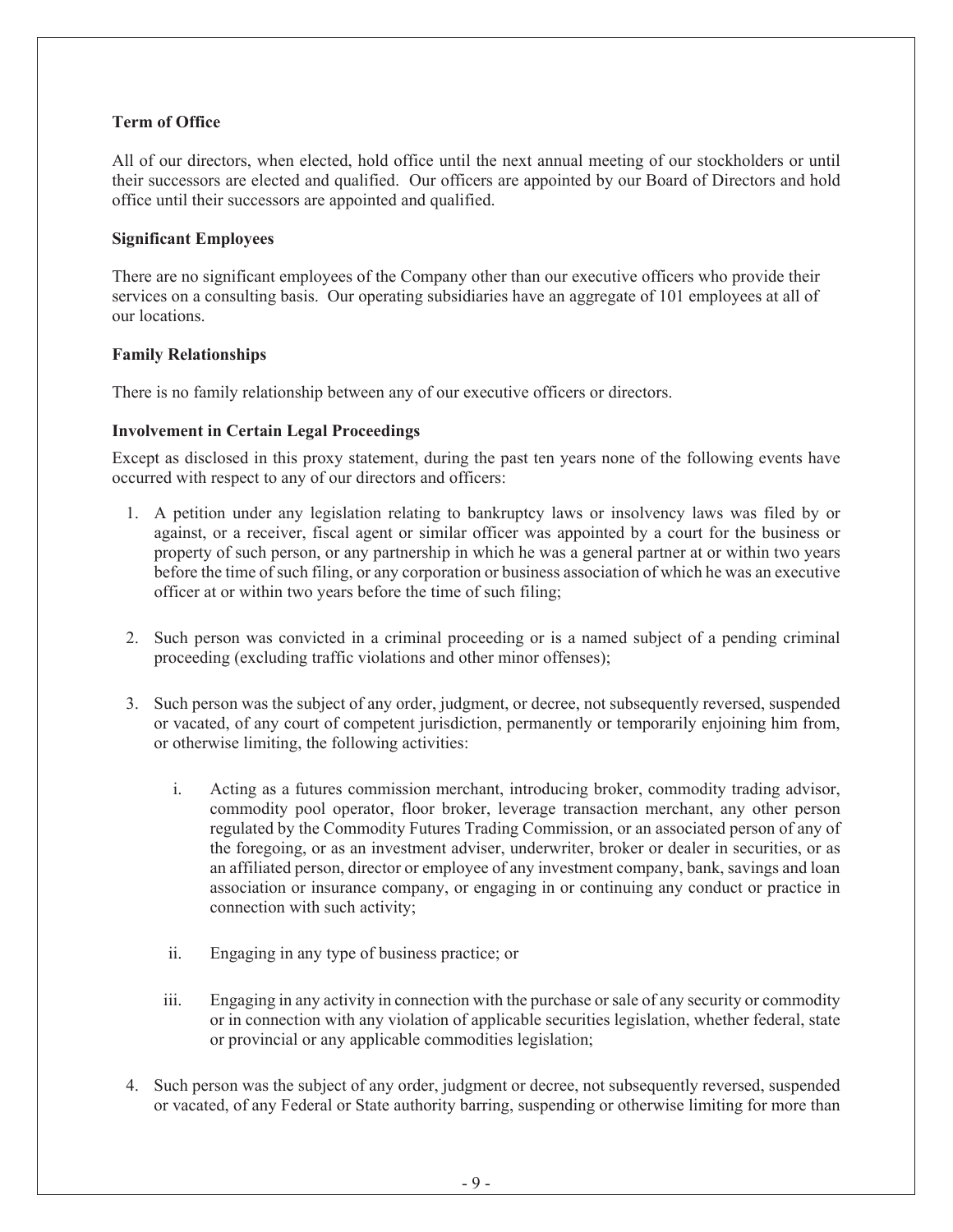60 days the right of such person to engage in any activity described in paragraph (3)(i) above, or to be associated with persons engaged in any such activity;

- 5. Such person was found by a court of competent jurisdiction in a civil action or by the Commission to have violated any Federal or State securities law, and the judgment in such civil action or finding by the Commission has not been subsequently reversed, suspended, or vacated;
- 6. Such person was found by a court of competent jurisdiction in a civil action or by the Commodity Futures Trading Commission to have violated any Federal commodities law, and the judgment in such civil action or finding by the Commodity Futures Trading Commission has not been subsequently reversed, suspended or vacated;
- 7. Such person was the subject of, or a party to, any Federal or State judicial or administrative order, judgment, decree, or finding, not subsequently reversed, suspended or vacated, relating to an alleged violation of:
	- i. Any Federal or State securities or commodities law or regulation; or
	- ii. Any law or regulation respecting financial institutions or insurance companies including, but not limited to, a temporary or permanent injunction, order of disgorgement or restitution, civil money penalty or temporary or permanent cease-and-desist order, or removal or prohibition order; or
	- iii. Any law or regulation prohibiting mail or wire fraud or fraud in connection with any business entity; or
- 8. Such person was the subject of, or a party to, any sanction or order, not subsequently reversed, suspended or vacated, of any self-regulatory organization (as defined in Section 3(a)(26) of the U.S. Securities Exchange Act), any registered entity (as defined in Section 1(a)(29) of the Commodity Exchange Act), or any equivalent exchange, association, entity or organization that has disciplinary authority over its members or persons associated with a member.

There are currently no legal proceedings to which any of our directors or officers is a party adverse to us or in which any of our directors or officers has a material interest adverse to us.

### **Meetings of Directors during the last Fiscal Year ended July 31, 2021**

The Company's Board of Directors held 13 meetings in person, by teleconference or summaries of actions during the fiscal year ended July 31, 2021 ("**Fiscal 2021**"). No director attended fewer than 92% of the total number of the meetings of the Board of Directors held during Fiscal 2021.

The Company does not have a formal policy with respect to director attendance at annual stockholders' meetings; however, all directors are encouraged to attend. It is anticipated that five directors will attend the 2021 annual meeting of stockholders in person or by teleconference.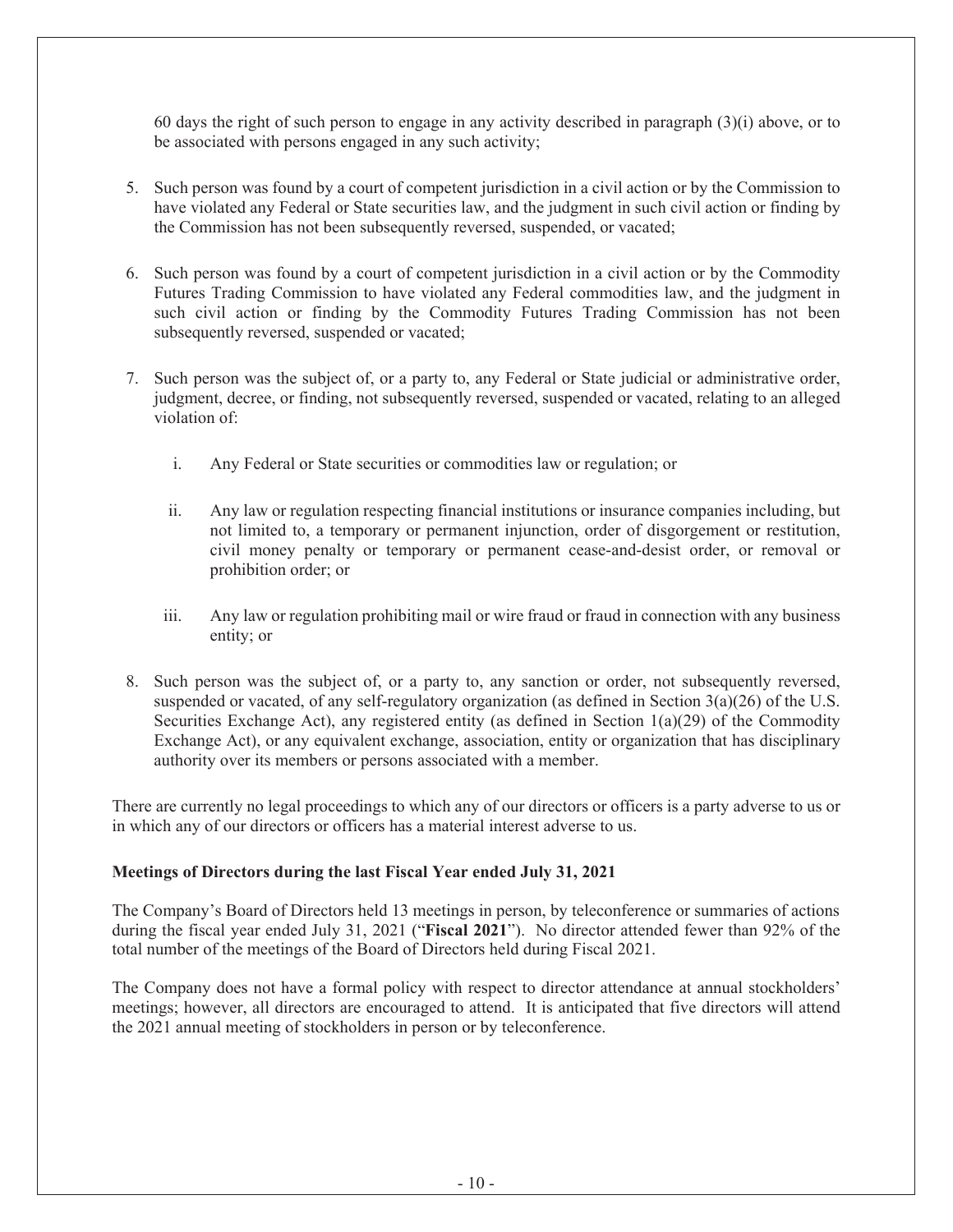#### **Board Independence**

The Board of Directors has determined that Brent Reuter and Alexis Podesta each qualify as independent directors under the listing standards of the NYSE American. Messrs. Mills, Shim and Hoffman are not considered independent directors as they are each an officer of the Company.

# **Board Committees**

### *Nominating Committee*

We do not have a Nominating Committee and our Board of Directors as a whole is responsible for identifying and nominating qualified individuals to our Board of Directors. Since our formation we have relied upon the personal relationships of our President and directors to attract individuals to our Board of Directors.

Our Board of Directors considers its size each year when it considers the number of directors to recommend to the shareholders for election at the annual meeting of shareholders, taking into account the number required to carry out the Board's duties effectively and to maintain a diversity of views and experience.

We do not have a policy regarding the consideration of any director candidates, which may be recommended by our stockholders, including the minimum qualifications for director candidates, nor has our Board of Directors established a process for identifying and evaluating director nominees. We have not adopted a policy regarding the handling of any potential recommendation of director candidates by our stockholders, including the procedures to be followed. Our Board has not considered or adopted any such policies, as we have never received a recommendation from any stockholder for any candidate to serve on our Board of Directors. Given the size and capitalization of our Company, we do not anticipate that any of our stockholders will make such a recommendation in the near future. While there have been no nominations of additional directors proposed, in the event such a proposal is made, all members of our Board will participate in the consideration of director nominees.

### *Compensation Committee*

Our Compensation Committee is comprised of Mr. Reuter, Mr. Hoffman and Ms. Podesta. This committee reviews and recommends to our Board of Directors the salaries, and benefits of all employees, consultants, directors and other individuals compensated by us.

### *Audit Committee*

The Audit Committee is comprised of Mr. Shim, Mr. Reuter and Ms. Podesta.

Our Board of Directors has determined that we have at least one financial expert. Mr. Reuter and Ms. Podesta are considered independent.

An audit committee financial expert means a person who has the following attributes:

- (a) An understanding of generally accepted accounting principles and financial statements;
- (b) The ability to assess the general application of such principles in connection with the accounting for estimates, accruals and reserves;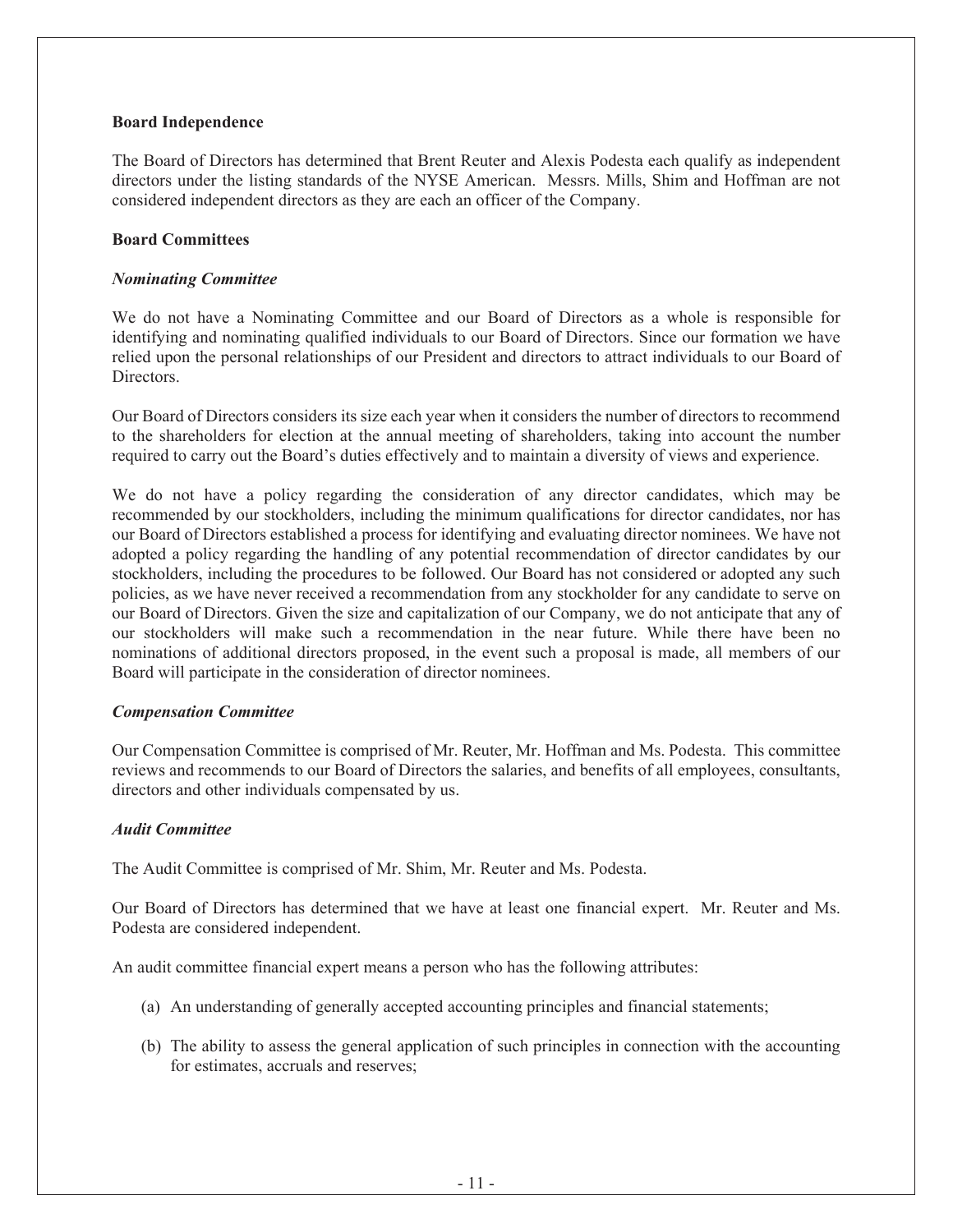- (c) Experience preparing, auditing, analyzing or evaluating financial statements that present a breadth and level of complexity of accounting issues that are generally comparable to the breadth and complexity of issues that can reasonably be expected to be raised by the small business issuer's financial statements, or experience actively supervising one or more persons engaged in such activities;
- (d) An understanding of internal control over financial reporting; and
- (e) An understanding of audit committee functions.

The audit committee's primary function is to provide advice with respect to our financial matters and to assist the Board of Directors in fulfilling its oversight responsibilities regarding finance, accounting and legal compliance. The audit committee's primary duties and responsibilities are to:

- x serve as an independent and objective party to monitor our financial reporting process and internal control system;
- review and appraise the audit efforts of our independent accountants;
- evaluate our quarterly financial performance as well as our compliance with laws and regulations;
- x oversee management's establishment and enforcement of financial policies and business practices; and
- x provide an open avenue of communication among the independent accountants, management and the Board of Directors.

### **Stockholder Communications**

Stockholders may contact an individual director, the Board of Directors as a group or a specified Board of Directors' committee or group, including any non-employee directors as a group, either by: (i) writing to Body and Mind Inc., c/o Suite 750, 1095 West Pender Street, Vancouver, British Columbia V6E 2M6, Canada, Attention: Corporate Secretary; or (ii) sending an e-mail message to  $ir@body andmind.com$ .

Our Corporate Secretary will conduct an initial review of all such stockholder communications and will forward the communications to the persons to whom it is addressed, or if no addressee is specified, to our President and CEO, the appropriate members of the Board of Directors or the entire Board of Directors depending on the nature of the communication. Such communications will be assessed by the recipients as soon as reasonably practicable taking into consideration the nature of the communication and whether expedited review is appropriate.

### **Certain Relationships and Related Party Transactions**

Except as described herein, none of the following parties (each a "**Related Party**") has had any material interest, direct or indirect, in any transaction with us or in any presently proposed transaction that has or will materially affect us:

- any of our directors or officers;
- $\bullet$  any person proposed as a nominee for election as a director;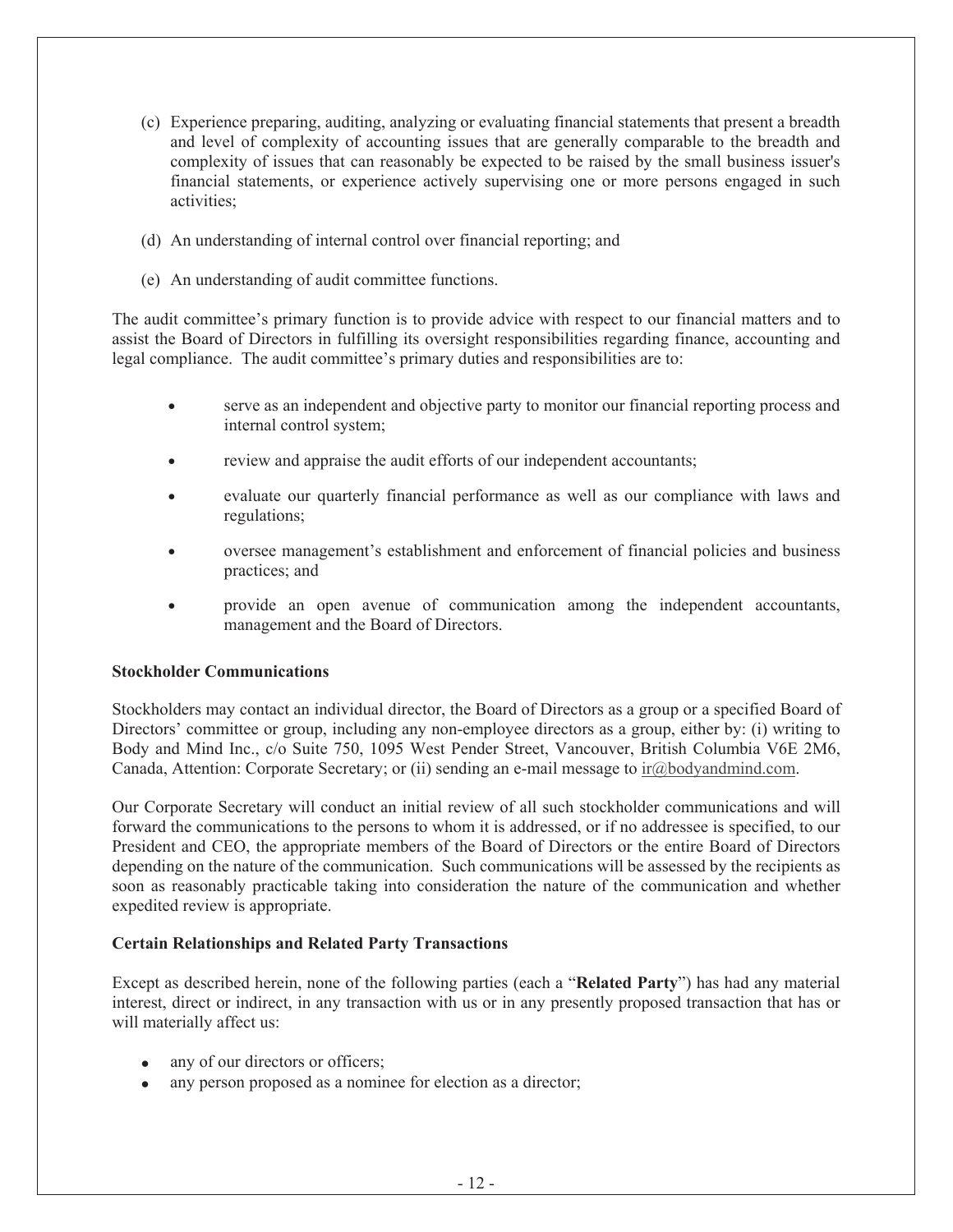- any person who beneficially owns, directly or indirectly, shares carrying more than 10% of the voting rights attached to our outstanding shares of common stock; or
- any member of the immediate family (including spouse, parents, children, siblings and in- laws) of any of the above persons.

#### **Related Party Transactions during the year ended July 31, 2021**

|                                                                         |    | <b>Accounts</b><br>Payable | <b>Consulting</b><br><b>Fees</b> |
|-------------------------------------------------------------------------|----|----------------------------|----------------------------------|
| Dong Shim (Director and CFO)                                            |    | $$18,915$ $$109,488$       |                                  |
| Darren Tindale (Former CFO & Corporate Secretary)                       | S. | 6,319                      | \$70,990                         |
| Michael Mills (President & CEO)                                         |    | $$26,841$ $$159,657$       |                                  |
| Robert Hasman (former director and the former President of our indirect |    |                            |                                  |
| wholly-owned subsidiary, NMG Nevada LLC, until March 1, 2020)           |    | Nil S                      | 65,000                           |

Included in stock-based compensation for the year ended July 31, 2021 is \$673,097 (2020 - \$691,115) related to stock options issued to directors and officers of the Company.

Our Board reviews any proposed transaction involving Related Parties and considers whether such transactions are fair and reasonable and in the Company's best interests.

### **Conflicts of Interest**

To our knowledge, and other than as disclosed in this Proxy Statement, there are currently no known existing or potential conflicts of interest among us, our promoters, directors and officers, or other members of management, or any proposed director, officer or other member of management as a result of their outside business interests, except that certain of the directors and officers serve as directors and officers of other companies and, therefore, it is possible that a conflict may arise between their duties to us and their duties as a director or officer of such other companies.

### **Compliance with Section 16(a) of the Exchange Act**

Section 16(a) of the Exchange Act requires our directors and officers, and the persons who beneficially own more than 10% of our common stock, to file reports of ownership and changes in ownership with the SEC. Copies of all filed reports are required to be furnished to us pursuant to Rule 16a-3 promulgated under the Exchange Act. Based solely on the reports received by us and on the representations of the reporting persons, we believe that these persons have complied with all applicable filing requirements during the fiscal year ended July 31, 2021, except as follows:

| <b>Name</b>            | <b>Position Held</b> | <b>Late or Unfiled Report</b> |
|------------------------|----------------------|-------------------------------|
| Stephen Hoffman        | COO and Director     | Form 4 filed late             |
| Alexis Podesta         | Director             | Form 3 filed late             |
| Australis Capital Inc. | <b>Shareholder</b>   | 49 Form 4s filed late         |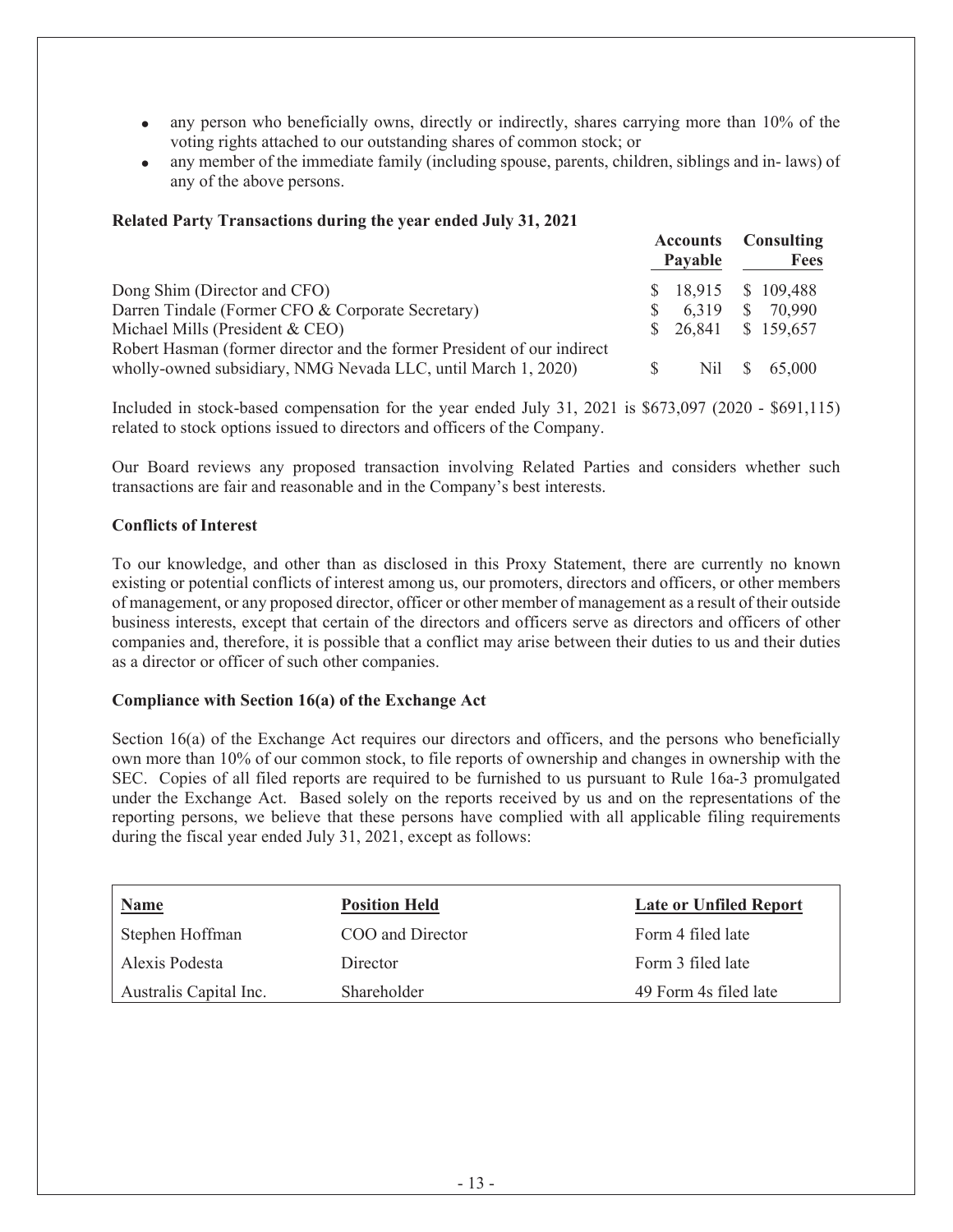# **EXECUTIVE COMPENSATION**

# **General**

For the purposes of this section:

"**CEO**" means an individual who acted as the Chief Executive Officer of Body and Mind, or acted in a similar capacity, for any part of the most recently completed financial year;

"**CFO**" means an individual who acted as the Chief Financial Officer of Body and Mind, or acted in a similar capacity, for any part of the most recently completed financial year;

"**incentive plan**" means any plan providing compensation that depends on achieving certain performance goals or similar conditions within a specified period;

"**incentive plan award**" means compensation awarded, earned, paid or payable under an incentive plan;

"**NEO**" means each of the following individuals:

- (a) a CEO;
- (b) a CFO;
- (c) each of Body and Mind's three most highly compensated executive officers, or the three most highly compensated individuals acting in a similar capacity, other than the CEO and CFO, at the end of the most recently completed financial year whose total compensation was, individually, more than \$150,000 for that financial year; and
- (d) each individual who would be a NEO under paragraph (c) but for the fact that the individual was neither an executive officer of Body and Mind, nor acting in a similar capacity, at the end of that financial year;

"**option-based award**" means an award under an equity incentive plan of options, including, for greater certainty, share options, share appreciation rights and similar instruments that have option-like features; and

"**share-based award**" means an award under an equity incentive plan of equity-based instruments that do not have option-like features, including, for greater certainty, common shares, restricted shares, restricted share units, deferred share units, phantom shares, phantom share units, common share equivalent units, and stock.

### **Compensation Discussion and Analysis**

### *Compensation Program Objectives*

We have not established a strategy for setting executive salary levels, creating standards we apply in setting compensation levels or what factors we intend to encourage by establishing compensation levels. Since we acquired NMG, raised equity capital and have been generating revenues from the sale of our products, we have been compensating our NEOs at levels comparable to executive officers of companies within our industry at similar stages of growth.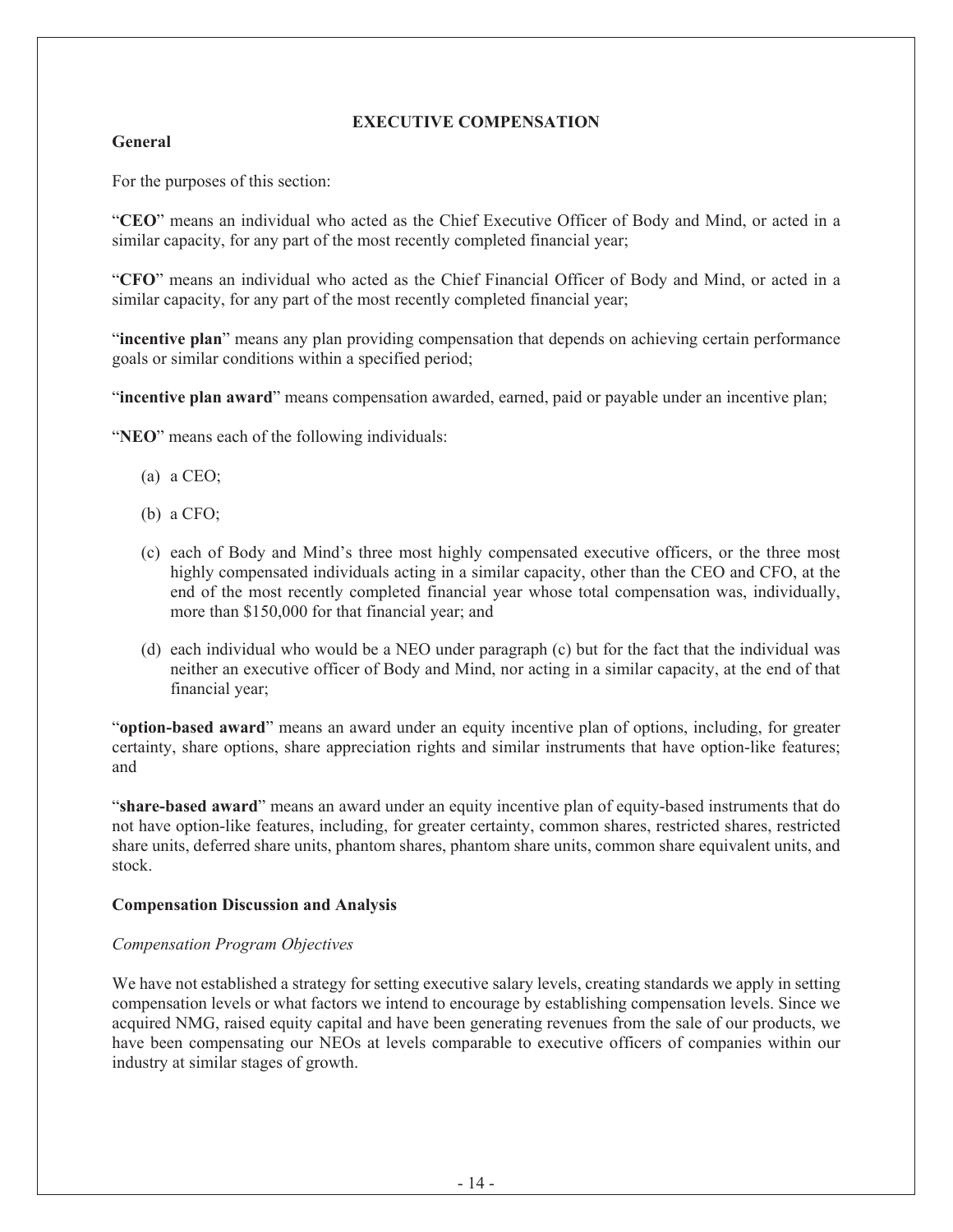Our Compensation Committee reviews and recommends to our Board of Directors the salaries, and benefits of all employees, consultants, directors and other individuals compensated by us. The Board of Directors assumes responsibility for reviewing the recommendations of the Compensation Committee and monitoring the long-range compensation strategy for our senior management. The Compensation Committee and the Board of Directors reviews the compensation of senior management on a semi-annual basis taking into account compensation paid by other issuers of similar size and activity. The Compensation Committee and the Board of Directors receives independent competitive market information on compensation levels for executives. It uses salary data of comparable private and public companies as a benchmark for setting executive compensation. This data is obtained from various sources including online research and market surveys.

Although permitted, at this time no NEO or director has or intends to purchase financial instruments that are designed to hedge or offset a decrease in market value of equity securities granted as compensation or held, directly or indirectly, by the NEO or director.

# **Elements of the Compensation Program**

The total compensation plan for NEOs consists of a base compensation structure and equity-based compensation program in the form of stock options. The compensation program for our senior management is designed with a view that the level and form of compensation achieves certain objectives, including:

- (a) attracting and retaining qualified executives;
- (b) motivating the short and long-term performance of these executives; and
- (c) better aligning their interests with those of the Company's shareholders.

In compensating our senior management, we have arranged for equity participation through our 2012 Incentive Stock Option Plan.

### **Base Salary**

The base salary component of NEO compensation is intended to provide a fixed level of competitive pay that reflects each NEO's primary duties and responsibilities. The policy of Body and Mind is that salaries for its NEOs are competitive within its industry and generally set at the median salary level among entities its size.

### **Stock Options**

On February 9, 2022, our Board adopted the 2022 Stock and Incentive Plan (the "2022 Stock and Incentive Plan"). The purpose of the 2022 Stock and Incentive Plan is to promote the interests of the Company and its stockholders by aiding the Company in attracting and retaining employees, officers, consultants, advisors and non-employee directors capable of assuring the future success of the Company, to offer such persons incentives to put forth maximum efforts for the success of the Company's business and to compensate such persons through various stock and cash-based arrangements and provide them with opportunities for stock ownership in the Company, thereby aligning the interests of such persons with the Company's stockholders.

The 2022 Stock and Incentive Plan supersedes, replaces and is in substitution for the Company's 2012 Incentive Stock Option Plan, which was originally ratified by the Board on October 25, 2012, as was ratified by the stockholders of the Company at the Company's annual meeting held on December 10, 2012. There are 9,253,000 stock options outstanding under the 2012 Incentive and Stock Option Plan as of the date of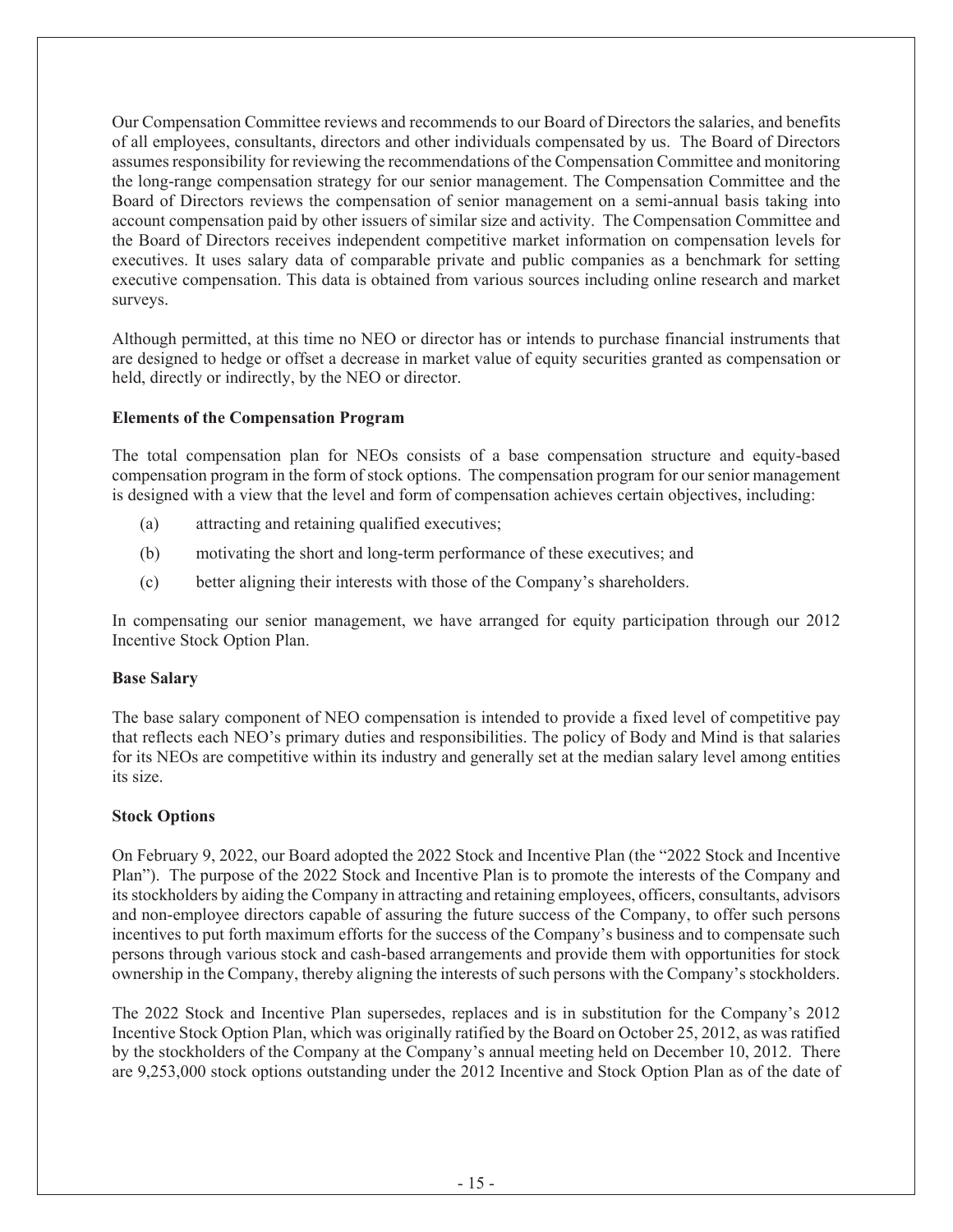adoption of the 2022 Stock and Incentive Plan which will be covered under the 2022 Stock and Incentive Plan, which is subject to the approval of the stockholders at this Annual Meeting.

Previous grants will be taken into account when considering new grants under the 2022 Stock and Incentive Plan and a maximum of 22,669,892 common shares may be issued under all awards under the 2022 Stock and Incentive Plan.

#### **Compensation Governance**

Our Compensation Committee is responsible for recommending to our Board of Directors the compensation to be paid to our directors and executive officers. We do not have any formal compensation policies and the practices adopted by the Compensation Committed and our Board of Directors to determine the compensation for our directors and executive officers is described above.

#### **Summary Compensation Table**

Michael Mills, our President, Chief Executive Officer and director, Dong Shim, our Chief Financial Officer and director, Darren Tindale, our Corporate Secretary and former Chief Financial Officer, and Stephen Hoffman, our Chief Operating Officer and director are NEOs for the purposes of the following disclosure.

The compensation for those NEOs, directly or indirectly, for our most recently completed financial years ended July 31, 2021 and 2020 are as follows:

|                                                               |      |              | Share-                                              | <b>Option-</b>  |                 | Non-equity<br>incentive plan<br>compensation<br>(S) | Nonqualified<br>deferred           |                                         |                                                     |
|---------------------------------------------------------------|------|--------------|-----------------------------------------------------|-----------------|-----------------|-----------------------------------------------------|------------------------------------|-----------------------------------------|-----------------------------------------------------|
| Name and<br><b>Principal Fiscal Salary</b><br><b>Position</b> |      |              | <b>based</b><br>awards<br>Year (CADS) (CADS) (CADS) | based<br>awards | Annual<br>plans | Long-<br>term<br>incentive incentive<br>plans       | compensation<br>earnings<br>$(\$)$ | All other<br>$\left( \mathbb{S}\right)$ | <b>Total</b><br>compensation compensation<br>(CADS) |
| Michael<br>$Mills^{(1)}$<br>President,<br>CEO and             |      | 2021 203,255 |                                                     | $-215,872$      |                 |                                                     |                                    |                                         | 419,127                                             |
| Director                                                      |      | 2020 207,775 |                                                     | 230,812         |                 |                                                     |                                    |                                         | 438,587                                             |
| Dong<br>Shim <sup>(2)</sup><br><b>CFO</b><br>and              | 2021 | 139,386      |                                                     | 156,683         |                 |                                                     |                                    |                                         | 296,069                                             |
| Director                                                      |      | 2020 123,226 | $ \,$                                               | 173,012         |                 |                                                     |                                    |                                         | 296,238                                             |
| Darren<br>Tindale $^{(3)}$<br>Secretary<br>and                | 2021 | 90,375       |                                                     | 80,483          |                 |                                                     |                                    |                                         | 170,858                                             |
| Former<br><b>CFO</b>                                          | 2020 | 90,000       | $ \,$                                               | 152,851         |                 |                                                     |                                    |                                         | 242,851                                             |
| Stephen<br>Hoffman <sup>(4)</sup> 2021<br>COO and             |      | 235,709      |                                                     | 226,166         |                 |                                                     |                                    |                                         | 461,875                                             |
| Director                                                      |      | 2020 242,316 | $\sim$                                              | 270,880         |                 |                                                     |                                    |                                         | 513,196                                             |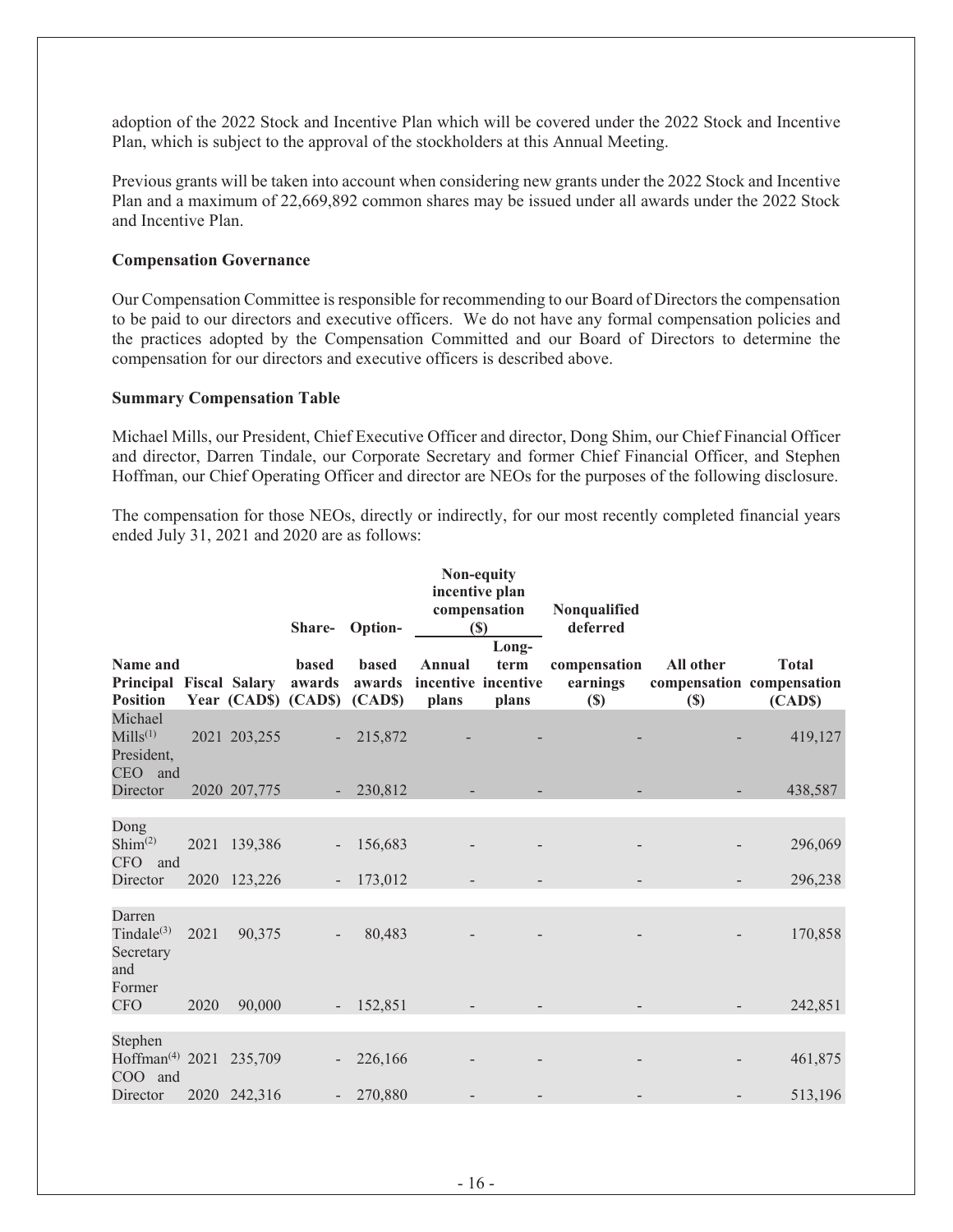#### Notes:

- $\overline{^{(1)}}$  Mr. Mills was appointed a President and Interim CEO on Aug. 21, 2019. Mr. Mills was elected as a director on January 23, 2020 and was appointed full-time CEO on April 30, 2020.
- (2) Mr. Shim was appointed CFO in December 2016. He resigned on March 6, 2017 and was reappointed as interim CEO in August 2017 and resigned on November 14, 2017 when Mr. Clough was appointed as CEO. Mr. Shim was appointed CFO on August 21, 2019.
- (3) Mr. Tindale was appointed CFO on March 7, 2017. Mr. Tindale resigned as the CFO on August 21, 2019 and was appointed Corporate Secretary on the same date.
- (4) Mr. Hoffman was appointed COO on November 15, 2018 and was appointed as a director on March 1, 2020. The salary figures for Mr. Hoffman are actually paid in US\$ and we have converted them to CAD\$ in the table using the Bank of Canada average annual exchange rate for the year ended July 31, 2021 of US\$1.00 = CAD\$1.2741 and for the year ended July 31, 2020 of US\$1.00 = CAD\$1.3462.

During our most recently completed financial years ended July 31, 2021 and 2020, we did not pay any other executive compensation to our NEOs.

#### **Incentive Plan Awards**

The stock options to purchase shares of our common stock that we granted to our NEOs during the fiscal year ended July 31, 2021 was on March 6, 2021 as set out in the table below.

|                 | Date of Option | # of Options | <b>Fair Value</b> |
|-----------------|----------------|--------------|-------------------|
|                 | Grant          |              | (CADS)            |
| Michael Mills   | March 6, 2021  | 250,000      | 115,585           |
| Dong Shim       | March 6, 2021  | 250,000      | 115,585           |
| Darren Tindale  | March 6, 2021  | 100,000      | 46,234            |
| Stephen Hoffman | March 6, 2021  | 250,000      | 115,585           |

### **Outstanding Equity Awards Held by Named Executive Officers at Fiscal Year End**

The following table sets forth information as of July 31, 2021, relating to outstanding equity awards held by each NEO:

#### **Outstanding Equity Awards at Year End**

|               |                   |                       | <b>Option Awards</b> |                 |                   |                  |                  | <b>Stock Awards</b> |                                           |
|---------------|-------------------|-----------------------|----------------------|-----------------|-------------------|------------------|------------------|---------------------|-------------------------------------------|
|               |                   |                       |                      |                 |                   |                  |                  |                     | <b>Equity</b><br><b>Incentive</b><br>Plan |
|               |                   |                       |                      |                 |                   |                  |                  | <b>Equity</b>       | <b>Awards:</b>                            |
|               |                   |                       | <b>Equity</b>        |                 |                   |                  |                  | <b>Incentive</b>    | Market or                                 |
|               |                   |                       | Incentive            |                 |                   |                  |                  | Plan                | Payout                                    |
|               |                   |                       | <b>Plan</b>          |                 |                   |                  |                  | <b>Awards:</b>      | Value                                     |
|               |                   | Number of l Number of | <b>Awards:</b>       |                 |                   |                  | <b>Market</b>    | Number of           | of                                        |
|               | <b>Securities</b> | <b>Securities</b>     | Number of            |                 |                   | Number of        | Value of         | Unearned            | Unearned                                  |
|               | <b>Underlying</b> | <b>Underlying</b>     | <b>Securities</b>    |                 |                   | <b>Shares</b> or | <b>Shares or</b> | Shares.             | Shares,                                   |
|               | Unexer-           | Unexer-               | <b>Underlying</b>    |                 |                   | <b>Units of</b>  | <b>Units of</b>  | Units or            | <b>Units</b>                              |
|               | cised             | cised                 | Unexer-              |                 |                   | <b>Stock</b>     | <b>Stock</b>     | <b>Other</b>        | or Other                                  |
|               | <b>Options</b>    | <b>Options</b>        | cised                | Option          |                   | <b>That Have</b> |                  |                     | That Have Rights That Rights That         |
|               | $^{(#)}$          | $^{(#)}$              | <b>Unearned</b>      | <b>Exercise</b> | Option            | <b>Not</b>       | <b>Not</b>       | <b>Have Not</b>     | <b>Have Not</b>                           |
|               | (exercise-        | (unexer-              | <b>Options</b>       | Price           | <b>Expiration</b> | <b>Vested</b>    | <b>Vested</b>    | <b>Vested</b>       | <b>Vested</b>                             |
| <b>Name</b>   | able)             | ciseable)             | $^{(#)}$             | (CADS)          | Date              | $^{(#)}$         | <b>(S)</b>       | $^{(\#)}$           | <b>(\$)</b>                               |
| Michael       | 175,000           | N/A                   | N/A                  | 0.41            | 06/06/2023        |                  |                  |                     |                                           |
| $Mills^{(1)}$ | 100,000           | N/A                   | N/A                  | 0.57            | 12/10/2023        | N/A              | N/A              | N/A                 | N/A                                       |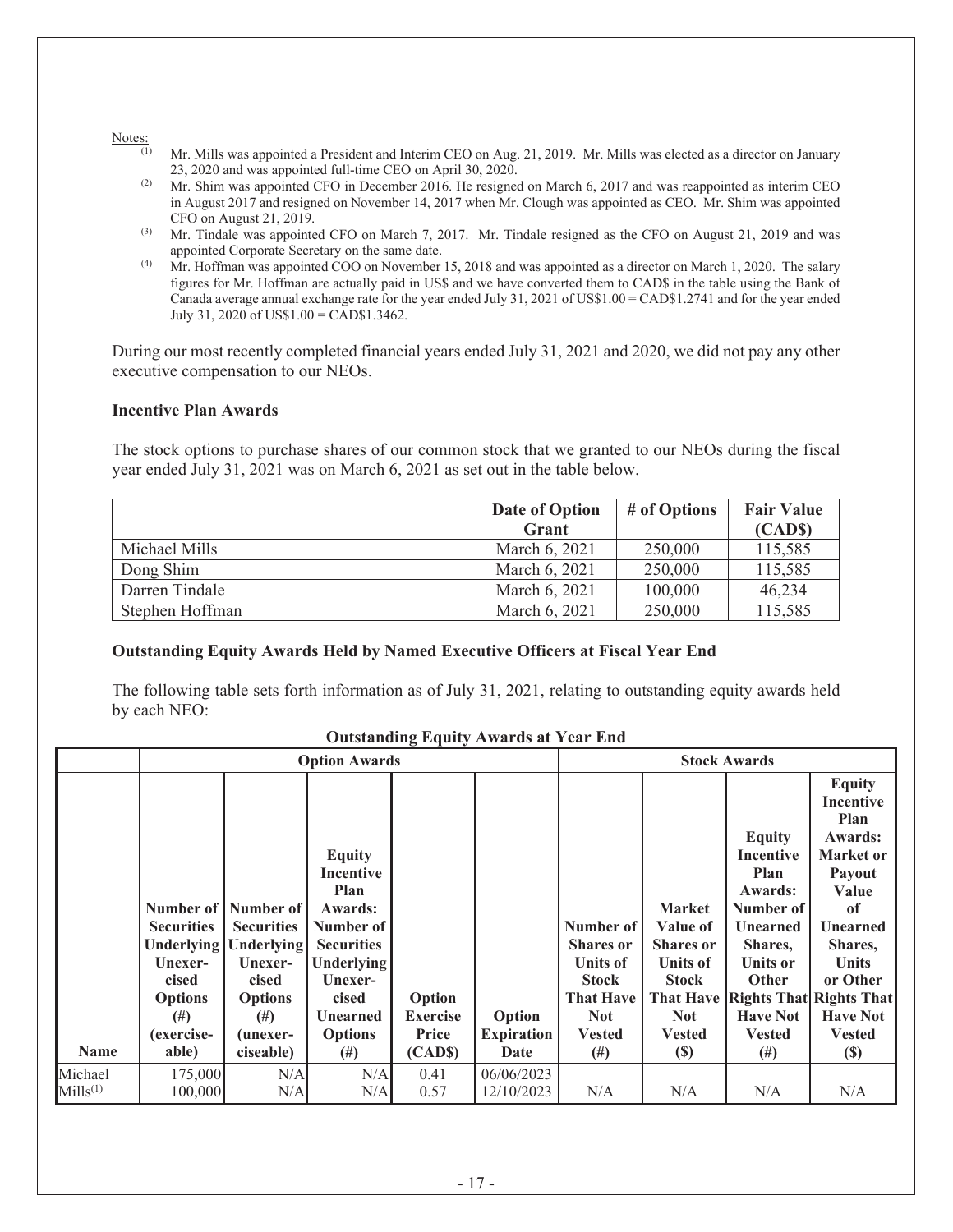|                                   |                                                                                                                 |                                                                                                                     | <b>Option Awards</b>                                                                                                                                                 |                                       |                                                                    |                                                                                                                     |                                                                                                                 | <b>Stock Awards</b>                                                                                                                                                                           |                                                                                                                                                                                                 |
|-----------------------------------|-----------------------------------------------------------------------------------------------------------------|---------------------------------------------------------------------------------------------------------------------|----------------------------------------------------------------------------------------------------------------------------------------------------------------------|---------------------------------------|--------------------------------------------------------------------|---------------------------------------------------------------------------------------------------------------------|-----------------------------------------------------------------------------------------------------------------|-----------------------------------------------------------------------------------------------------------------------------------------------------------------------------------------------|-------------------------------------------------------------------------------------------------------------------------------------------------------------------------------------------------|
|                                   | Number of<br><b>Securities</b><br><b>Underlying</b><br>Unexer-<br>cised<br><b>Options</b><br>(# )<br>(exercise- | Number of<br><b>Securities</b><br>Underlying<br>Unexer-<br>cised<br><b>Options</b><br>(# <sup>2</sup> )<br>(unexer- | <b>Equity</b><br><b>Incentive</b><br>Plan<br>Awards:<br>Number of<br><b>Securities</b><br><b>Underlying</b><br>Unexer-<br>cised<br><b>Unearned</b><br><b>Options</b> | Option<br><b>Exercise</b><br>Price    | Option<br><b>Expiration</b>                                        | Number of<br><b>Shares</b> or<br><b>Units</b> of<br><b>Stock</b><br><b>That Have</b><br><b>Not</b><br><b>Vested</b> | <b>Market</b><br>Value of<br><b>Shares</b> or<br><b>Units of</b><br><b>Stock</b><br><b>Not</b><br><b>Vested</b> | <b>Equity</b><br><b>Incentive</b><br>Plan<br>Awards:<br>Number of<br>Unearned<br>Shares,<br><b>Units or</b><br>Other<br>That Have Rights That Rights That<br><b>Have Not</b><br><b>Vested</b> | <b>Equity</b><br><b>Incentive</b><br>Plan<br><b>Awards:</b><br><b>Market</b> or<br>Payout<br>Value<br>of<br>Unearned<br>Shares,<br><b>Units</b><br>or Other<br><b>Have Not</b><br><b>Vested</b> |
| <b>Name</b>                       | able)                                                                                                           | ciseable)                                                                                                           | (# <sup>2</sup> )                                                                                                                                                    | (CADS)                                | Date                                                               | (#)                                                                                                                 | (S)                                                                                                             | (#)                                                                                                                                                                                           | (S)                                                                                                                                                                                             |
|                                   | 187,500<br>150,000<br>137,500<br>N/A                                                                            | 62,500<br>50,000<br>137,500<br>250,000                                                                              | N/A<br>N/A<br>N/A<br>N/A                                                                                                                                             | 0.88<br>0.88<br>0.67<br>0.68          | 08/21/2024<br>01/23/2025<br>04/30/2025<br>03/06/2026               |                                                                                                                     |                                                                                                                 |                                                                                                                                                                                               |                                                                                                                                                                                                 |
| Dong<br>Shim <sup>(2)</sup>       | 200,000<br>250,000<br>187,500<br>100,000<br>N/A                                                                 | N/A<br>N/A<br>62,500<br>100,000<br>250,000                                                                          | N/A<br>N/A<br>N/A<br>N/A<br>N/A                                                                                                                                      | 0.66<br>0.57<br>0.88<br>0.67<br>0.68  | 11/24/2022<br>12/10/2023<br>08/21/2024<br>04/30/2025<br>03/06/2026 | N/A                                                                                                                 | N/A                                                                                                             | N/A                                                                                                                                                                                           | N/A                                                                                                                                                                                             |
| Darren<br>Tindale <sup>(3)</sup>  | 200,000<br>250,000<br>187,500<br>25,000<br>N/A                                                                  | N/A<br>N/A<br>62,500<br>25,000<br>100,000                                                                           | N/A<br>N/A<br>N/A<br>N/A<br>N/A                                                                                                                                      | 0.66<br>0.57<br>0.88<br>0.67<br>0.68  | 11/24/2022<br>12/10/2023<br>08/21/2024<br>04/30/2025<br>03/06/2026 | N/A                                                                                                                 | N/A                                                                                                             | N/A                                                                                                                                                                                           | N/A                                                                                                                                                                                             |
| Stephen<br>Hoffman <sup>(4)</sup> | 175,000<br>262,500<br>125,000<br>125,000<br>N/A                                                                 | N/A<br>87,500<br>125,000<br>125,000<br>250,000                                                                      | N/A<br>N/A<br>N/A<br>N/A<br>N/A                                                                                                                                      | 0.57<br>0.88<br>0.405<br>0.67<br>0.68 | 12/10/2023<br>08/21/2024<br>03/01/2025<br>04/30/2025<br>03/06/2026 | N/A                                                                                                                 | N/A                                                                                                             | N/A                                                                                                                                                                                           | N/A                                                                                                                                                                                             |

 $\frac{\text{Notes:}}{\text{(1)}}$ 

 (1) Mr. Mills was appointed a President and Interim CEO on Aug. 21, 2019. Mr. Mills was elected as a director on January 23, 2020 and was appointed full-time CEO on April 30, 2020.

(2) Mr. Shim was appointed CFO in December 2016. He resigned on March 6, 2017 and was reappointed as interim CEO in August 2017 and resigned on November 14, 2017 when Mr. Clough was appointed as CEO. Mr. Shim was appointed CFO on August 21, 2019.

 (3) Mr. Tindale was appointed CFO on March 7, 2017. Mr. Tindale resigned as the CFO on August 21, 2019 and was appointed Corporate Secretary on the same date.

(4) Mr. Hoffman was appointed COO on November 15, 2018 and appointed as a director on March 1, 2020.

### **Pension Plan Benefits**

We have no pension plans that provide for payments or benefits at, following or in connection with retirement.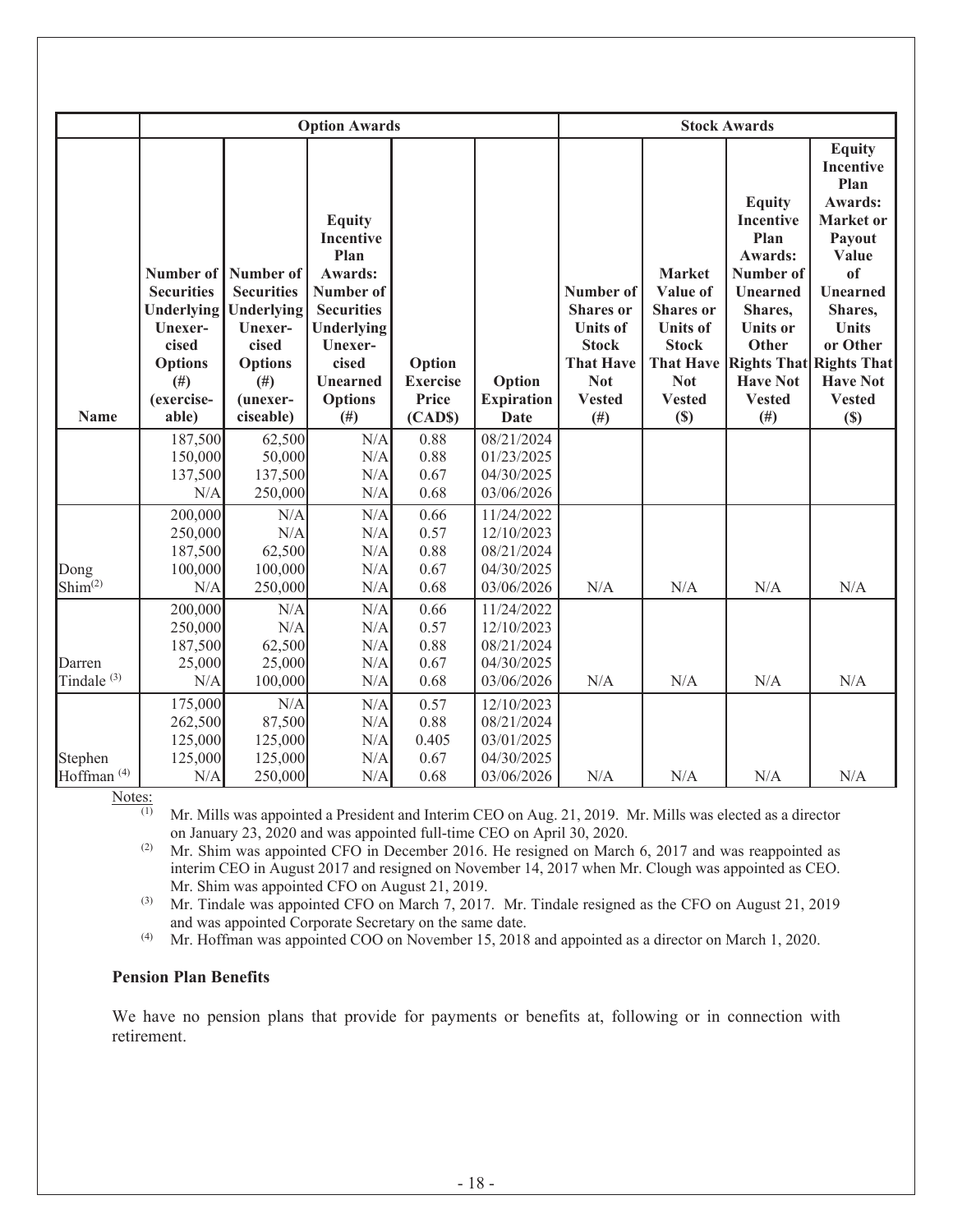# **Director Compensation**

We do not currently provide any compensation to our directors in their capacity as such. As a result, none of our directors received any cash compensation in any form during our most recently completed financial year. However, on March 6, 2021, we granted stock options to the following directors, which has not already been disclosed above as stock options granted to NEOs:

|                     | Date of Option | # of Options | <b>Fair Value</b> |
|---------------------|----------------|--------------|-------------------|
|                     | Grant          |              | (CADS)            |
| <b>Brent Reuter</b> | March 6, 2021  | 150,000      | 69,351            |
| Alexis Podesta      | March 6, 2021  | 250,000      | ' 15,585          |

# **THE BOARD OF DIRECTORS RECOMMENDS THAT YOU VOTE "FOR" THE ELECTION OF THE DIRECTOR NOMINEES SET FORTH ABOVE**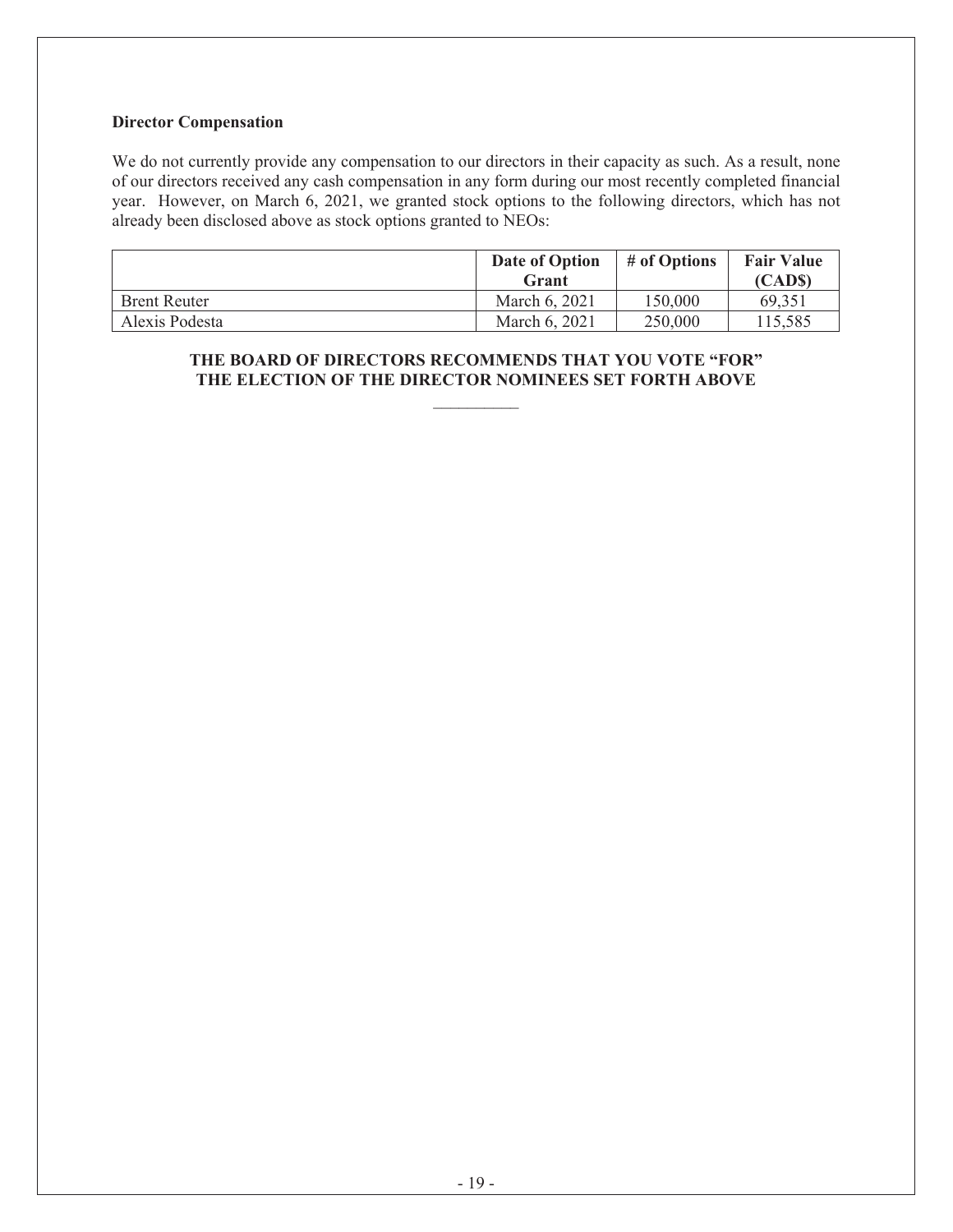### **PROPOSAL NUMBER TWO:**

### **RATIFICATION OF APPOINTMENT OF INDEPENDENT REGISTERED PUBLIC ACCOUNTANTS**

Sadler, Gibb & Associates, LLC ("Sadler"), certified public accountants of 344 W 13800 S, Draper, UT 84020, have been selected as the independent registered public accountants of the Company for the fiscal year ending July 31, 2022. Our former independent registered public accountants, Marcum LLP ("Marcum"), audited the Company's financial statements for the fiscal year ended July 31, 2020.

Representatives of Sadler and Marcum will not be present at the Annual Meeting.

On March 24, 2021, our Board of Directors as well as our Audit Committee approved and authorized the dismissal of Marcum as its independent registered public accounting firm. On the same date, our Board of Directors as well as our Audit Committee approved and authorized the engagement of the accounting firm of Sadler, as the Company's new independent registered public accounting firm.

Marcum's report on our financial statements dated December 15, 2020, for the fiscal year ended July 31, 2020, did not contain an adverse opinion or disclaimer of opinion, or qualification or modification as to uncertainty, audit scope, or accounting principles.

In connection with the audit of our financial statements for the fiscal year ended July 31, 2020, and in the subsequent interim period through the effective date of dismissal on March 24, 2021, there were no disagreements, resolved or not, with Marcum on any matters of accounting principles or practices, financial statement disclosure or auditing scope or procedures, which disagreements, if not resolved to the satisfaction of Marcum would have caused them to make reference to the subject matter of the disagreements in connection with their report on the financial statements for such year.

During the Company's fiscal year ended July 31, 2020 and the period through the effective date of dismissal of Marcum on March 24, 2021, there were no reportable events as described in Item  $304(a)(1)(v)$  of Regulation S-K.

We provided Marcum with a copy of our current report on Form 8-K prior to its filing with the Securities and Exchange Commission on March 29, 2021, and requested that Marcum furnish us with a letter addressed to the Securities and Exchange Commission stating whether Marcum agrees with the statements made in such current report on Form 8-K, and if not, stating the aspects with which it does not agree. The letter from Marcum, dated March 26, 2021, is filed as Exhibit 16.1 to our current report on Form 8-K filed with the Securities and Exchange Commission on March 29, 2021.

During the two most recent fiscal years and the subsequent interim period through the effective date of appointment of Sadler on March 24, 2021, we had not, nor had any person on our behalf, consulted with Sadler regarding either the application of accounting principles to a specified transaction, either completed or proposed, or the type of audit opinion that might be rendered on our financial statements, nor had Sadler provided to us a written report or oral advice regarding such principles or audit opinion on any matter that was the subject of a disagreement as set forth in Item  $304(a)(1)(iv)$  of Regulation S-K or a reportable event as set forth in Item 304(a)(1)(v) of Regulation S-K with our former independent registered public accounting firm.

In the event ratification by the stockholders of the appointment of Sadler as the Company's independent registered public accountants is not obtained, our Board of Directors will reconsider such appointment.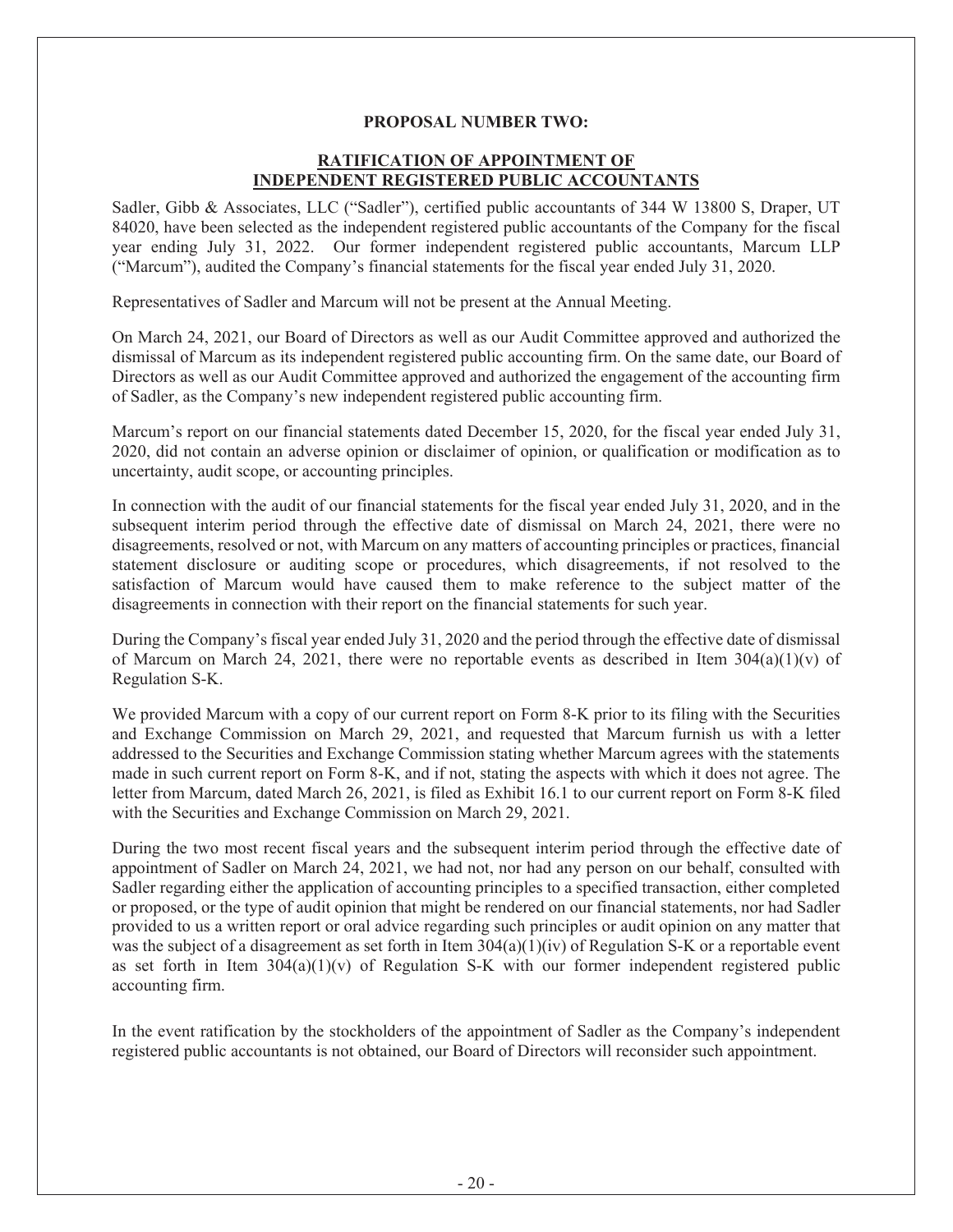# **Principal Accountant Fees and Services**

The following is an aggregate of fees billed for each of the last two fiscal years for professional services rendered by our current and prior principal accountants:

|                                                         | 2021  | 2020                  |  |
|---------------------------------------------------------|-------|-----------------------|--|
| Audit fees                                              |       | $$225,850 \$178,218$  |  |
| Audit-related fees                                      | 4.858 | 1,858                 |  |
| Tax fees                                                | Nil   | N <sub>il</sub>       |  |
| All other fees                                          | Nil   | N <sub>il</sub>       |  |
| Total fees paid or accrued to our principal accountants |       | $$230,708$ $$180,076$ |  |

### **Audit Fees**

Audit fees are the aggregate fees billed for professional services rendered by our independent auditors for the audit of our annual financial statements, the review of the financial statements included in each of our quarterly reports and services provided in connection with statutory and regulatory filings or engagements.

### **Audit Related Fees**

Audit related fees are the aggregate fees billed by our independent auditors for assurance and related services that are reasonably related to the performance of the audit or review of our financial statements and are not described in the preceding category.

### **Tax Fees**

Tax fees are billed by our independent auditors for tax compliance, tax advice and tax planning.

### **All Other Fees**

All other fees include fees billed by our independent auditors for products or services other than as described in the immediately preceding three categories.

### **Pre-Approval of Services by the Independent Auditor**

Our policy is to pre-approve all audit and permissible non-audit services performed by the independent accountants. These services may include audit services, audit-related services, tax services and other services. Under our audit committee's policy, pre-approval is generally provided for particular services or categories of services, including planned services, project based services and routine consultations. In addition, the audit committee may also pre-approve particular services on a case-by-case basis. We approved all services that our independent accountants provided to us in the past two fiscal years.

# **THE BOARD OF DIRECTORS RECOMMENDS A VOTE "FOR" THIS PROPOSAL TO RATIFY THE APPOINTMENT OF SADLER, GIBB & ASSOCIATES, LLC AS THE INDEPENDENT REGISTERED PUBLIC ACCOUNTANTS OF THE COMPANY FOR THE FISCAL YEAR ENDING JULY 31, 2022**

 $\mathcal{L}_\text{max}$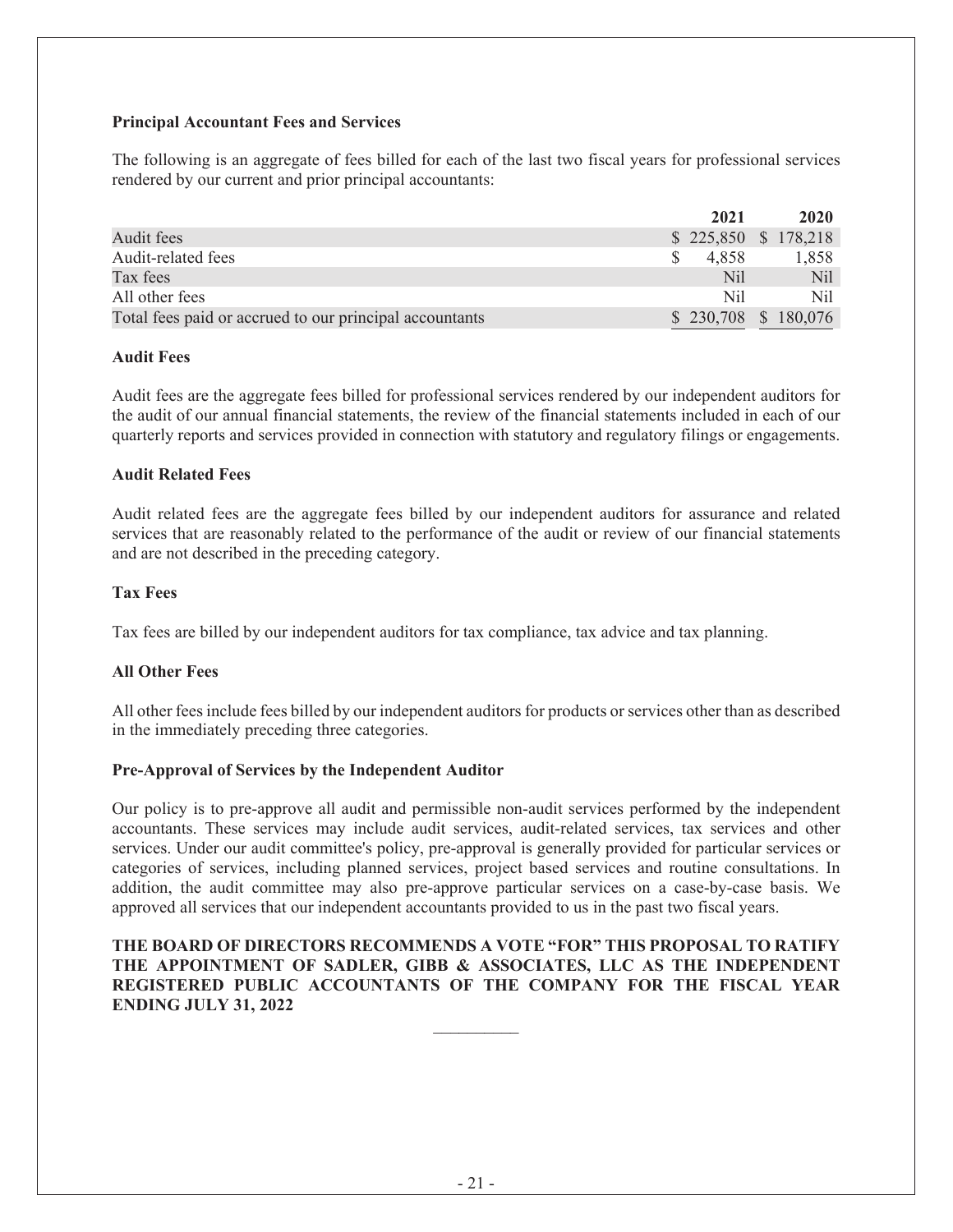#### **PROPOSAL NUMBER THREE:**

#### **APPROVAL OF THE 2022 STOCK AND INCENTIVE PLAN**

At the Meeting the Board of Directors will seek shareholder ratification and approval of the 2022 Stock and Incentive Plan to authorize up to 22,669,892 shares of our common stock for issuance pursuant to awards as described below.

#### **Summary of 2022 Stock and Incentive Plan**

#### *Background and Purpose*

On February 9, 2022, our Board of Directors adopted our 2022 Stock and Incentive Plan (the "**Plan**"), subject to, and effective upon, the approval of shareholders at the 2022 annual general meeting. The Plan provides flexibility to the Company to grant equity-based incentive awards (each, an "**Award**") in the form of Options, Stock Appreciation Rights ("**SARs**"), Restricted Stock and Restricted Stock Units ("**RSUs**"), Performance Awards, Dividend Equivalents and Other Stock-Based Awards, as described in further detail below. All future grants of equity-based Awards will be made pursuant to, or as otherwise permitted by, the Plan, and no further equity-based awards will be made pursuant to the Company's prior Incentive Stock Option Plan. The Plan supersedes and replaces the Company's Incentive Stock Option Plan, dated as originally adopted by the Board of Directors on October 25, 2012, and ratified by the shareholders of the Company at the Company's annual general meeting held on December 10, 2012.

The purpose of the Plan is to is to promote the interests of the Company and its shareholders by aiding the Company in attracting and retaining employees, officers, consultants, advisors and non-employee directors capable of assuring the future success of the Company, to offer such persons incentives to put forth maximum efforts for the success of the Company's business and to compensate such persons through various stock and cash-based arrangements and provide them with opportunities for stock ownership in the Company, thereby aligning the interests of such persons with the Company's shareholders.

### *Key Terms of the Plan*

### *Shares Subject to the Plan*

The Plan is a fixed number share plan which provides that the aggregate maximum number of Common Shares that may be issued upon the exercise or settlement of Awards granted under it shall not exceed 22,669,892 shares of common stock ("**Common Shares**"), subject to the adjustment provisions provided for therein (including those that apply in the event of a subdivision or consolidation of Common Shares) required to prevent dilution or enlargement of the benefits or potential benefits intended to be made available under the Plan. Such maximum number of Common Shares consists of (i) 9,253,000 Common Shares issuable pursuant to Awards previously granted and that remain outstanding under the Company's Incentive Stock Option Plan, which Awards will be covered by the Plan upon its ratification by the shareholders, and (ii) 13,416,892 additional Common Shares that may be issued pursuant to Awards to be granted under the Plan.

### *Administration of the Plan*

The Plan will be administered by the Compensation Committee of the Board of Directors, subject to the ability of the Compensation Committee to delegate to directors or officers of the Company the authority to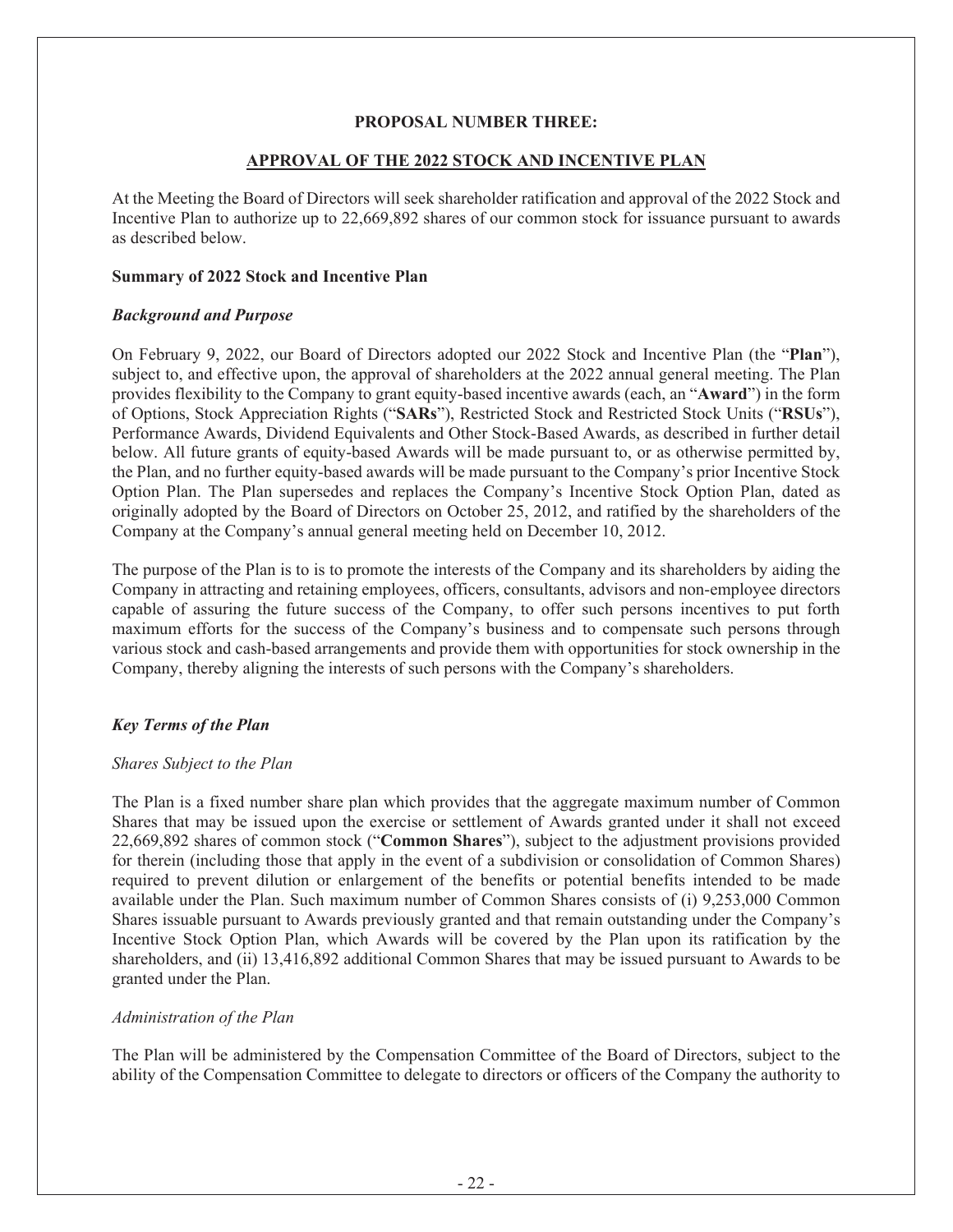grant Awards. However, the Board of Directors retain the power and authority to administer the Plan without further action by the Compensation Committee in certain circumstances.

Under the Plan, the Compensation Committee has the power and authority to designate Participants (as defined in the Plan), determine the type of Awards to be granted to each Participant, determine the number of Common shares to be covered by each Award, determine the terms and conditions or any Award or Award Agreement (as defined in the Plan), amend the terms and conditions of any Award or Award Agreement, accelerate the exercisability of any Award, and determine whether and to what extent and under what circumstances Awards may be exercised in cash, Common Shares, other securities, other Awards or other property, or canceled, forfeited or suspended.

In addition, the Compensation Committee interprets and administers the Plan, and any instrument or agreement relating to it. The Compensation Committee may establish, amend, suspend or waive rules and regulations, and appoint agents it deems appropriate for the proper administration of the Plan. Furthermore, the Compensation Committee may adopt modifications, rules, procedures and subplans to comply with applicable laws, or make any determination and take any action for the administration of the Plan.

# *Eligibility*

All employees, officers, directors and consultants that provide services to the Company or any Affiliate (as defined in the Plan), or any such persons to whom the Company or any Affiliate makes an offer of employment or engagement, are eligible to participate in the Plan. In determining eligibility, the Compensation Committee may consider the nature of the services rendered by such persons, the present and potential contributions to the success of the Company by such persons, and/or other factors that the Compensation Committee deems relevant, in its discretion. However, an Incentive Stock Option (as defined in the Plan), may only be granted to employees and may not be granted to an employee of an Affiliate (as defined in the Plan) unless such Affiliate is also a "subsidiary corporation" of the Company with the meaning of Section 424(f) of the U.S. Internal Revenue Code of 1986 (the "**Code**"), as amended from time to time, and any regulations promulgated thereunder.

### *Types of Awards*

Awards of Options, SARs, Restricted Stock and RSUs, Performance Awards, Dividend Equivalents and Other Stock-Based Awards may be made under the Plan. All of the Awards described below are subject to the terms, conditions, limitations, restrictions, exercise price, vesting, settlement and forfeiture provisions determined by the Compensation Committee, in its sole discretion, subject to such limitations provided in the Plan, and will generally be evidenced by an Award Agreement. In addition, subject to the limitations provided in the Plan and in accordance with applicable law, the Compensation Committee may accelerate or defer the vesting or payment of Awards, cancel or modify outstanding Awards and waive any condition imposed with respect to Awards or Common Shares issued pursuant to Awards.

### **Options**

An Option entitles a holder thereof to purchase a prescribed number of treasury Common Shares at an exercise price set at the time of the grant. The Compensation Committee will establish the exercise price at the time each Option is granted, which exercise price must in all cases be not less than the "Fair Market Value". For the purposes of establishing the exercise price of any Options, the Fair Market Value will be the greater of the closing market price of the Common Shares on the Canadian Securities Exchange on (i) the trading day prior to the date of grant and (ii) the date of grant of the Options. The term of each Option shall be fixed by the Compensation Committee at the date of grant but shall not be longer than 10 years from the date of grant, subject to any automatic extension in certain circumstances described in the Plan.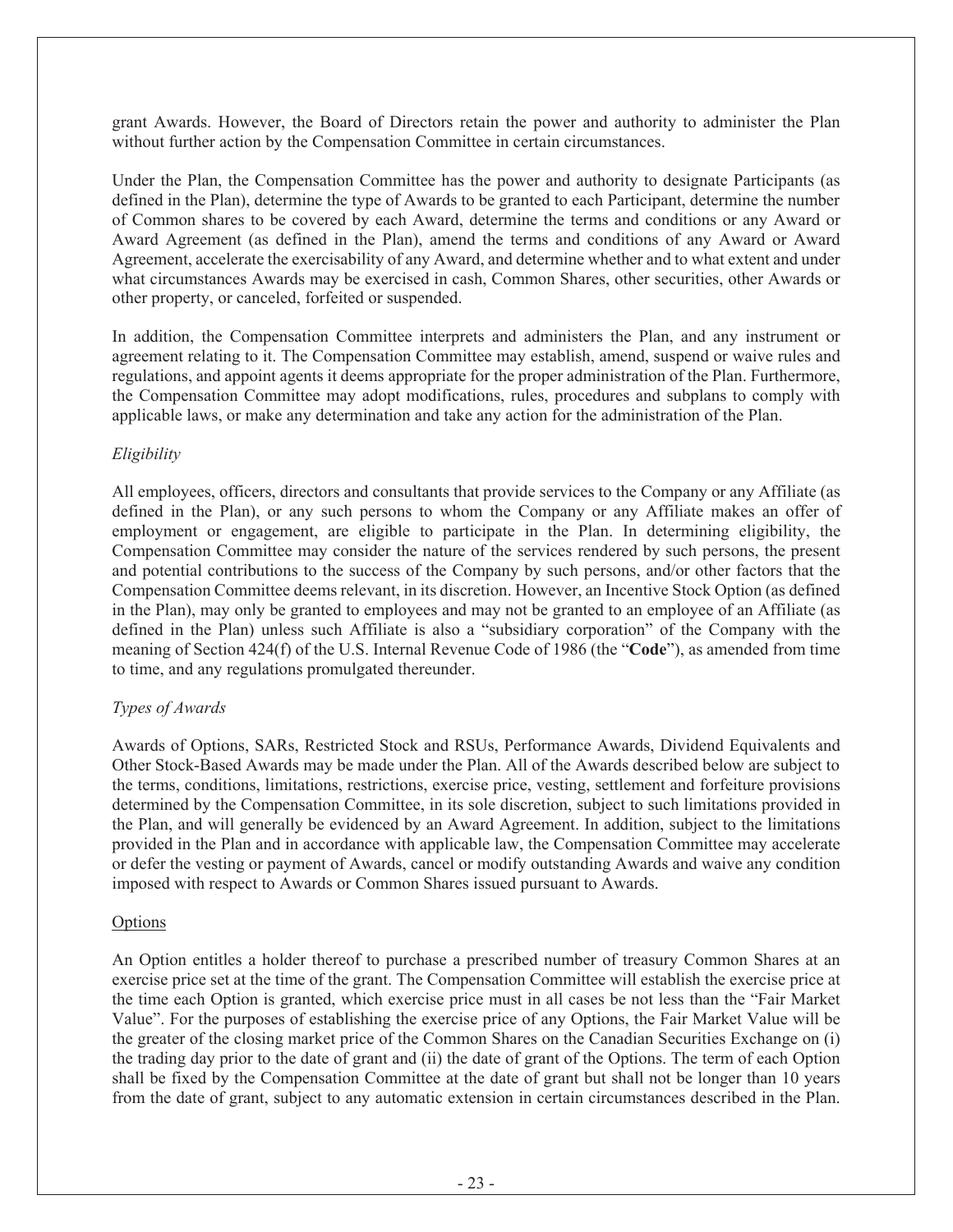The Compensation Committee will determine the time at which an Option may be exercised in whole or in part and the method by which payment of the exercise price may be made.

Additional provisions will apply to Options intended to qualify as an Incentive Stock Options, including: (i) the maximum number of Common Shares that may be issued pursuant to Incentive Stock Options will not exceed 22,669,892, subject to adjustment under the Plan; (ii) all Incentive Stock Options must be granted within ten years from the date on which the Plan was adopted by the Board of Directors; (iii) all Incentive Stock Options will expire no later than ten years after the date of grant, and no later than five years if the Inventive Stock Option was granted to a Participant who at the time of grant owned stock possessing more than 10% of the combined voting power of all classes of stock of the Company or its Affiliates; (iv) if the Participant owned stock possessing more than 10% of the combined voting power of all classes of stock of the Company or its Affiliates at the time of grant, the exercise price will not be less than 110% of the Fair Market Value; and (v) any Incentive Stock Option will contain any provisions the Compensation Committee deems advisable and will be consistent with all provisions required in order to qualify as an Incentive Stock Option.

# SARs

An SAR granted under the Plan shall confer on the holder thereof a right to receive upon exercise of the SAR the excess of (i) the Fair Market Value (as defined in the Plan) of one Common Share on the date of exercise over (ii) the grant price of the SAR as specified by the Compensation Committee, which price shall generally not be less than the Fair Market Value of one Common Share on the date of grant of the SAR.

# RSUs

An RSU is a unit evidencing the right to receive a Common Share, or a cash payment equal to the Fair Market Value of a Common Share, at some future date, provided that in the case of Participants who are liable to taxation under the *Income Tax Act* (Canada) in respect of amounts payable under the Plan, that such date is not later than December 31<sup>st</sup> of the third calendar year following the year services were performed in respect of the corresponding RSU awarded. Common Shares of Restricted Stock and RSUs shall be subject to such restrictions as the Compensation Committee may impose (including, without limitation, any limitation on the right to vote a Common Share of Restricted Stock or the right to receive any dividend or other right or property with respect thereto), which restrictions may lapse separately or in combination at such time or times, in such installments or otherwise as the Compensation Committee may deem appropriate, subject to limitations described in Section 6(e) of the Plan.

Any Restricted Stock granted under the Plan shall be issued at the time such Awards are granted and may be evidenced in such manner as the Compensation Committee may deem appropriate. Common Shares representing Restricted Stock that are no longer subject to restrictions shall be delivered to the Participant promptly after the applicable restrictions lapse or are waived. In the case of RSUs, no Common Shares shall be issued at the time such Awards are granted. Upon the lapse or waiver of restrictions and the restricted period relating to RSUs evidencing the right to receive Common Shares, such Common Shares shall be issued and delivered to the holder of the RSUs.

Except as otherwise determined by the Compensation Committee or as provided in an Award Agreement, upon a Participant's termination of employment or service or resignation or removal as a director during the applicable restriction period, all Common Shares of Restricted Stock and all RSUs held by such Participant at such time will be forfeited and reacquired by the Company for cancellation at no cost to the Company. However, the Compensation Committee may waive any or all remaining restrictions.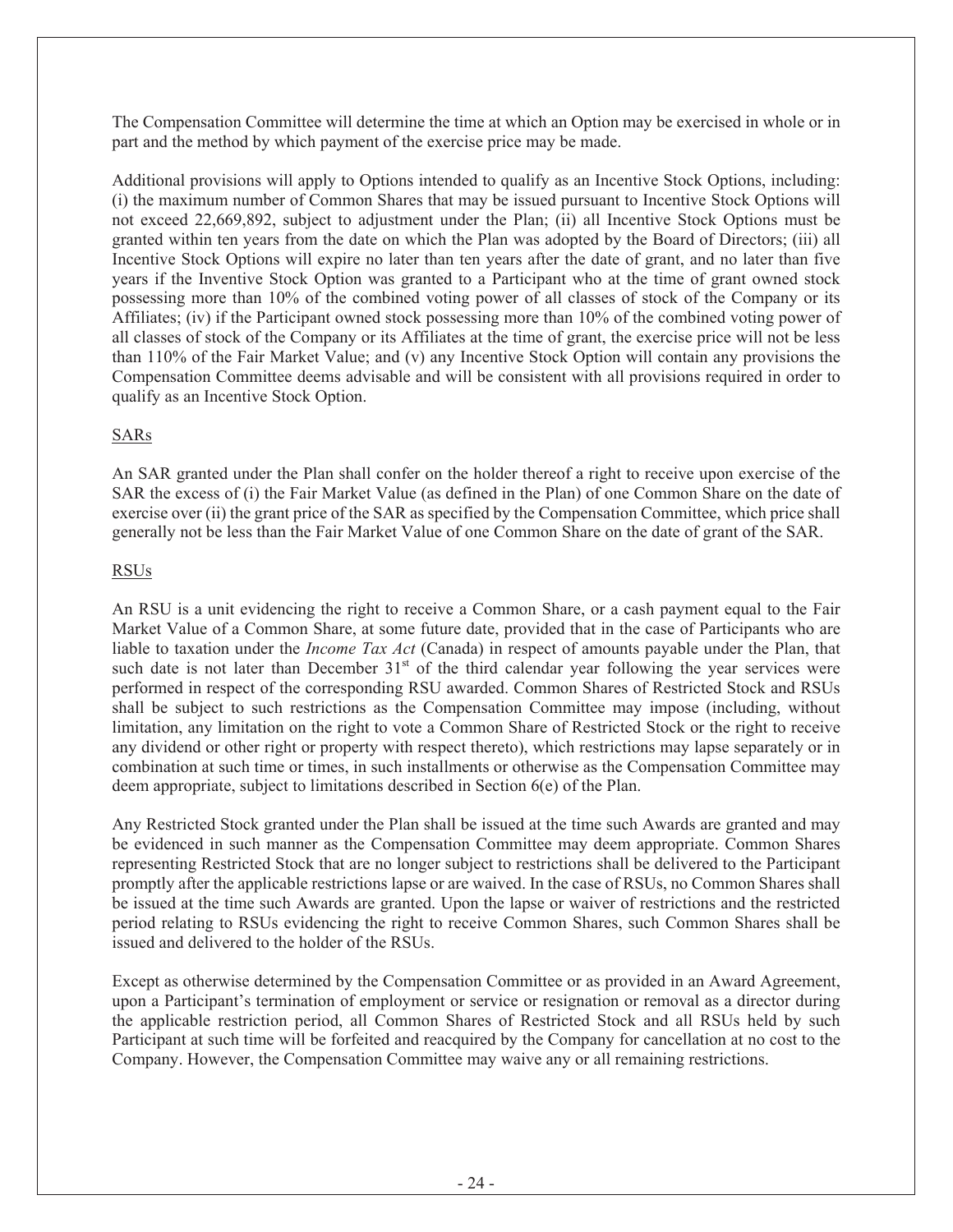#### Performance Awards

A Performance Award granted under the Plan (i) may be denominated or payable in cash, Common Shares (including, without limitation, Restricted Stock and Restricted Stock Units), other securities, other Awards or other property and (ii) shall confer on the holder thereof the right to receive payments, in whole or in part, upon the achievement of one or more objective performance goals during such performance periods as the Compensation Committee shall establish. Subject to the terms of the Plan, the performance goals to be achieved during any performance period, the length of any performance period, the amount of any Performance Award granted, the amount of any payment or transfer to be made pursuant to any Performance Award and any other terms and conditions of any Performance Award shall be determined by the Compensation Committee.

### Dividend Equivalents

Dividend Equivalents are entitlements to receive payments (in cash, Common Shares, other securities, other Awards or other property as determined in the discretion of the Compensation Committee) equivalent to the amount of cash dividends paid by the Company to holders of Common Shares with respect to a number of Common Shares determined by the Compensation Committee. Subject to the terms of the Plan and any applicable Award Agreement, such Dividend Equivalents may have such terms and conditions as the Compensation Committee shall determine. However, the Compensation Committee may not grant Dividend Equivalents to Participants in connection with grants of Options, SARs or other Awards the value of which is based solely on an increase in the value of the Common Shares after the date of grant of such Award, and (ii) dividend and Dividend Equivalent amounts may be accrued but shall not be paid unless and until the date on which all conditions or restrictions relating to such Award have been satisfied, waived or lapsed.

### Other Stock-Based Awards

Other Stock-Based Awards are other Awards that are denominated or payable in, valued in whole or in part by reference to, or otherwise based on or related to, Common Shares (including, without limitation, securities convertible into Common Shares), as are deemed by the Compensation Committee to be consistent with the purpose of the Plan. The Compensation Committee shall determine the terms and conditions of such Awards, subject to the terms of the Plan and any applicable Award Agreement. Such Other Stock-Based Awards shall not contain a purchase right or an option-like exercise feature

### *General Terms of Awards*

### Consideration

Awards may be granted for no cash consideration or for any cash or other consideration as may be determined by the Compensation Committee or required by applicable law.

### Limits on Transfer

Except as otherwise provided by the Compensation Committee in its discretion and fully-vested and unrestricted Common Shares issued pursuant to any Award, no Award nor any right under any such Award shall be transferable by a Participant other than by will or by the laws of descent and distribution. Additionally, no Award nor any right under any such Award may be pledged, alienated, attached or otherwise encumbered, and any purported pledge, alienation, attachment or encumbrance thereof shall be void and unenforceable against the Company or any Affiliate. Where the Compensation Committee does permit the transfer of an Award other than a fully vested and unrestricted Common Share, such permitted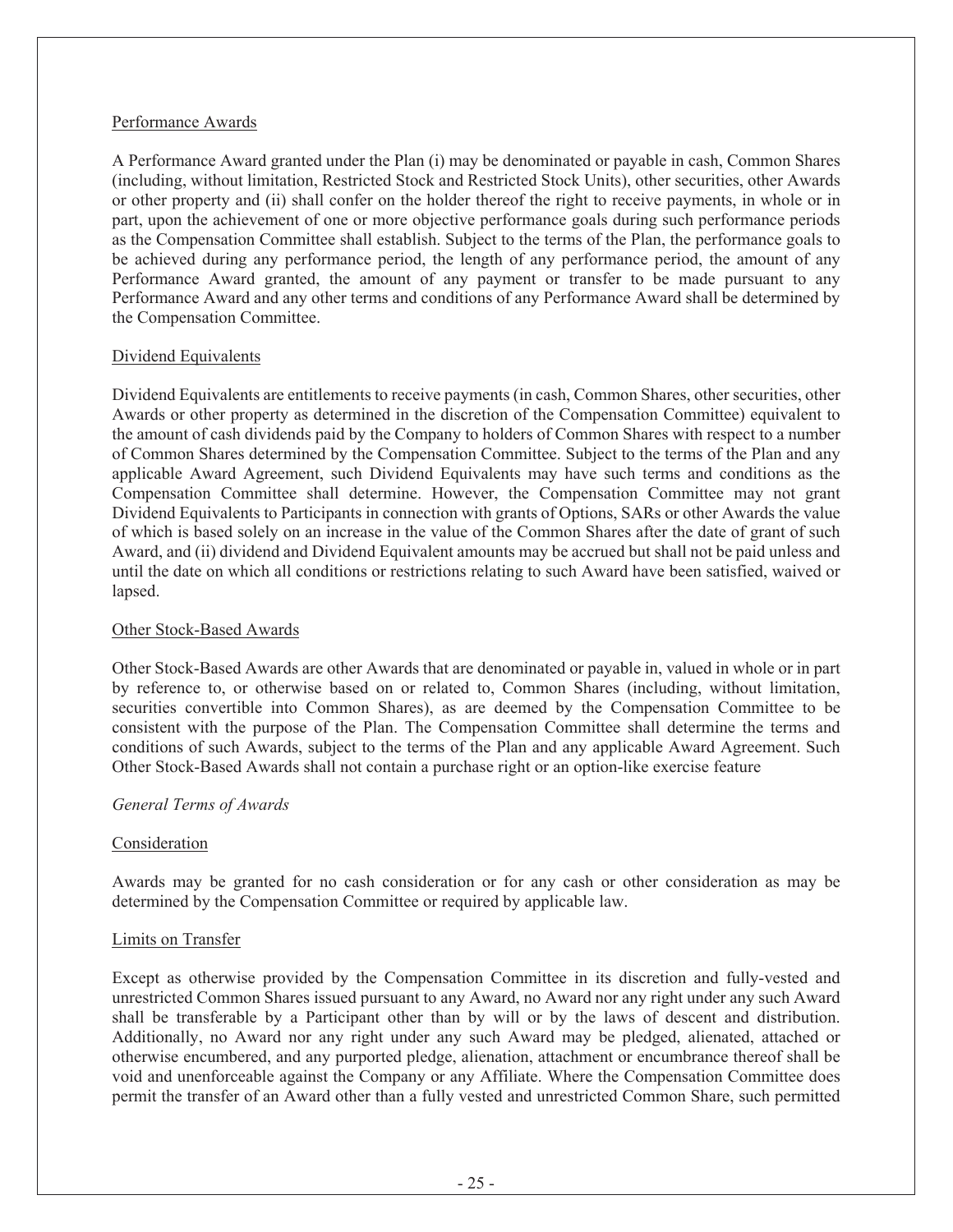transfer shall be for no value and in accordance with all applicable securities rules. The Compensation Committee may also establish procedures as it deems appropriate for a Participant to designate a person or persons, as beneficiary or beneficiaries, to exercise the rights of the Participant and receive any property distributable with respect to any Award in the event of the Participant's death.

# **Restrictions**

All Common Shares or other securities delivered under the Plan pursuant to any Award or the exercise thereof will be subject to such restrictions as the Compensation Committee may deem advisable under the Plan, applicable federal or state securities laws and regulatory requirements, and the Compensation Committee may cause appropriate entries to be made with respect to, or legends to be placed on the certificates for, such Common Shares or other securities to reflect such restrictions. The Company shall not be required to deliver any Common Shares or other securities covered by an Award unless and until the requirements of any federal or state securities or other laws, rules or regulations (including the rules of any securities exchange) as may be determined by the Company to be applicable are satisfied.

# Prohibition on Option and SAR Repricing

Except as provided in Section 4(c) of the Plan, the Compensation Committee may not, without prior approval of the Company's shareholders and applicable stock exchange approval, seek to effect any repricing of any previously granted, "underwater" Option or SAR by: (i) amending or modifying the terms of the Option or SAR to lower the exercise price; (ii) canceling the underwater Option or SAR and granting either (A) replacement Options or SARs having a lower exercise price; or (B) Restricted Stock, RSUs, Performance Award or Other Stock-Based Award in exchange; or (iii) cancelling or repurchasing the underwater Option or Stock Appreciation Right for cash or other securities. An Option or SAR will be deemed to be "underwater" at any time when the Fair Market Value of the Common Shares covered by such Award is less than the exercise price of the Award.

### Section 409A of the Code

To the extent that any amount or benefit that constitutes "deferred compensation" to a Participant under Section 409A of the Code and applicable guidance thereunder is otherwise payable or distributable to a Participant under the Plan or any Award Agreement solely by reason of the occurrence of a change in control or due to the Participant's disability or "separation from service" (as such term is defined under Section 409A), such amount or benefit will not be payable or distributable to the Participant by reason of such circumstance unless the Compensation Committee determines in good faith that (i) the circumstances giving rise to such change in control event, disability or separation from service meet the definition of a change in control event, disability, or separation from service, as the case may be, in Section  $409A(a)(2)(A)$ of the Code and applicable proposed or final regulations, or (ii) the payment or distribution of such amount or benefit would be exempt from the application of Section 409A by reason of the short-term deferral exemption or otherwise. Any payment or distribution that otherwise would be made to a Participant who is a "specified employee" under the Code (as determined by the Compensation Committee in good faith) on account of separation from service may not be made before the date which is six months after the date of the specified employee's separation from service (or if earlier, upon the specified employee's death) unless the payment or distribution is exempt from the application of Section 409A by reason of the short-term deferral exemption or otherwise.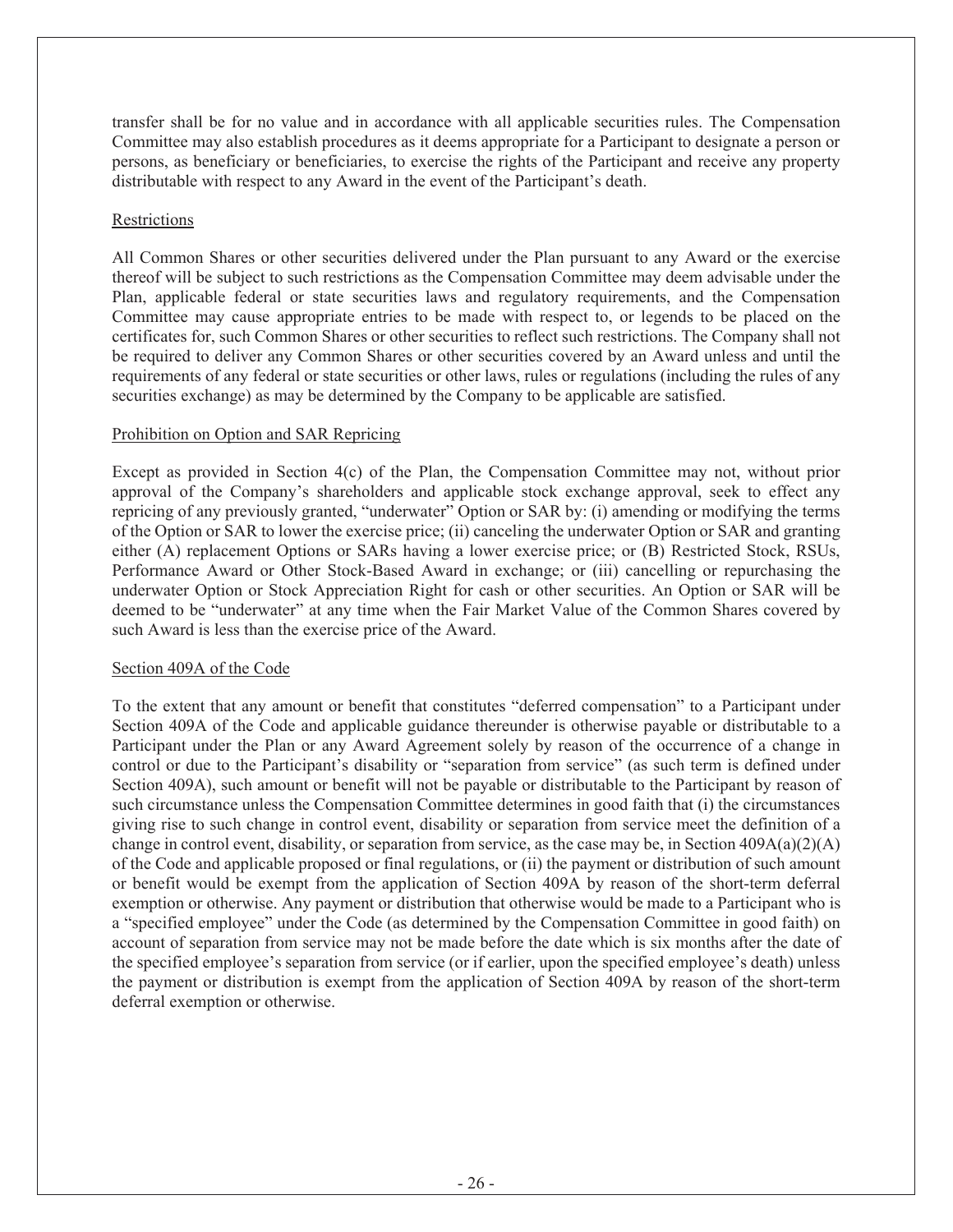### Acceleration of Vesting or Exercisability

No Award Agreement will accelerate the exercisability of any Award or the lapse of restrictions relating to any Award in connection with a change-in-control event, unless such acceleration occurs at or upon the consummation of such change-in-control event.

#### *Amendment and Termination*

#### Amendments to the Plan and Awards

The Board of Directors may from time to time amend, suspend or terminate the Plan, and the Compensation Committee may amend the terms of any previously granted Award, provided that no amendment to the terms of any previously granted Award may (except as expressly provided in the Plan) materially and adversely alter or impair the terms or conditions of the Award previously granted to a Participant under this Plan without the written consent of the Participant or holder thereof. Any amendment is subject to compliance with all applicable laws, rules, regulations and policies of any applicable governmental entity or securities exchange. The Board of Directors may amend, suspend, terminate or discontinue the Plan, and the Compensation Committee may amend or alter any previously granted Award, as applicable, without obtaining the approval of shareholders of the Company in order to:

- (i) amend the eligibility for, and limitations or conditions imposed upon, participation in the Plan;
- (ii) amend any terms relating to the granting or exercise of Awards, or otherwise waive any conditions or rights of the Company under any outstanding Award, prospectively or retroactively;
- (iii) make changes that are necessary or desirable to comply with applicable laws, rules, regulations and policies of any applicable governmental entity or stock exchange; and
- (iv) amend any terms relating to the administration of the Plan.

Prior approval of the shareholders of the Company is required for any amendment to the Plan or an Award that would:

- (i) require shareholder approval under the rules or regulations of securities exchange that is applicable to the Company;
- (ii) increase the number of shares authorized under the Plan;
- (iii) permit repricing of Options or SARs;
- (iv) permit the award of Options or SARs at a price less than the Fair Market Value of a Common Share on the date of grant of such Option or SAR;
- (v) permit Options to be transferable other than as provided in Section  $6(g)(ii)$  of the Plan;
- (vi) amend Section 7(a) (the amendment and termination provisions) of the Plan; or
- (vii) increase the maximum term permitted for Options and Stock Appreciation Rights or extend the terms of any Options beyond their original expiry date.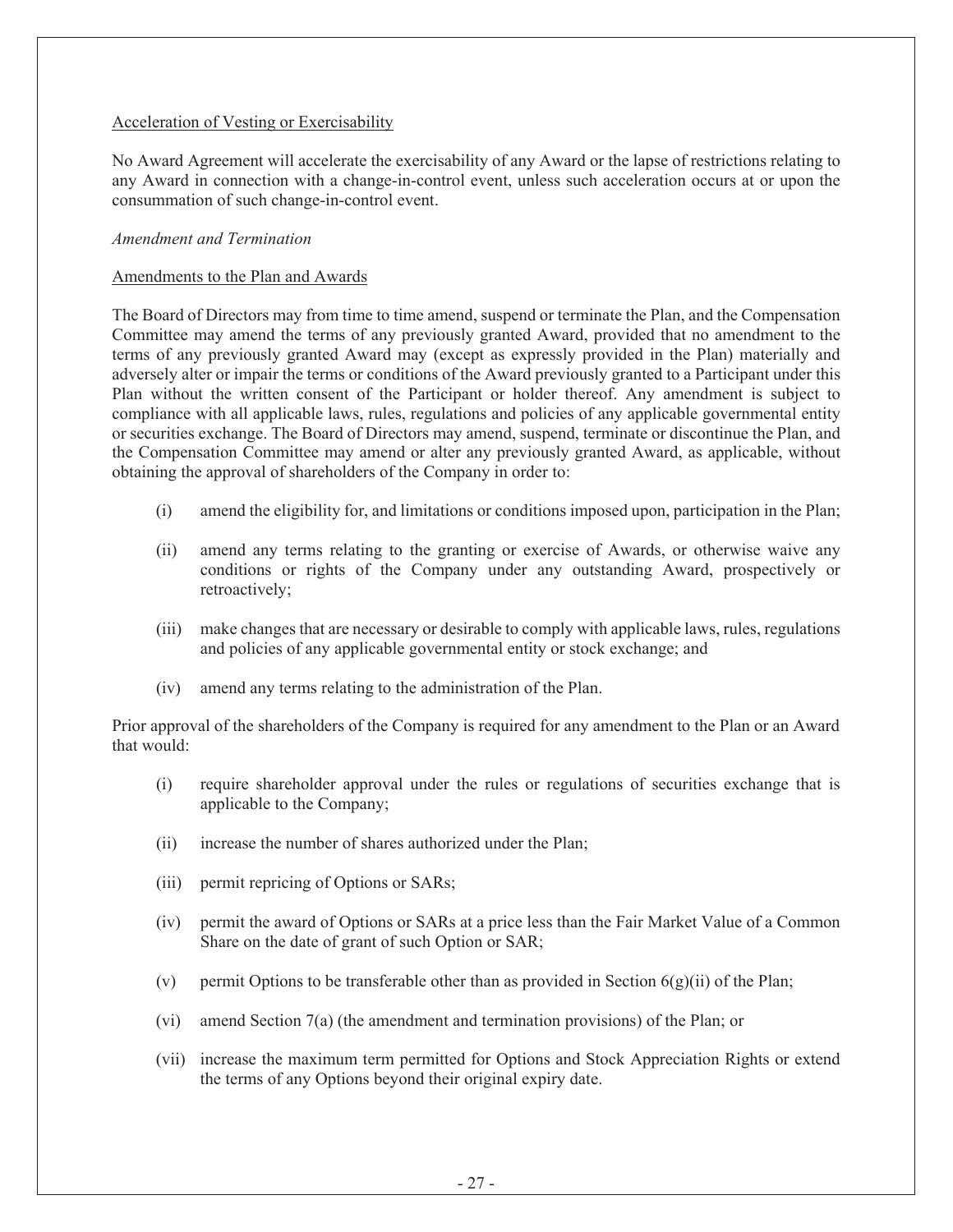### Corporate Transactions

In the event of any reorganization, amalgamation, merger, consolidation, split-up, spin-off, combination, plan of arrangement, take-over bid or tender offer, repurchase or exchange of Common Shares or other securities of the Company or any other similar corporate transaction or event involving the Company, the Compensation Committee or the Board of Directors may, in its sole discretion, provide for any of the following upon the consummation of the event:

- (i) the termination the Award, whether or not vested, in exchange for an amount of cash and/or other property, if any, equal to the amount that would have been attained upon the exercise of the vested portion of the Award or realization of the Participant's vested rights;
- (ii) the replacement of the Award with other rights or property selected by the Compensation Committee or the Board of Directors;
- (iii) the Award be assumed by the successor or survivor corporation, or a parent or subsidiary thereof, or shall be substituted for by similar options, rights or awards covering the stock of the successor or survivor corporation, or a parent or subsidiary thereof, with appropriate adjustments as to the number and kind of shares and prices;
- (iv) the Award be exercisable or payable or fully vested with respect to all Common Shares covered thereby, notwithstanding anything to the contrary in the applicable Award Agreement, subject to Section  $6(g)(vi)$  of the Plan; or
- (v) the Award cannot vest, be exercised or become payable after a date certain in the future, which may be the effective date of the event.

# Correction of Defects, Omissions and Inconsistencies

The Compensation Committee may, without prior approval of the shareholders of the Company, correct any defect, supply any omission or reconcile any inconsistency in the Plan or in any Award or Award Agreement.

### *Clawback or Recoupment*

All Awards under the Plan will be subject to recovery or other penalties pursuant to (i) any Company clawback policy, as may be adopted or amended from time to time, or (ii) any applicable law, rule or regulation or applicable stock exchange rule.

#### *Term*

The Plan will terminate on the earlier of (i) February 9, 2032, or (ii) the tenth anniversary of the date the Plan is approved by the shareholders of the Company, or any earlier date of discontinuation or termination established pursuant to Section 7(a) of the Plan. Unless otherwise expressly provided in the Plan or in an applicable Award Agreement, any Award granted before that time may extend beyond such dates, and the authority of the Compensation Committee provided for hereunder with respect to the Plan and any Awards, and the authority of the Board of Directors to amend the Plan, will extend beyond the termination of the Plan.

A copy of the Plan will be available for inspection at the Meeting.

The foregoing summary of the key terms of the 2022 Stock and Incentive Plan is not complete and is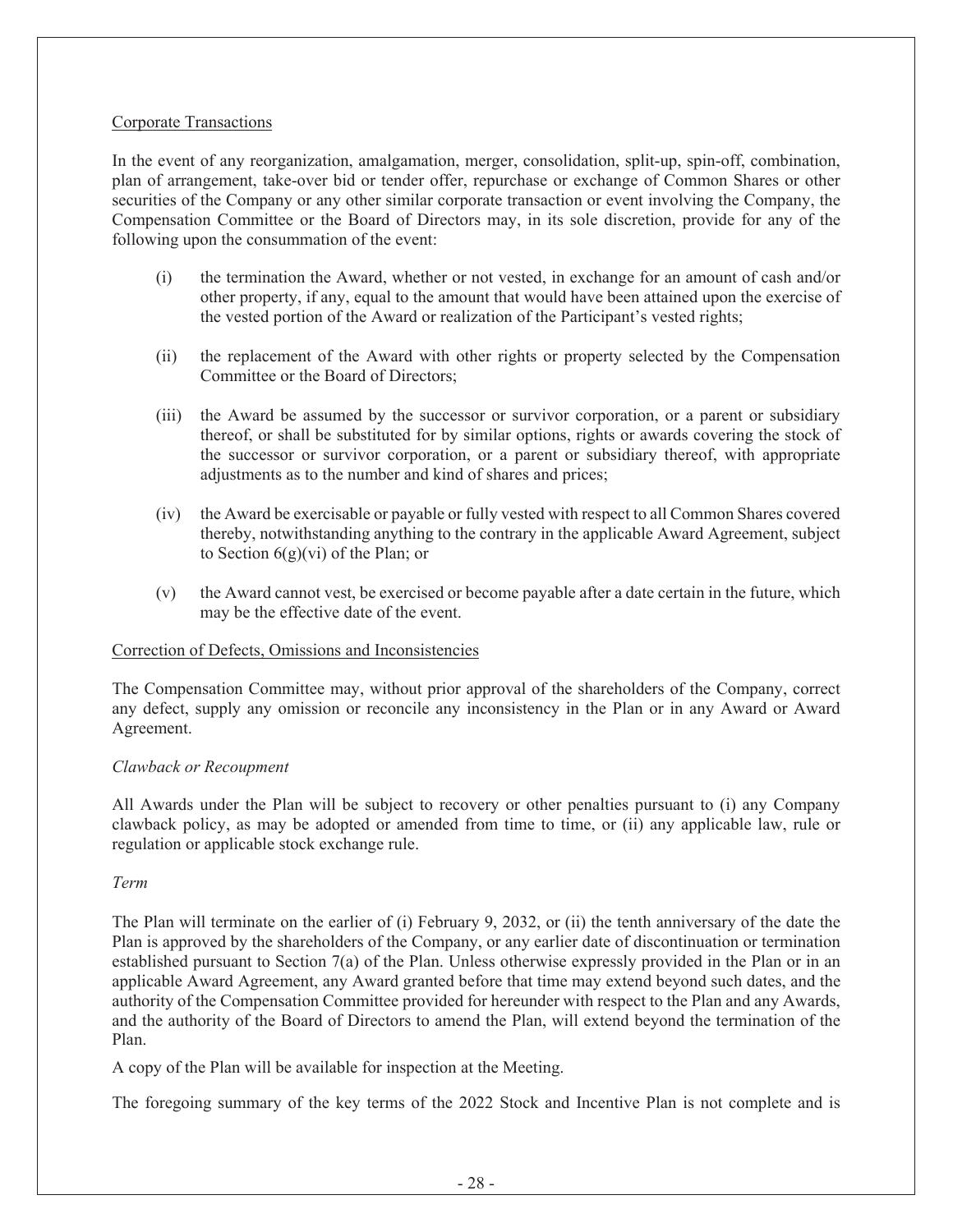qualified in its entirety by reference to the 2022 Stock and Incentive Plan, a copy of which has been included as Schedule A to this Proxy Statement regarding this matter as filed electronically with the SEC, which is available under the Company's filings at www.sec.gov.

# **Resolution for Stockholder Approval of 2022 Stock and Incentive Plan**

Accordingly, the Company is asking our stockholders to indicate their support for ratification and approval of the 2022 Stock and Incentive Plan as described in this Proxy Statement by voting "FOR" the following resolution at the Annual Meeting:

"RESOLVED, that the Company's stockholders hereby ratify and approve the 2022 Stock and Incentive Plan of the Company with immediate effect."

# **THE BOARD OF DIRECTORS RECOMMENDS THAT YOU VOTE "FOR" THIS PROPOSAL TO RATIFY AND APPROVE THE 2022 STOCK AND INCENTIVE PLAN.**   $\mathcal{L}_\text{max}$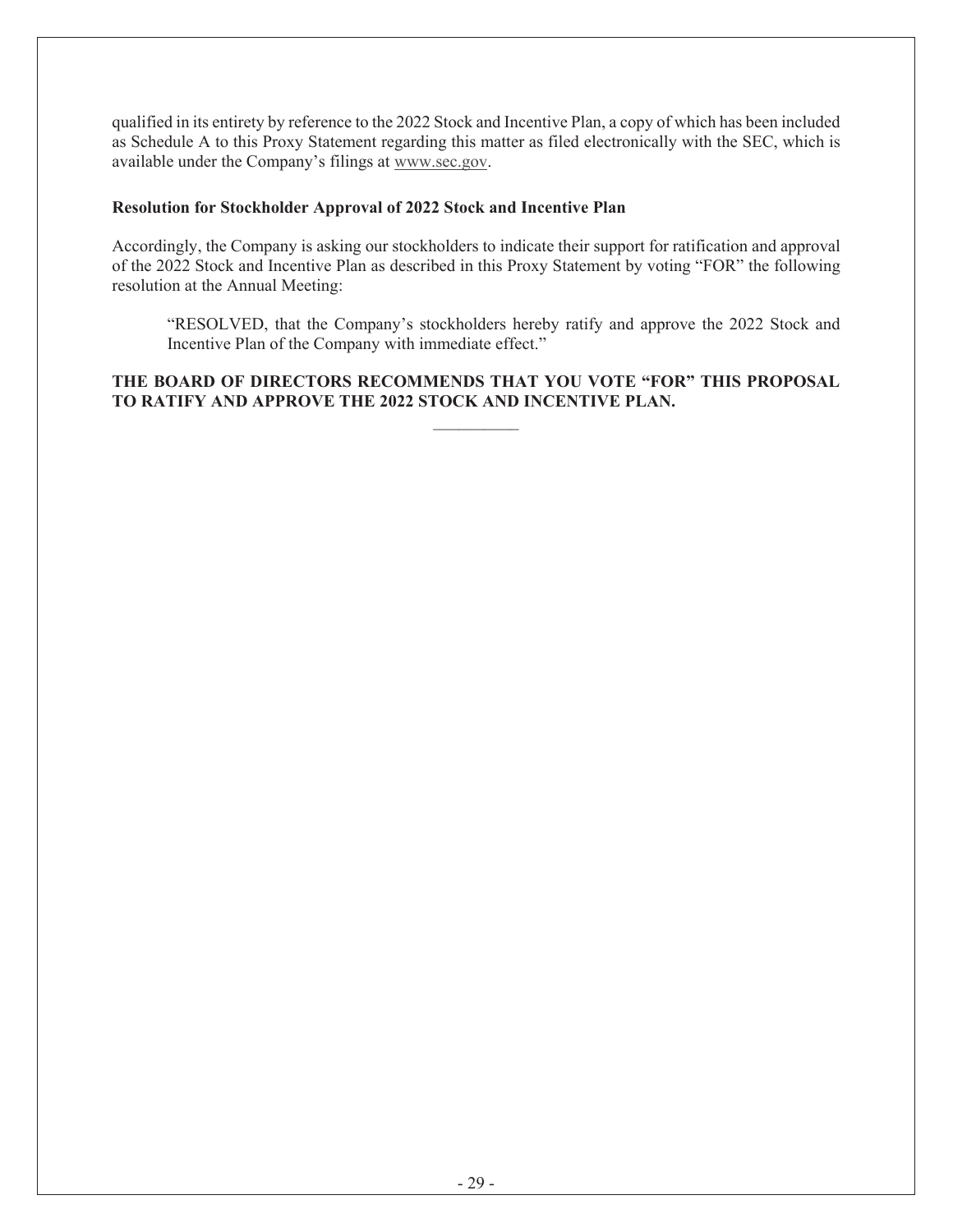# **PROPOSAL NUMBER FOUR:**

# **NON-BINDING VOTE TO APPROVE EXECUTIVE COMPENSATION**

In accordance with the requirements of Section 14A of the Exchange Act (which was added by the Dodd-Frank Wall Street Reform and Consumer Protection Act) and the related rules of the SEC, we are providing the Company's stockholders with the opportunity to vote on a non-binding advisory resolution to approve the compensation of the Company's Named Executive Officers as described in this Proxy Statement in accordance with the SEC's compensation disclosure rules. This Proposal, commonly known as a "say-onpay" proposal, gives our stockholders the opportunity to express their views on our Named Executive Officers' compensation as a whole. This vote is not intended to address any specific item of compensation or any specific Named Executive Officer, but rather the overall compensation of all of our Named Executive Officers and the philosophy, policies and practices described in this Proxy Statement.

Our Board of Directors has determined to hold such votes on an annual basis until the next vote on the frequency of say-on-pay votes. Accordingly, the next say-on-pay vote will be held at the Company's annual meeting of stockholders to be held in 2023.

The say-on-pay vote is advisory and, therefore, not binding on the Company, the Compensation Committee or our Board of Directors. The say-on-pay vote will, however, provide information to us regarding investor sentiment about our executive compensation philosophy, policies and practices, which the Compensation Committee will be able to consider when determining executive compensation for the remainder of the current fiscal year and beyond. Our Board of Directors and our Compensation Committee value the opinions of our stockholders and to the extent there is any significant vote against the Named Executive Officer compensation as disclosed in this Proxy Statement, we may communicate directly with stockholders to better understand the concerns that influenced the vote, but in all events we will consider our stockholders' concerns and will share them with the Compensation Committee which will evaluate whether any actions are necessary to address those concerns.

The key points of our executive compensation program are set forth in the "Executive Compensation" section of this Proxy Statement.

### **Stockholder Approval of Say-on-Pay Resolution**

We believe that the information provided above and within the Executive Compensation section of this Proxy Statement demonstrates that our executive compensation program was designed appropriately and is working to ensure management's interests are aligned with our stockholders' interests to support long-term value creation. Accordingly, the Company is asking our stockholders to indicate their support for our Named Executive Officer compensation as described in this Proxy Statement by voting "FOR" the following resolution at the Annual Meeting:

"RESOLVED, that the Company's stockholders hereby approve, on an advisory basis, the compensation of the Named Executive Officers as disclosed in the Company's Proxy Statement for this Annual Meeting of Stockholders."

Adoption of this resolution will require the affirmative vote of a majority of the shares present or represented by proxy at the Annual Meeting and entitled to vote on the matter. Abstentions will have the same effect as votes against this Proposal. Brokers and other nominee holders do not have discretion to vote uninstructed shares with respect to this Proposal. Accordingly, if brokers or other nominee holders do not receive voting instructions from beneficial owners of the shares, they will not be able to vote the shares and broker non-votes may occur with respect to this Proposal. However, broker non-votes will not affect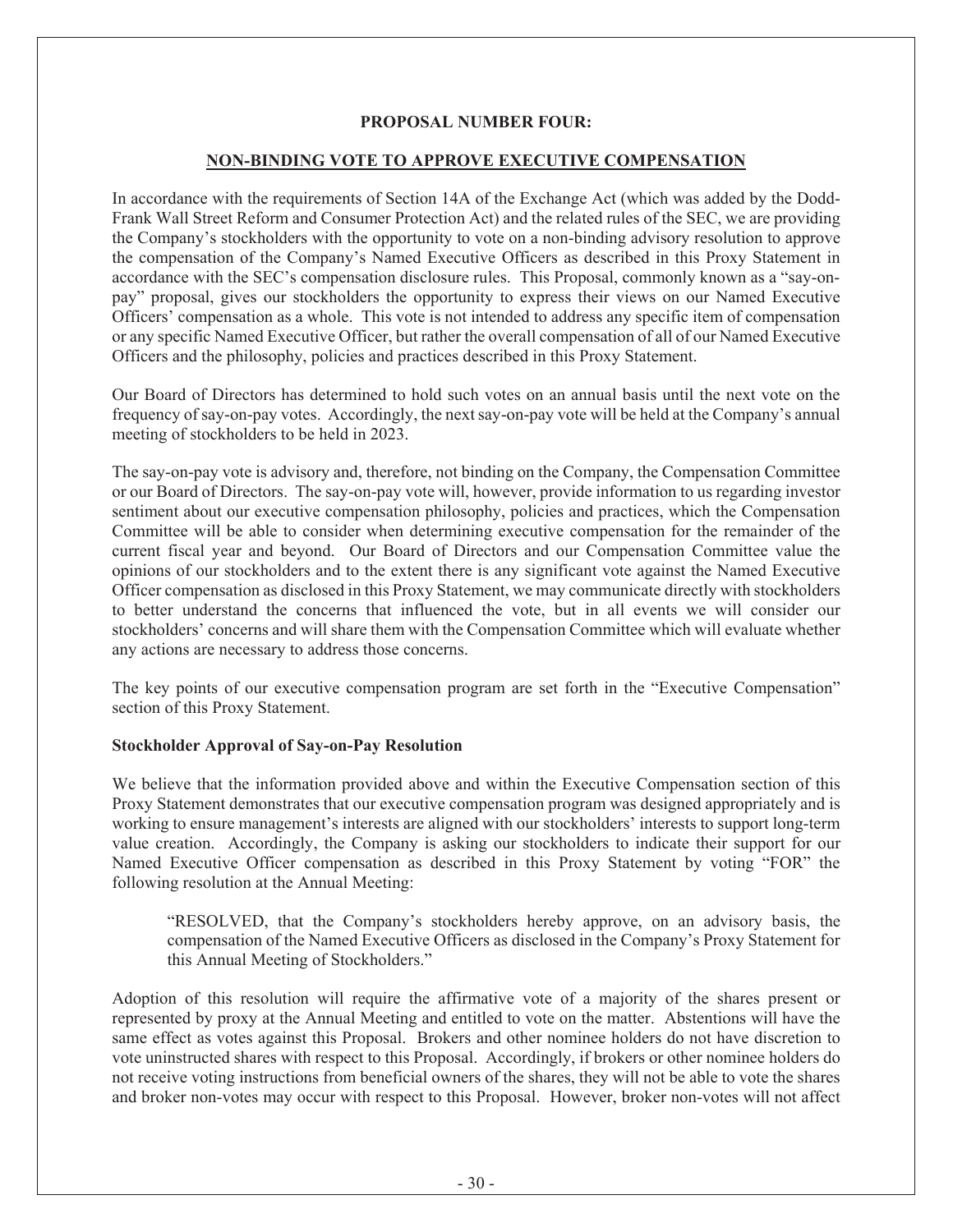the outcome of the voting on this Proposal because it requires the affirmative vote of a majority of the shares present or represented by proxy at the Annual Meeting (as opposed to a majority of the shares outstanding).

**THE BOARD OF DIRECTORS UNANIMOUSLY RECOMMENDS THAT YOU VOTE "FOR" THE APPROVAL, ON A NON-BINDING ADVISORY BASIS, OF THE COMPENSATION OF OUR NAMED EXECUTIVE OFFICERS.** 

 $\mathcal{L}_\text{max}$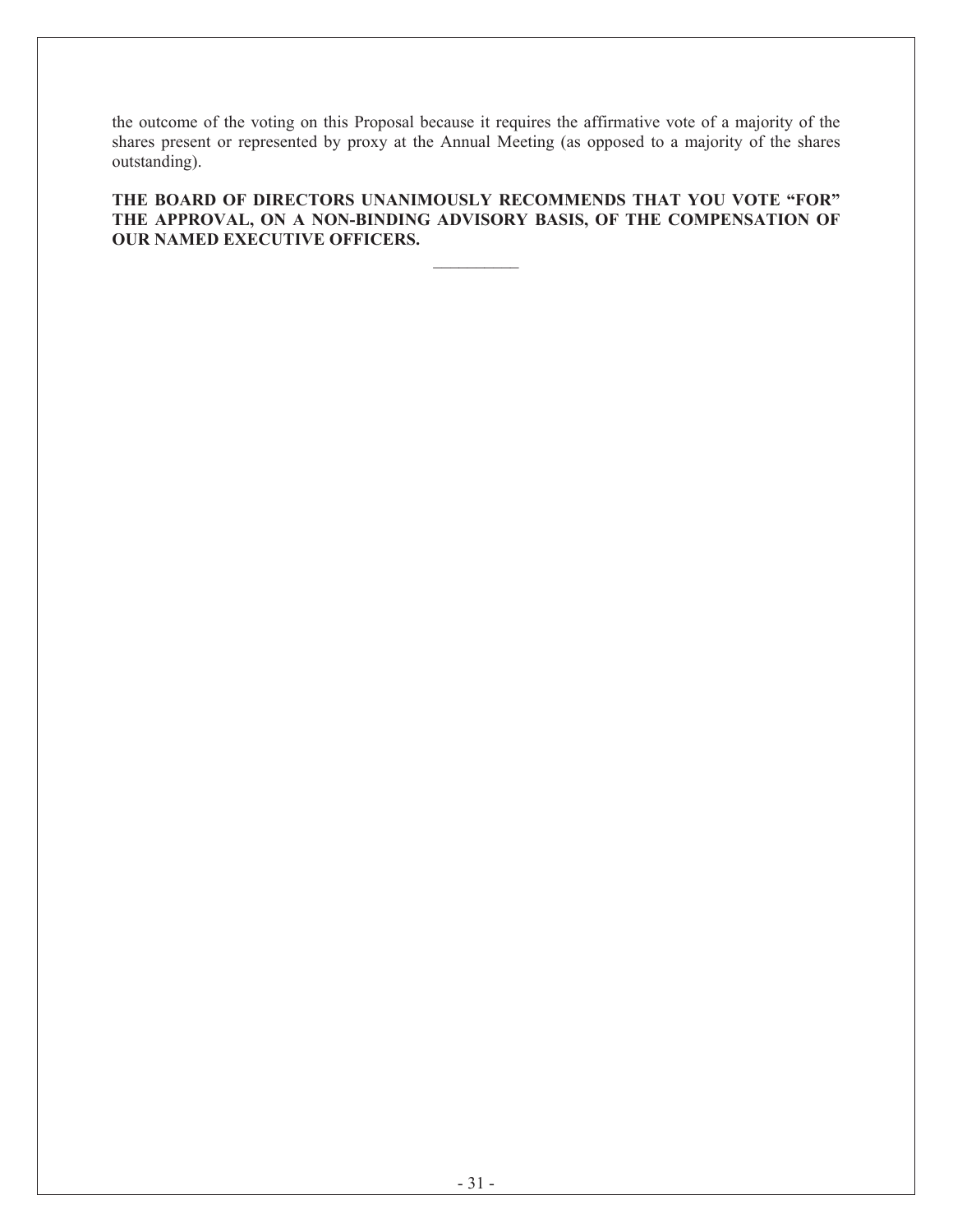# **FUTURE STOCKHOLDER PROPOSALS**

Stockholders who intend to submit a proposal for the annual meeting of stockholders to be held in 2023 and desire that such proposal be included in the proxy materials for such meeting must follow the procedures prescribed by Rule 14a-8 under the Exchange Act. To be eligible for inclusion in the proxy materials, stockholder proposals must be received at either of the Company's principal offices by the Corporate Secretary of the Company no later than October 14, 2022. Upon receipt of such a proposal, the Company will determine whether or not to include the proposal in such proxy statement and form of proxy in accordance with applicable law.

A stockholder that wishes to present a proposal at the next annual meeting of stockholders to be held in 2023 must submit such proposal to the Company on or before October 14, 2022, or management will have discretionary authority to vote proxies received for such meeting with respect to any such proposal.

# **WHERE YOU CAN FIND MORE INFORMATION**

We are subject to the informational requirements of the Exchange Act. We file reports, proxy statements and other information with the SEC. You may read and copy these reports, proxy statements and other information at the SEC's Public Reference Section, located at One Station Place, 100 F Street, NE, Washington, DC, U.S.A., 20549. You may obtain information on the operation of the Public Reference Room by calling the SEC at 1-800-SEC-0330. The SEC also maintains an Internet website, located at www.sec.gov, that contains reports, proxy statements and other information regarding the Company.

 $\mathcal{L}_\text{max}$ 

# **By Order of the Board of Directors of Body and Mind Inc.**

*/s/ Michael Mills* 

Michael Mills President and Chief Executive Officer

Dated: February 10, 2022.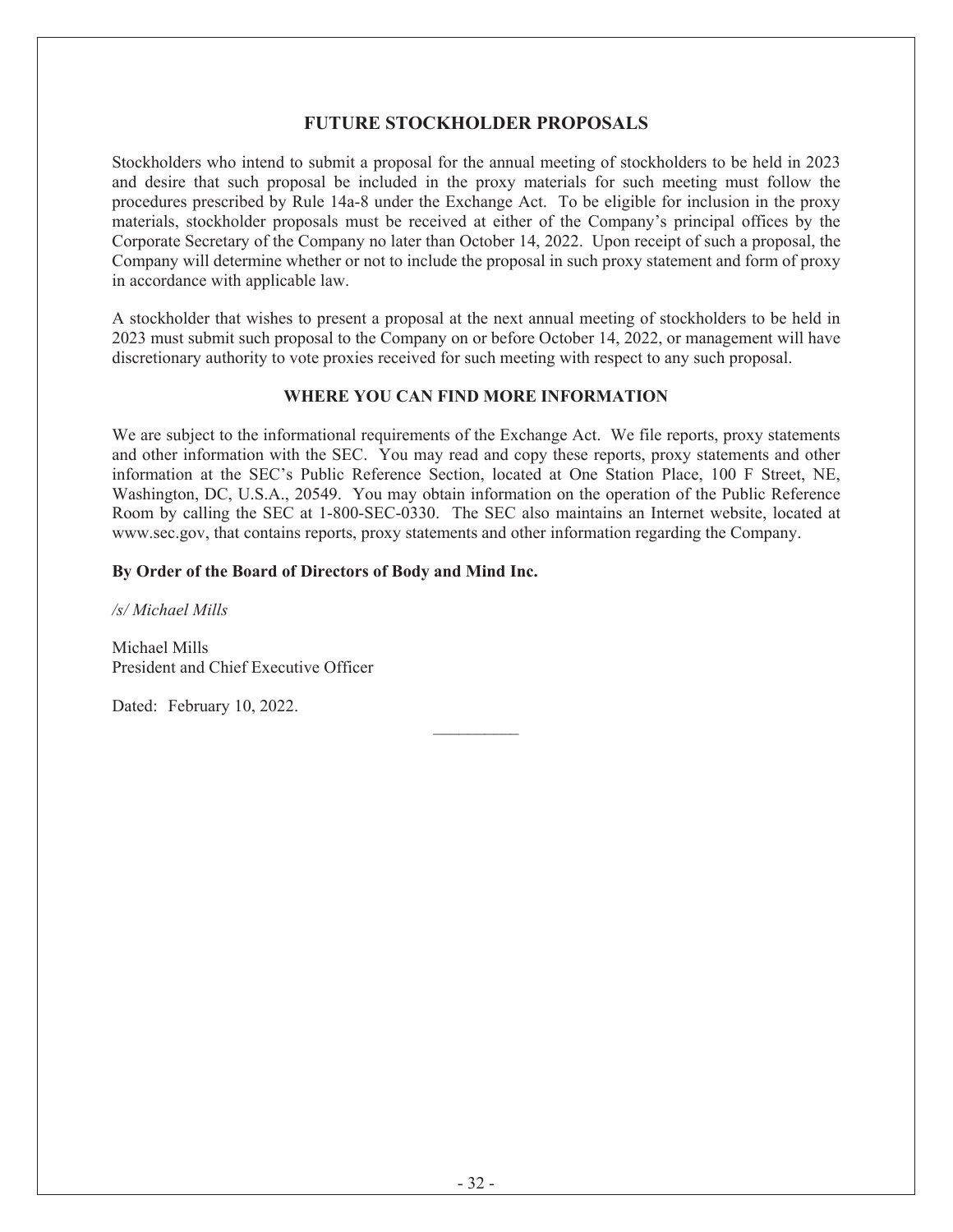# **Schedule A**

### **Body and Mind Inc. (the "Company")**

# **2022 STOCK AND INCENTIVE PLAN**

#### **Section 1. Purpose**

The purpose of the Plan is to promote the interests of the Company and its shareholders by aiding the Company in attracting and retaining employees, officers, consultants, advisors and Non-Employee Directors capable of assuring the future success of the Company, to offer such persons incentives to put forth maximum efforts for the success of the Company's business and to compensate such persons through various stock and cash-based arrangements and provide them with opportunities for stock ownership in the Company, thereby aligning the interests of such persons with the Company's shareholders.

This Plan supersedes, replaces and is in substitution for the Company's "**2012 Incentive Stock Option Plan**", dated as originally ratified by the Board of Directors of the Company on October 25, 2012, as was ratified by the shareholders of the Company at the Company's annual meeting held on December 10, 2012. Any securities issued under the 2012 Incentive Stock Option Plan that are outstanding as of the date hereof are covered by this Plan. The maximum aggregate number of shares of the Company which may be issued pursuant to all awards under this Plan is set forth in Section 4(a) hereof.

#### **Section 2. Definitions**

As used in the Plan, the following terms shall have the meanings set forth below:

- (a) "**Affiliate**" shall mean any entity that, directly or indirectly through one or more intermediaries, is controlled by the Company.
- (b) "**Award**" shall mean any Option, Stock Appreciation Right, Restricted Stock, Restricted Stock Unit, Performance Award, Dividend Equivalent or Other Stock-Based Award granted under the Plan.
- (c) "**Award Agreement**" shall mean any written agreement, contract or other instrument or document evidencing an Award granted under the Plan (including a document in an electronic medium) executed in accordance with the requirements of Section 2(b) of the Plan.
- (d) "**Board**" shall mean the Board of Directors of the Company.
- (e) "**Code**" shall mean the U.S. Internal Revenue Code of 1986, as amended from time to time, and any regulations promulgated thereunder.
- (f) "**Committee**" shall mean the Compensation Committee of the Board or such other committee designated by the Board to administer the Plan, or if no such committee is appointed, the Board itself. At any time that the Company is an SEC registrant for purposes of the Securities Act and the Exchange Act, the Committee shall be comprised of not less than such number of Directors as shall be required to permit Awards granted under the Plan to qualify under Rule 16b-3 of the Exchange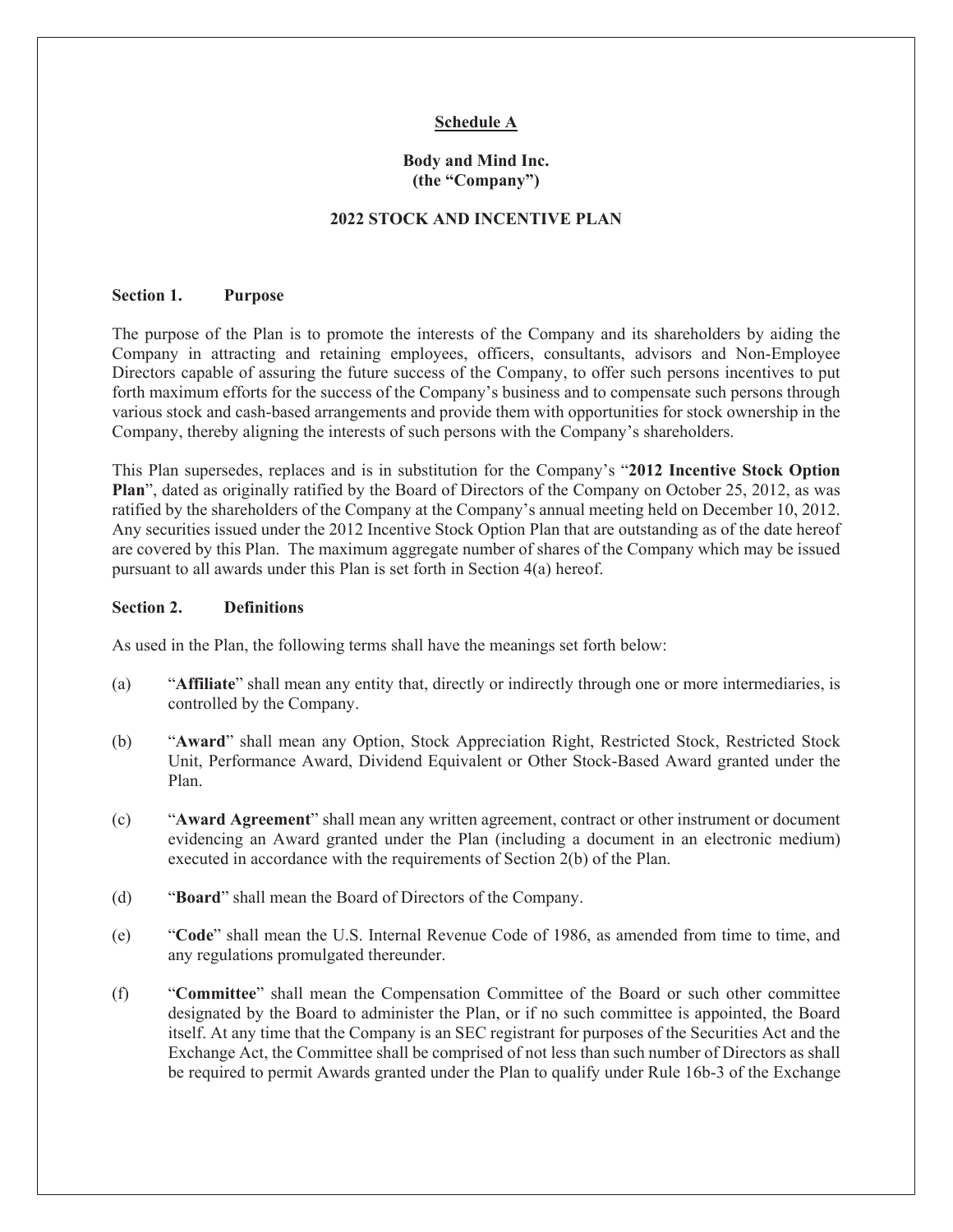Act, and each member of the Committee shall be a "non-employee director" within the meaning of Rule 16b-3 of the Exchange Act.

- (g) "**Common Shares**" shall mean the shares of common stock of the Company (or such other securities or property as may become subject to Awards pursuant to an adjustment made under Section 2(c) of the Plan).
- (h) "**Company**" shall mean Body and Mind Inc., a Nevada company, and any successor corporation.
- (i) "**Consultant**" means, in relation to the Company, an individual or a Consultant Company, other than an Employee, Director or Officer of the Company, that:
	- (i) is engaged to provide on a continuous bona fide basis, consulting, technical, management or other services to the Company or to an Affiliate of the Company, other than services provided in relation to a distribution of securities;
	- (ii) provides the services under a written contract between the Company or the Affiliate and the individual or the Consultant Company;
	- (iii) in the reasonable opinion of the Company, spends or will spend a significant amount of time and attention on the affairs and business of the Company or an Affiliate of the Company; and
	- (iv) has a relationship with the Company or an Affiliate of the Company that enables the individual to be knowledgeable about the business and affairs of the Company.
- (j) "**Consultant Company**" means for an individual Consultant, a company or partnership of which the individual is an employee, shareholder or partner.
- (k) *"***CSE***"* means the Canadian Securities Exchange.
- (l) "**Director**" shall mean a member of the Board.
- (m) "**Dividend Equivalent**" shall mean any right granted under Section 2(e) of the Plan.
- (n) "**Effective Date**" shall mean the date set forth in Section 13 of the Plan.
- (o) "**Eligible Person**" shall mean any employee, officer, Non-Employee Director, or Consultant providing services to the Company or any Affiliate, or any such person to whom an offer of employment or engagement with the Company or any Affiliate is extended.
- (p) "**Exchange Act**" shall mean the U.S. Securities Exchange Act of 1934, as amended.
- (q) "**Fair Market Value**" with respect to one Common Share as of any date shall mean (a) if the Common Shares are listed on the CSE or any established stock exchange, the price of one Common Share at the close of the regular trading session of such market or exchange on the last trading day prior to such date, and if no sale of Common Shares shall have occurred on such date, on the next preceding date on which there was a sale of Common Shares. Notwithstanding the foregoing, in the event that the Common Shares are listed on the CSE, for the purposes of establishing the exercise price of any Options, the Fair Market Value shall not be lower than the greater of the closing market price of the Common Shares on the CSE on (i) the trading day prior to the date of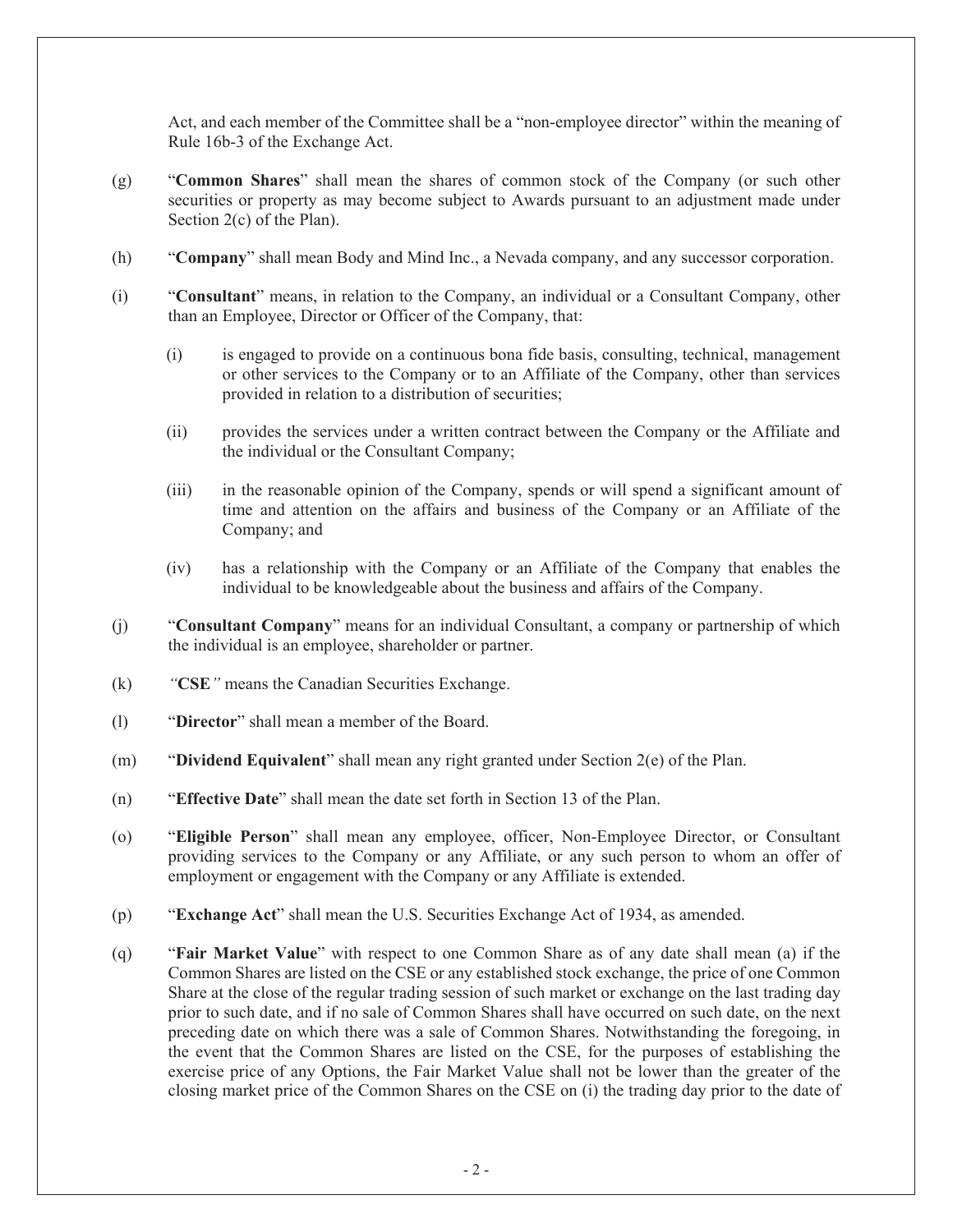grant of the Options, and (ii) the date of grant of the Options; (b) if the Common Shares are not so listed on the CSE or any established stock exchange, the average of the closing "bid" and "asked" prices quoted by the OTC Markets Group, Inc., the National Quotation Bureau, or any comparable reporting service on such date or, if there are no quoted "bid" and "asked" prices on such date, on the next preceding date for which there are such quotes for a Common Share; or (c) if the Common Shares are not publicly traded as of such date, the per share value of one Common Share, as determined by the Board, or any duly authorized Committee of the Board, in its sole discretion, by applying principles of valuation with respect thereto.

- (r) "**Incentive Stock Option**" shall mean an option granted under Section 2(a) of the Plan that is intended to meet the requirements of Section 422 of the Code or any successor provision.
- (s) "**Non-Employee Director**" shall mean a Director who is not also an employee of the Company or any Affiliate.
- (t) "**Non-Qualified Stock Option**" shall mean an option granted under Section 2(a) of the Plan that is not intended to be an Incentive Stock Option.
- (u) "**Option**" shall mean an Incentive Stock Option or a Non-Qualified Stock Option to purchase shares of the Company.
- (v) "**Other Stock-Based Award**" shall mean any right granted under Section 2(f) of the Plan.
- (w) "**Participant**" shall mean an Eligible Person designated to be granted an Award under the Plan.
- (x) "**Performance Award**" shall mean any right granted under Section 2(d) of the Plan.
- (y) "**Person**" shall mean any individual or entity, including a corporation, partnership, limited liability company, association, joint venture or trust.
- (z) "**Plan**" shall mean the Company's 2022 Stock and Incentive Plan, as amended from time to time.
- (aa) "**Related Person**" means:
	- (i) a Director or executive officer of the Company or an Affiliate;
	- (ii) an associated of a Director or executive officer of the Company or an Affiliate; or
	- (iii) a permitted assign of a Director or executive officer of the Company or an Affiliate.
- (bb) "**Restricted Stock**" shall mean any Common Share granted under Section 2(c) of the Plan.
- (cc) "**Restricted Stock Unit**" shall mean any unit granted under Section 2(c) of the Plan evidencing the right to receive a Common Share (or a cash payment equal to the Fair Market Value of a Common Share) at some future date, provided that in the case of Participants who are liable to taxation under the Tax Act in respect of amounts payable under this Plan, that such date shall not be later than December 31 of the third calendar year following the year services were performed in respect of the corresponding Restricted Stock Unit awarded.
- (dd) *"***Section 409A***"* shall mean Section 409A of the Code, or any successor provision, and applicable Treasury Regulations and other applicable guidance thereunder.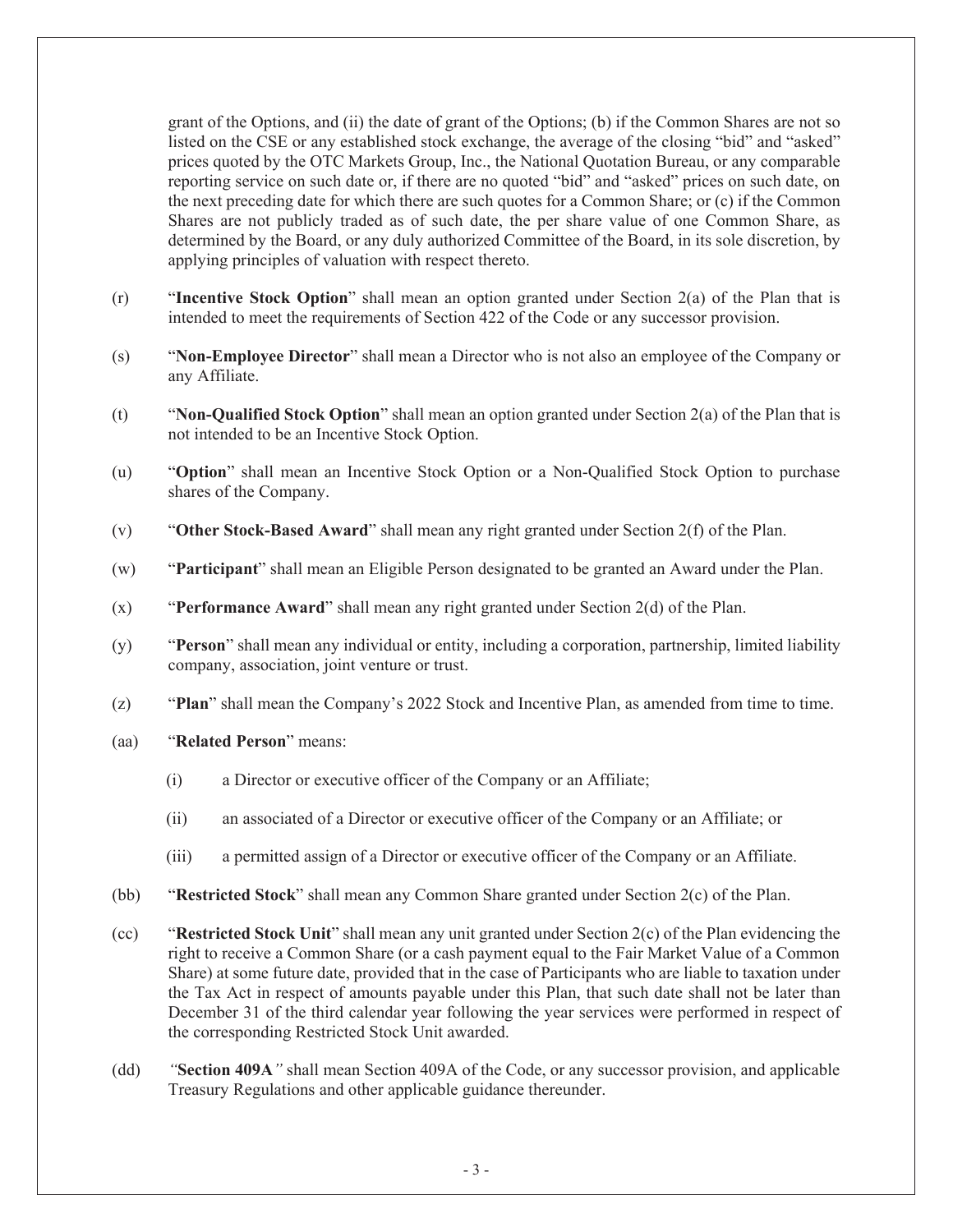- (ee) "**Securities Act**" shall mean the U.S. Securities Act of 1933, as amended.
- (ff) *"***Specified Employee***"* shall mean a specified employee as defined in Section 409A(a)(2)(B) of the Code or applicable proposed or final regulations under Section 409A, determined in accordance with procedures established by the Company and applied uniformly with respect to all plans maintained by the Company that are subject to Section 409A.
- (gg) "**Stock Appreciation Right**" shall mean any right granted under Section 2(b) of the Plan.
- (hh) "**Tax Act**" means the *Income Tax Act* (Canada).
- (ii) "**U.S. Award Holder**" shall mean any holder of an Award who is a "U.S. person" (as defined in Rule 902(k) of Regulation S under the Securities Act) or who is holding or exercising Awards in the United States.

#### **Section 3. Administration**

- (a) Power and Authority of the Committee. The Plan shall be administered by the Committee. Subject to the express provisions of the Plan and to applicable law, the Committee shall have full power and authority to: (i) designate Participants; (ii) determine the type or types of Awards to be granted to each Participant under the Plan; (iii) determine the number of Common Shares to be covered by (or the method by which payments or other rights are to be calculated in connection with) each Award; (iv) determine the terms and conditions of any Award or Award Agreement, including any terms relating to the forfeiture of any Award and the forfeiture, recapture or disgorgement of any cash, Common Shares or other amounts payable with respect to any Award; (v) amend the terms and conditions of any Award or Award Agreement, subject to the limitations under Section 7 of the Plan; (vi) accelerate the exercisability of any Award or the lapse of any restrictions relating to any Award, subject to the limitations in Section 7 of the Plan, (vii) determine whether, to what extent and under what circumstances Awards may be exercised in cash, Common Shares, other securities, other Awards or other property (excluding promissory notes), or canceled, forfeited or suspended, subject to the limitations in Section 7 of the Plan; (viii) determine whether, to what extent and under what circumstances amounts payable with respect to an Award under the Plan shall be deferred either automatically or at the election of the holder thereof or the Committee, subject to the requirements of Section 409A; (ix) interpret and administer the Plan and any instrument or agreement, including an Award Agreement, relating to the Plan; (x) establish, amend, suspend or waive such rules and regulations and appoint such agents as it shall deem appropriate for the proper administration of the Plan; (xi) make any other determination and take any other action that the Committee deems necessary or desirable for the administration of the Plan; and (xii) adopt such modifications, rules, procedures and subplans as may be necessary or desirable to comply with provisions of the laws of the jurisdictions in which the Company or an Affiliate may operate, including, without limitation, establishing any special rules for Affiliates, Eligible Persons or Participants located in any particular country, in order to meet the objectives of the Plan and to ensure the viability of the intended benefits of Awards granted to Participants located in such non-United States jurisdictions. Unless otherwise expressly provided in the Plan, all designations, determinations, interpretations and other decisions under or with respect to the Plan or any Award or Award Agreement shall be within the sole discretion of the Committee, may be made at any time and shall be final, conclusive and binding upon any Participant, any holder or beneficiary of any Award or Award Agreement, and any employee of the Company or any Affiliate.
- (b) Delegation. The Committee may delegate to one or more officers or Directors of the Company, subject to such terms, conditions and limitations as the Committee may establish in its sole discretion,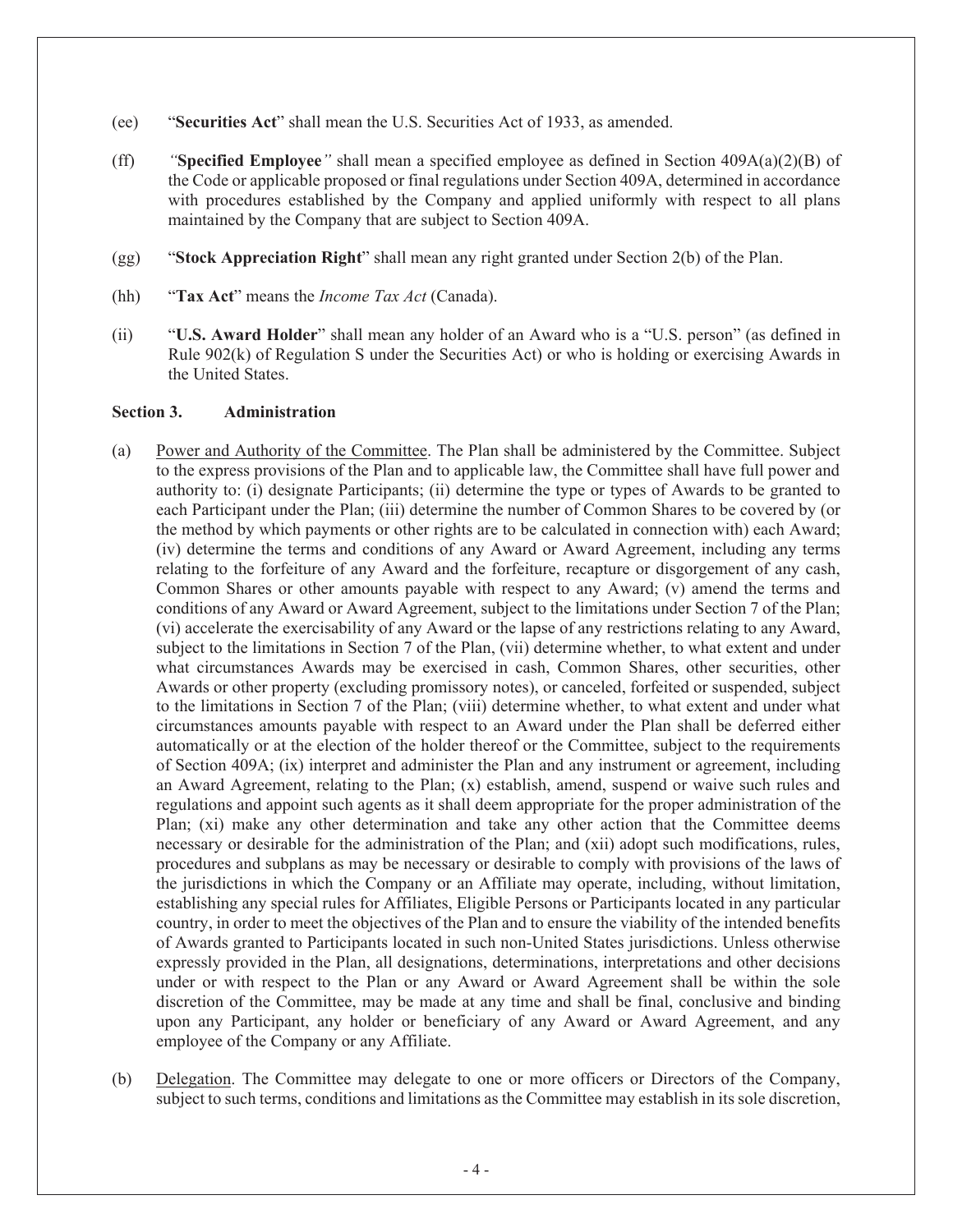the authority to grant Awards; *provided*, *however*, that the Committee shall not delegate such authority in such a manner as would cause the Plan not to comply with applicable exchange rules or applicable corporate law.

- (c) Power and Authority of the Board. Notwithstanding anything to the contrary contained herein, (i) the Board may, at any time and from time to time, without any further action of the Committee, exercise the powers and duties of the Committee under the Plan, unless the exercise of such powers and duties by the Board would cause the Plan not to comply with the requirements of all applicable securities rules and (ii) only the Committee (or another committee of the Board comprised of directors who qualify as independent directors within the meaning of the independence rules of any applicable securities exchange where the Common Shares are then listed) may grant Awards to Directors who are not also employees of the Company or an Affiliate.
- (d) Indemnification. To the full extent permitted by law, (i) no member of the Board, the Committee or any person to whom the Committee delegates authority under the Plan shall be liable for any action or determination taken or made in good faith with respect to the Plan or any Award made under the Plan, and (ii) the members of the Board, the Committee and each person to whom the Committee delegates authority under the Plan shall be entitled to indemnification by the Company with regard to such actions and determinations. The provisions of this paragraph shall be in addition to such other rights of indemnification as a member of the Board, the Committee or any other person may have by virtue of such person's position with the Company.

# **Section 4. Common Shares Available for Awards**

- (a) Common Shares Available. Subject to adjustment as provided in Section 2(c) of the Plan, the aggregate number of Common Shares that may be issued under all Awards under the Plan shall be 22,669,892 Common Shares (the "**Maximum Number**") (being approximately 20% of the number of Common Shares outstanding as of the Effective Date of the Plan). The Maximum Number consists of (i) 9,253,000 Common Shares issuable pursuant to Awards previously granted and outstanding under the Company's 2012 Incentive Stock Option Plan and (ii) 13,416,892 additional Common Shares that may be issued pursuant to Awards to be granted under this Plan. The aggregate number of Common Shares that may be issued under all Awards under the Plan shall be reduced by Common Shares subject to Awards issued under the Plan in accordance with the Common Share counting rules described in Section 2(b) below.
- (b) Counting Common Shares. For purposes of this Section 4, if an Award entitles the holder thereof to receive or purchase Common Shares, the number of Common Shares covered by such Award or to which such Award relates shall be counted on the date of grant of such Award against the aggregate number of Common Shares available for granting Awards under the Plan.
	- (i) Common Shares Added Back to Reserve. If any Common Shares covered by an Award or to which an Award relates are not purchased or are forfeited or are reacquired by the Company (including any Common Shares withheld by the Company or Common Shares tendered to satisfy any tax withholding obligation on Awards or Common Shares covered by an Award that are settled in cash), or if an Award otherwise terminates or is cancelled without delivery of any Common Shares, then the number of Common Shares counted against the aggregate number of Common Shares available under the Plan with respect to such Award, to the extent of any such forfeiture, reacquisition by the Company, termination or cancellation, shall again be available for granting Awards under the Plan.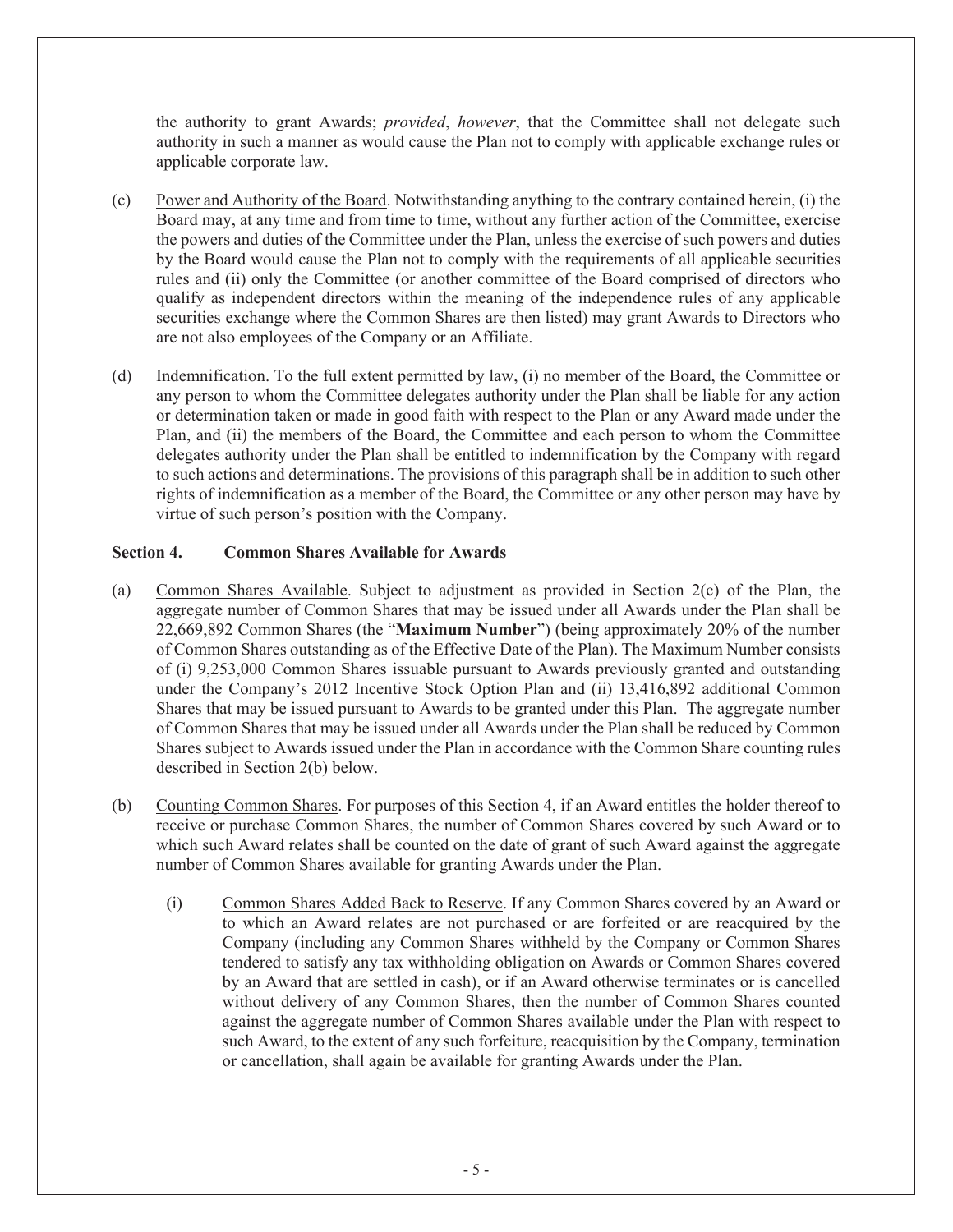- (ii) Cash-Only Awards. Awards that do not entitle the holder thereof to receive or purchase Common Shares shall not be counted against the aggregate number of Common Shares available for Awards under the Plan.
- (iii) Substitute Awards Relating to Acquired Entities. Common Shares issued under Awards granted in substitution for awards previously granted by an entity that is acquired by or merged with the Company or an Affiliate shall not be counted against the aggregate number of Common Shares available for Awards under the Plan.
- (c) Adjustments. In the event that any dividend (other than a regular cash dividend) or other distribution (whether in the form of cash, Common Shares, other securities or other property), recapitalization, stock split, reverse stock split, reorganization, merger, consolidation, split-up, spin-off, combination, repurchase or exchange of Common Shares or other securities of the Company, issuance of warrants or other rights to purchase Common Shares or other securities of the Company or other similar corporate transaction or event affects the Common Shares such that an adjustment is necessary in order to prevent dilution or enlargement of the benefits or potential benefits intended to be made available under the Plan, then the Committee shall, in such manner as it may deem equitable, adjust any or all of (i) the number and type of Common Shares (or other securities or other property) that thereafter may be made the subject of Awards, (ii) the number and type of Common Shares (or other securities or other property) subject to outstanding Awards, (iii) the purchase price or exercise price with respect to any Award and (iv) the limitation contained in Sections 4(d) and 4(e) below; *provided*, *however*, that the number of Common Shares covered by any Award or to which such Award relates shall always be a whole number. Such adjustment shall be made by the Committee or the Board, whose determination in that respect shall be final, binding and conclusive.
- (d) Award Grant Limitations. The Board or Committee shall only grant Awards under this Plan in accordance with Section 6 hereof and, for greater certainty, may not grant any Awards under this Plan unless there is an available exemption from the registration requirements under the Securities Act and applicable state securities laws, unless the Plan and the securities underlying the Awards are registered under the Securities Act on Form S-8, as well as an available prospectus exemption under National Instrument 45-106 – Prospectus Exemptions ("**NI 45-106**"). If, and so long as, the Company is listed on the CSE, Section 2.24 of NI 45-106 shall not apply to the Plan and all Awards granted thereunder to any employee or Consultant who is engaged in investor relations activities for the Company, any associated Consultant, any executive officer of the Company, a Director of the Company, or a permitted assign of those persons if, after the grant:
	- (i) the number of securities, calculated on a fully diluted basis, reserved for issuance under Options granted to
		- (A) Related Persons, exceeds 10% of the outstanding securities of the Company, or
		- (B) A Related Person, exceeds 5% of the outstanding securities of the Company, or
	- (ii) the number of securities, calculated in a fully diluted basis, issued within 12 months to
		- (A) Related Persons, exceeds 10% of the outstanding securities of the Company, or
		- (B) A Related Person and the associates of the Related Person, exceeds 5% of the outstanding securities of the Company;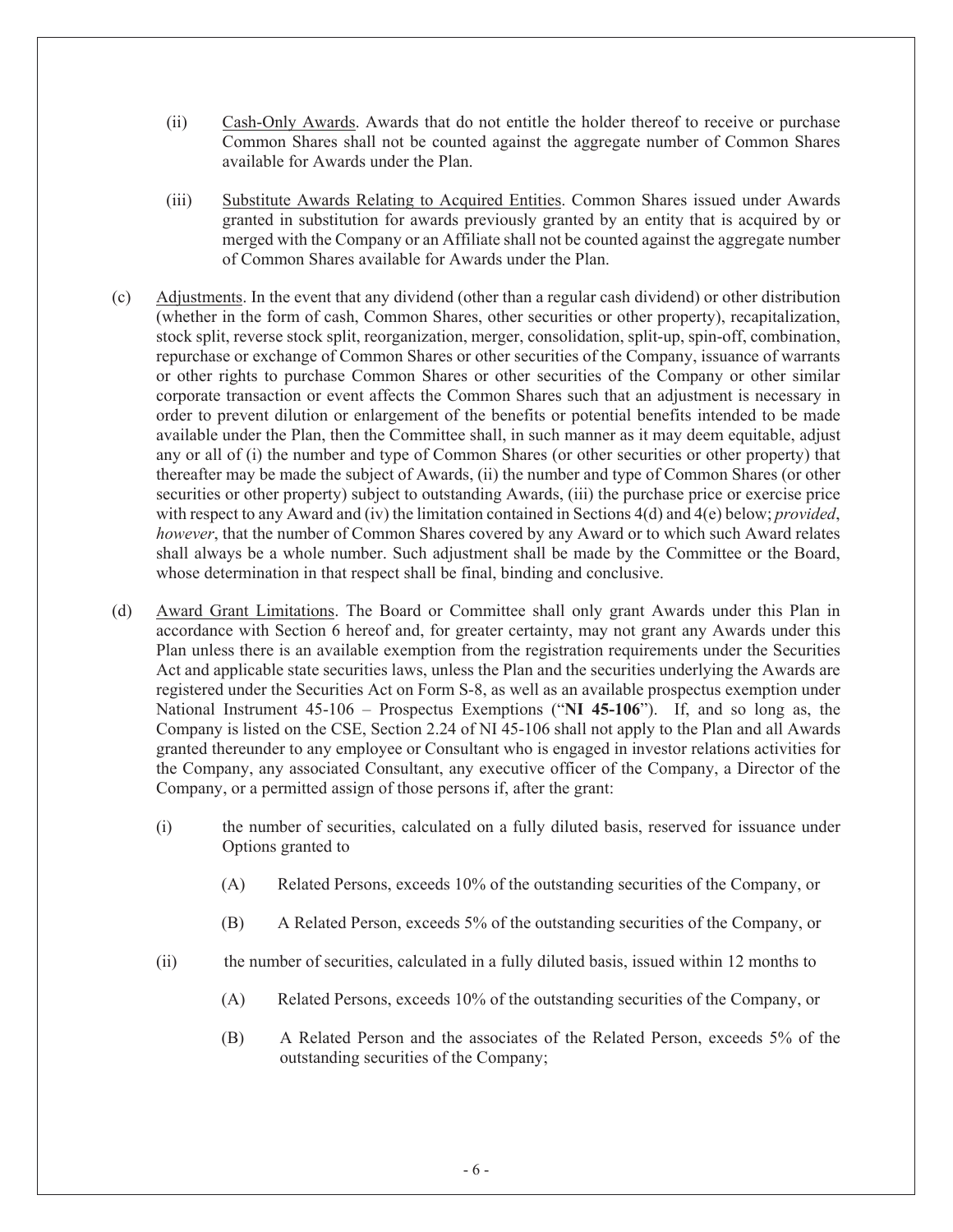unless the Company obtains security holder approval (as defined in Section 2.22 of NI 45-106) and otherwise satisfies all other requirements of Section 2.25(3) of NI 45-106.

(e) Additional Award Limitations. If, and so long as, the Company is listed on the CSE, the aggregate number of Common Shares issued or issuable to persons providing "investor relations activities" (as defined in CSE policies) as compensation within a 12 month period, shall not exceed 2% of the total number of Common Shares then outstanding.

# **Section 5. Eligibility**

Any Eligible Person shall be eligible to be designated as a Participant. In determining which Eligible Persons shall receive an Award and the terms of any Award, the Committee may take into account the nature of the services rendered by the respective Eligible Persons, their present and potential contributions to the success of the Company and/or such other factors as the Committee, in its discretion, shall deem relevant. Notwithstanding the foregoing, an Incentive Stock Option may only be granted to full-time or part-time employees (which term, as used herein, includes, without limitation, officers and Directors who are also employees), and an Incentive Stock Option shall not be granted to an employee of an Affiliate unless such Affiliate is also a "subsidiary corporation" of the Company within the meaning of Section 424(f) of the Code or any successor provision.

# **Section 6. Awards**

- (a) Options. The Committee is hereby authorized to grant Options to Eligible Persons with the following terms and conditions and with such additional terms and conditions not inconsistent with the provisions of the Plan, as the Committee shall determine:
	- (i) Exercise Price. The purchase price per Common Share purchasable under an Option shall be determined by the Committee and shall not be less than 100% of the Fair Market Value of a Common Share on the date of grant of such Option; *provided, however,* that the Committee may designate a purchase price below Fair Market Value on the date of grant if the Option is granted in substitution for a stock option previously granted by an entity that is acquired by or merged with the Company or an Affiliate.
	- (ii) Option Term. The term of each Option shall be fixed by the Committee at the date of grant but shall not be longer than 10 years from the date of grant. Notwithstanding the foregoing, in the event that the expiry date of an Option held by a non-U.S. Award Holder falls within a trading blackout period imposed by the Company (a "**Blackout Period**"), and neither the Company nor the individual in possession of the Options is subject to a cease trade order in respect of the Company's securities, then the expiry date of such Option shall be automatically extended to the 10th business day following the end of the Blackout Period.
	- (iii) Time and Method of Exercise. The Committee shall determine the time or times at which an Option may be exercised in whole or in part and the method or methods by which, and the form or forms, including, but not limited to, cash, Common Shares (actually or by attestation), other securities, other Awards or other property, or any combination thereof, having a Fair Market Value on the exercise date equal to the applicable exercise price, in which payment of the exercise price with respect thereto may be made or deemed to have been made.
		- (A) Promissory Notes. Notwithstanding the foregoing, the Committee may not permit payment of the exercise price, either in whole or in part, with a promissory note.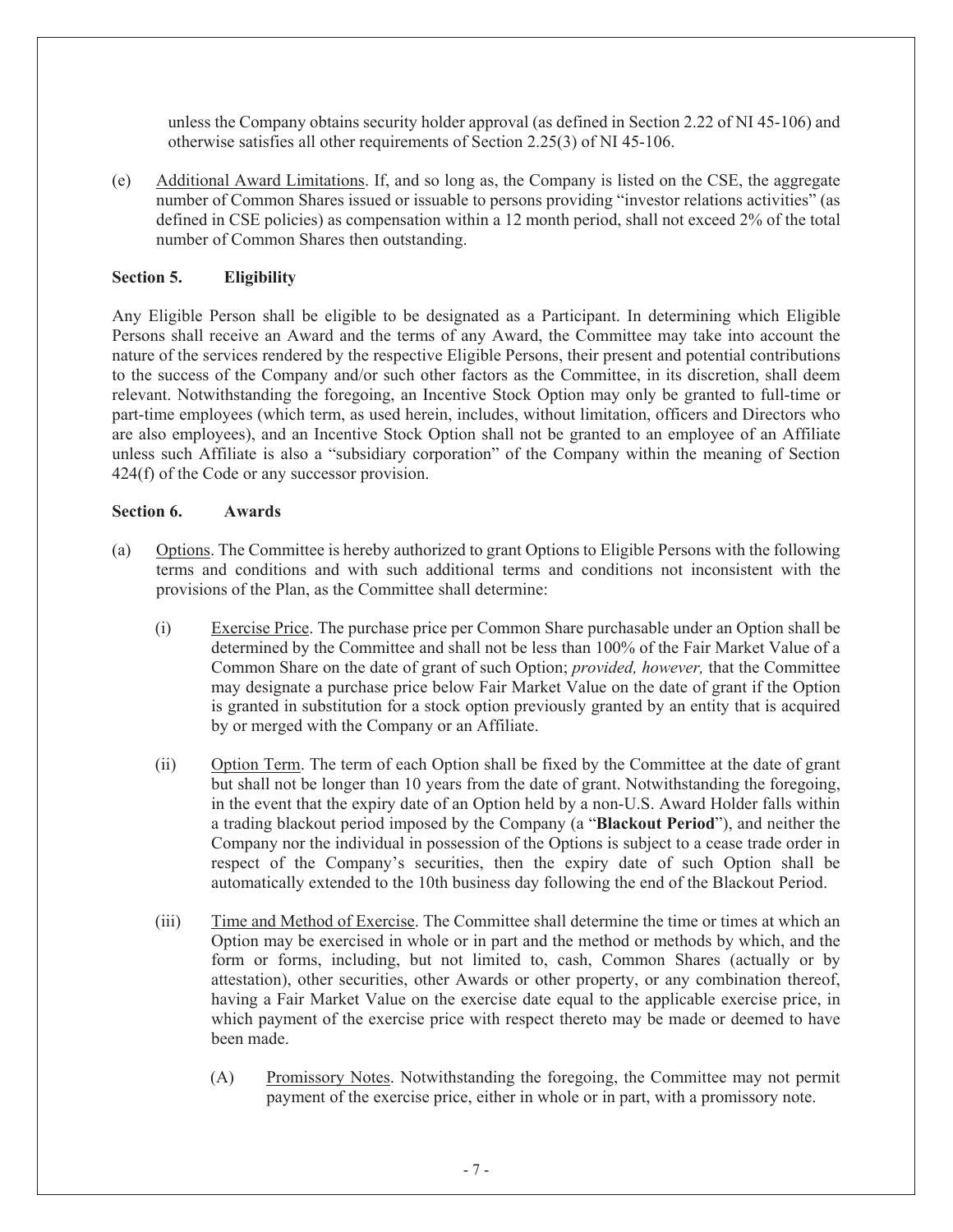- (B) Net Exercises. The Committee may, in its discretion, permit an Option to be exercised by delivering to the Participant a number of Common Shares having an aggregate Fair Market Value (determined as of the date of exercise) equal to the excess, if positive, of the Fair Market Value of the Common Shares underlying the Option being exercised on the date of exercise, over the exercise price of the Option for such Common Shares.
- (iv) Incentive Stock Options. Notwithstanding anything in the Plan to the contrary, the following additional provisions shall apply to the grant of stock options which are intended to qualify as Incentive Stock Options:
	- (A) Subject to adjustment pursuant to Section 2(c) of the Plan, the maximum number of Common Shares that may be issued pursuant to Incentive Stock Options shall not exceed 22,669,892 (being approximately 20% of the number of Common Shares outstanding as of the Effective Date of the Plan).
	- (B) All Incentive Stock Options must be granted within ten years from the earlier of the date on which this Plan was adopted by the Board or the date this Plan was approved by the shareholders of the Company.
	- (C) Unless sooner exercised, all Incentive Stock Options shall expire and no longer be exercisable no later than 10 years after the date of grant; provided, however, that in the case of a grant of an Incentive Stock Option to a Participant who, at the time such Option is granted, owns (within the meaning of Section 422 of the Code) stock possessing more than 10% of the total combined voting power of all classes of stock of the Company or of its Affiliates, such Incentive Stock Option shall expire and no longer be exercisable no later than five years from the date of grant.
	- (D) The purchase price per Common Share for an Incentive Stock Option shall be not less than 100% of the Fair Market Value of a Common Share on the date of grant of the Incentive Stock Option; provided, however, that, in the case of the grant of an Incentive Stock Option to a Participant who, at the time such Option is granted, owns (within the meaning of Section 422 of the Code) stock possessing more than 10% of the total combined voting power of all classes of stock of the Company or of its Affiliates, the purchase price per Common Share purchasable under an Incentive Stock Option shall be not less than 110% of the Fair Market Value of a Common Share on the date of grant of the Incentive Stock Option.
	- (E) Any Incentive Stock Option authorized under the Plan shall contain such other provisions as the Committee shall deem advisable, but shall in all events be consistent with and contain all provisions required in order to qualify the Option as an Incentive Stock Option.
- (b) Stock Appreciation Rights. The Committee is hereby authorized to grant Stock Appreciation Rights to Eligible Persons subject to the terms of the Plan and any applicable Award Agreement. A Stock Appreciation Right granted under the Plan shall confer on the holder thereof a right to receive upon exercise thereof the excess of (i) the Fair Market Value of one Common Share on the date of exercise over (ii) the grant price of the Stock Appreciation Right as specified by the Committee, which price shall not be less than 100% of the Fair Market Value of one Common Share on the date of grant of the Stock Appreciation Right; *provided, however,* that, subject to applicable law and stock exchange rules, the Committee may designate a grant price below Fair Market Value on the date of grant if the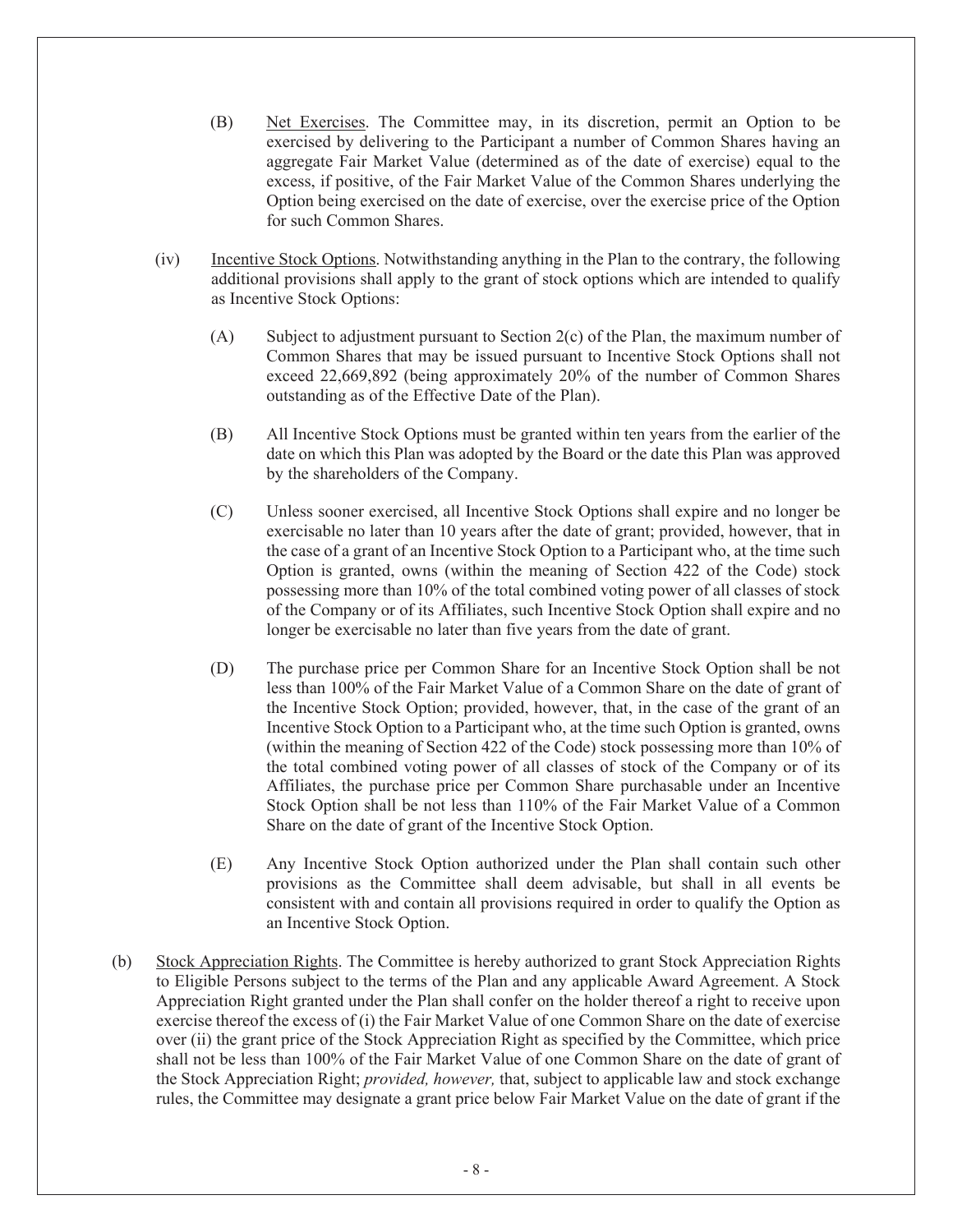Stock Appreciation Right is granted in substitution for a stock appreciation right previously granted by an entity that is acquired by or merged with the Company or an Affiliate. Subject to the terms of the Plan and any applicable Award Agreement, the grant price, term, methods of exercise, dates of exercise, methods of settlement and any other terms and conditions of any Stock Appreciation Right shall be as determined by the Committee (except that the term of each Stock Appreciation Right shall be subject to the same limitations in Section  $2(a)(ii)$  of the Plan applicable to Options). The Committee may impose such conditions or restrictions on the exercise of any Stock Appreciation Right as it may deem appropriate.

- (c) Restricted Stock and Restricted Stock Units. The Committee is hereby authorized to grant an Award of Restricted Stock and Restricted Stock Units to Eligible Persons with the following terms and conditions and with such additional terms and conditions not inconsistent with the provisions of the Plan as the Committee shall determine:
	- (i) Restrictions. Common Shares of Restricted Stock and Restricted Stock Units shall be subject to such restrictions as the Committee may impose (including, without limitation, any limitation on the right to vote a Common Share of Restricted Stock or the right to receive any dividend or other right or property with respect thereto), which restrictions may lapse separately or in combination at such time or times, in such installments or otherwise as the Committee may deem appropriate. Notwithstanding the foregoing, rights to dividend or Dividend Equivalent payments shall be subject to the limitations described in Section 2(e) of the Plan.
	- (ii) Issuance and Delivery of Common Shares. Any Restricted Stock granted under the Plan shall be issued at the time such Awards are granted and may be evidenced in such manner as the Committee may deem appropriate, including book-entry registration or issuance of a stock certificate or certificates, which certificate or certificates shall be held by the Company or held in nominee name by the stock transfer agent or brokerage service selected by the Company to provide such services for the Plan. Such certificate or certificates shall be registered in the name of the Participant and shall bear an appropriate legend referring to the restrictions applicable to such Restricted Stock. Common Shares representing Restricted Stock that are no longer subject to restrictions shall be delivered (including by updating the book-entry registration) to the Participant promptly after the applicable restrictions lapse or are waived. In the case of Restricted Stock Units, no Common Shares shall be issued at the time such Awards are granted. Upon the lapse or waiver of restrictions and the restricted period relating to Restricted Stock Units evidencing the right to receive Common Shares, such Common Shares shall be issued and delivered to the holder of the Restricted Stock Units.
	- (iii) Forfeiture. Except as otherwise determined by the Committee or as provided in an Award Agreement, upon a Participant's termination of employment or service or resignation or removal as a Director (in either case, as determined under criteria established by the Committee) during the applicable restriction period, all Common Shares of Restricted Stock and all Restricted Stock Units held by such Participant at such time shall be forfeited and reacquired by the Company for cancellation at no cost to the Company; *provided*, *however*, that the Committee may waive in whole or in part any or all remaining restrictions with respect to Common Shares of Restricted Stock or Restricted Stock Units.
- (d) Performance Awards. The Committee is hereby authorized to grant Performance Awards to Eligible Persons. A Performance Award granted under the Plan (i) may be denominated or payable in cash, Common Shares (including, without limitation, Restricted Stock and Restricted Stock Units), other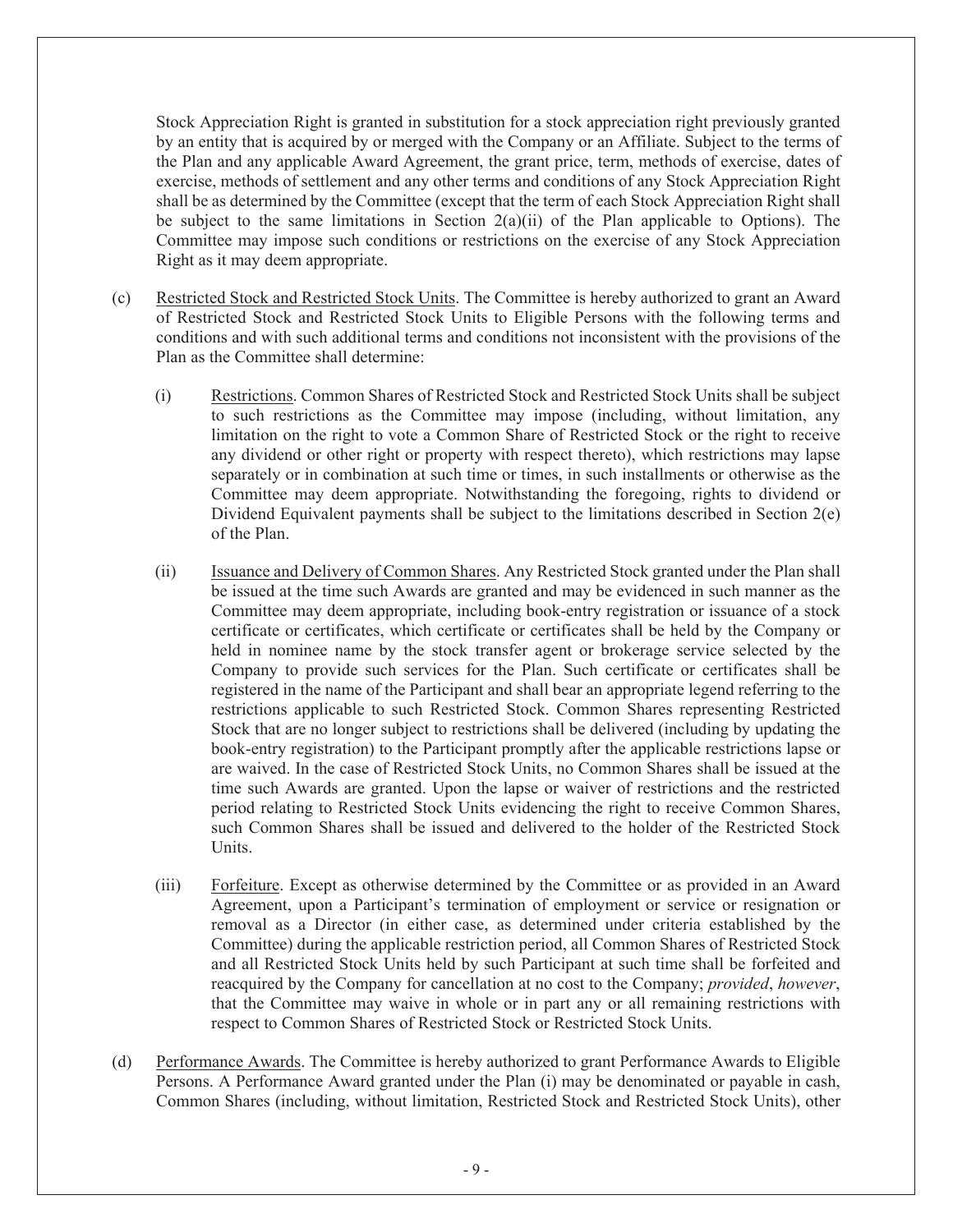securities, other Awards or other property and (ii) shall confer on the holder thereof the right to receive payments, in whole or in part, upon the achievement of one or more objective performance goals during such performance periods as the Committee shall establish. Subject to the terms of the Plan, the performance goals to be achieved during any performance period, the length of any performance period, the amount of any Performance Award granted, the amount of any payment or transfer to be made pursuant to any Performance Award and any other terms and conditions of any Performance Award shall be determined by the Committee.

- (e) Dividend Equivalents. The Committee is hereby authorized to grant Dividend Equivalents to Eligible Persons under which the Participant shall be entitled to receive payments (in cash, Common Shares, other securities, other Awards or other property as determined in the discretion of the Committee) equivalent to the amount of cash dividends paid by the Company to holders of Common Shares with respect to a number of Common Shares determined by the Committee. Subject to the terms of the Plan and any applicable Award Agreement, such Dividend Equivalents may have such terms and conditions as the Committee shall determine. Notwithstanding the foregoing, (i) the Committee may not grant Dividend Equivalents to Eligible Persons in connection with grants of Options, Stock Appreciation Rights or other Awards the value of which is based solely on an increase in the value of the Common Shares after the date of grant of such Award, and (ii) dividend and Dividend Equivalent amounts may be accrued but shall not be paid unless and until the date on which all conditions or restrictions relating to such Award have been satisfied, waived or lapsed.
- (f) Other Stock-Based Awards. The Committee is hereby authorized to grant to Eligible Persons such other Awards that are denominated or payable in, valued in whole or in part by reference to, or otherwise based on or related to, Common Shares (including, without limitation, securities convertible into Common Shares), as are deemed by the Committee to be consistent with the purpose of the Plan. The Committee shall determine the terms and conditions of such Awards, subject to the terms of the Plan and any applicable Award Agreement. No Award issued under this Section 2(f) shall contain a purchase right or an option-like exercise feature.
- (g) General.
	- (i) Consideration for Awards. Awards may be granted for no cash consideration or for any cash or other consideration as may be determined by the Committee or required by applicable law.
	- (ii) Limits on Transfer of Awards. Except as otherwise provided by the Committee in its discretion and subject to such additional terms and conditions as it determines, no Award (other than fully vested and unrestricted Common Shares issued pursuant to any Award) and no right under any such Award shall be transferable by a Participant other than by will or by the laws of descent and distribution, and no Award (other than fully vested and unrestricted Common Shares issued pursuant to any Award) or right under any such Award may be pledged, alienated, attached or otherwise encumbered, and any purported pledge, alienation, attachment or encumbrance thereof shall be void and unenforceable against the Company or any Affiliate. Where the Committee does permit the transfer of an Award other than a fully vested and unrestricted Common Share, such permitted transfer shall be for no value and in accordance with all applicable securities rules. The Committee may also establish procedures as it deems appropriate for a Participant to designate a person or persons, as beneficiary or beneficiaries, to exercise the rights of the Participant and receive any property distributable with respect to any Award in the event of the Participant's death.
	- (iii) Restrictions; Securities Exchange Listing. All Common Shares or other securities delivered under the Plan pursuant to any Award or the exercise thereof shall be subject to such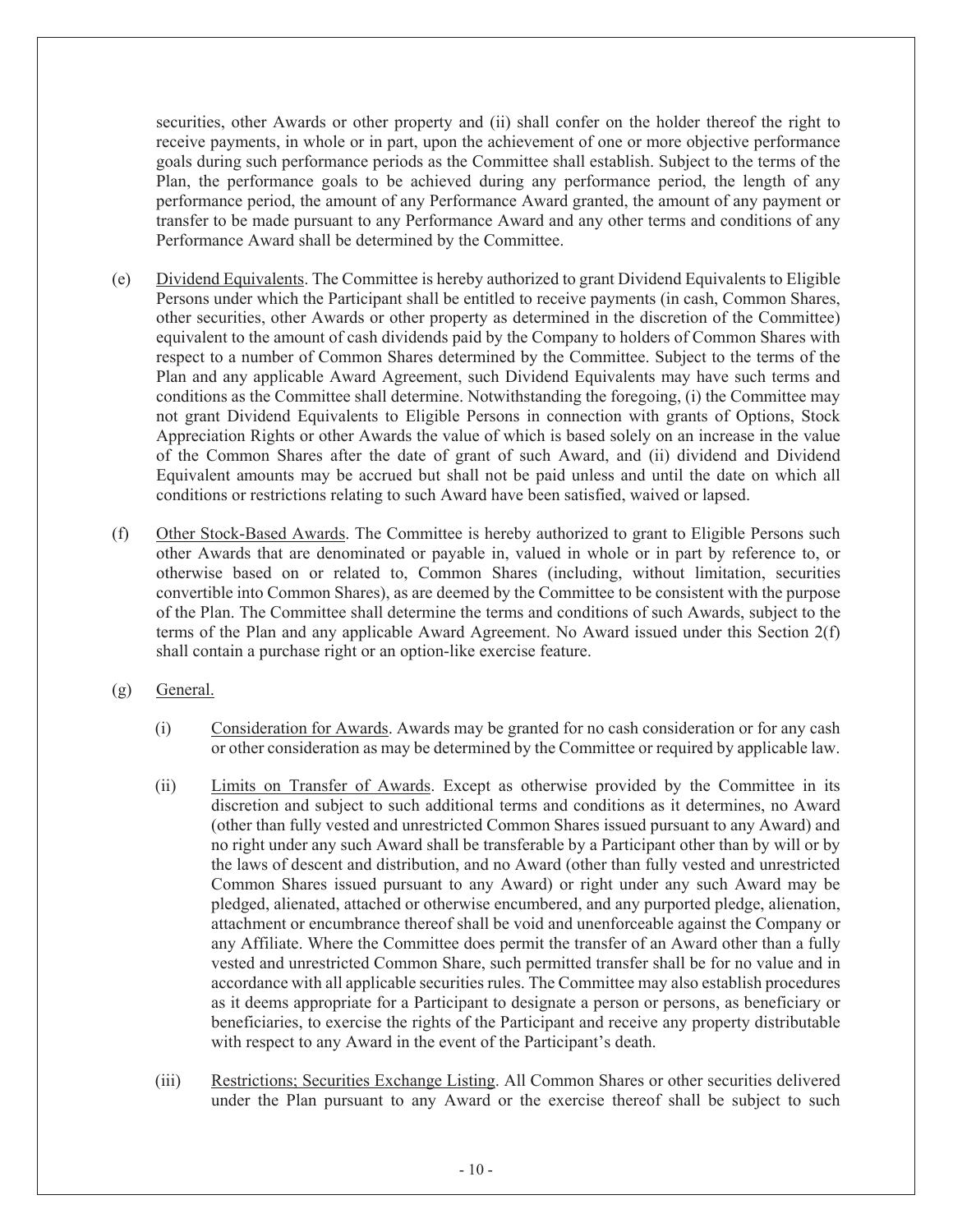restrictions as the Committee may deem advisable under the Plan, applicable federal or state securities laws and regulatory requirements, and the Committee may cause appropriate entries to be made with respect to, or legends to be placed on the certificates for, such Common Shares or other securities to reflect such restrictions. The Company shall not be required to deliver any Common Shares or other securities covered by an Award unless and until the requirements of any federal or state securities or other laws, rules or regulations (including the rules of any securities exchange) as may be determined by the Company to be applicable are satisfied.

- (iv) Prohibition on Option and Stock Appreciation Right Repricing. Except as provided in Section 2(c) of the Plan, the Committee may not, without prior approval of the Company's shareholders and applicable stock exchange approval, seek to effect any repricing of any previously granted, "underwater" Option or Stock Appreciation Right by: (i) amending or modifying the terms of the Option or Stock Appreciation Right to lower the exercise price; (ii) canceling the underwater Option or Stock Appreciation Right and granting either (A) replacement Options or Stock Appreciation Rights having a lower exercise price; or (B) Restricted Stock, Restricted Stock Units, Performance Award or Other Stock-Based Award in exchange; or (iii) cancelling or repurchasing the underwater Option or Stock Appreciation Right for cash or other securities. An Option or Stock Appreciation Right will be deemed to be "underwater" at any time when the Fair Market Value of the Common Shares covered by such Award is less than the exercise price of the Award.
- (v) Section 409A Provisions. Notwithstanding anything in the Plan or any Award Agreement to the contrary, to the extent that any amount or benefit that constitutes "deferred compensation" to a Participant under Section 409A and applicable guidance thereunder is otherwise payable or distributable to a Participant under the Plan or any Award Agreement solely by reason of the occurrence of a change in control or due to the Participant's disability or "separation from service" (as such term is defined under Section 409A), such amount or benefit will not be payable or distributable to the Participant by reason of such circumstance unless the Committee determines in good faith that (i) the circumstances giving rise to such change in control event, disability or separation from service meet the definition of a change in control event, disability, or separation from service, as the case may be, in Section  $409A(a)(2)(A)$  of the Code and applicable proposed or final regulations, or (ii) the payment or distribution of such amount or benefit would be exempt from the application of Section 409A by reason of the short-term deferral exemption or otherwise. Any payment or distribution that otherwise would be made to a Participant who is a Specified Employee (as determined by the Committee in good faith) on account of separation from service may not be made before the date which is six months after the date of the Specified Employee's separation from service (or if earlier, upon the Specified Employee's death) unless the payment or distribution is exempt from the application of Section 409A by reason of the short-term deferral exemption or otherwise.
- (vi) Acceleration of Vesting or Exercisability. No Award Agreement shall accelerate the exercisability of any Award or the lapse of restrictions relating to any Award in connection with a change-in-control event, unless such acceleration occurs upon the consummation of (or effective immediately prior to the consummation of, *provided that* the consummation subsequently occurs) such change-in-control event.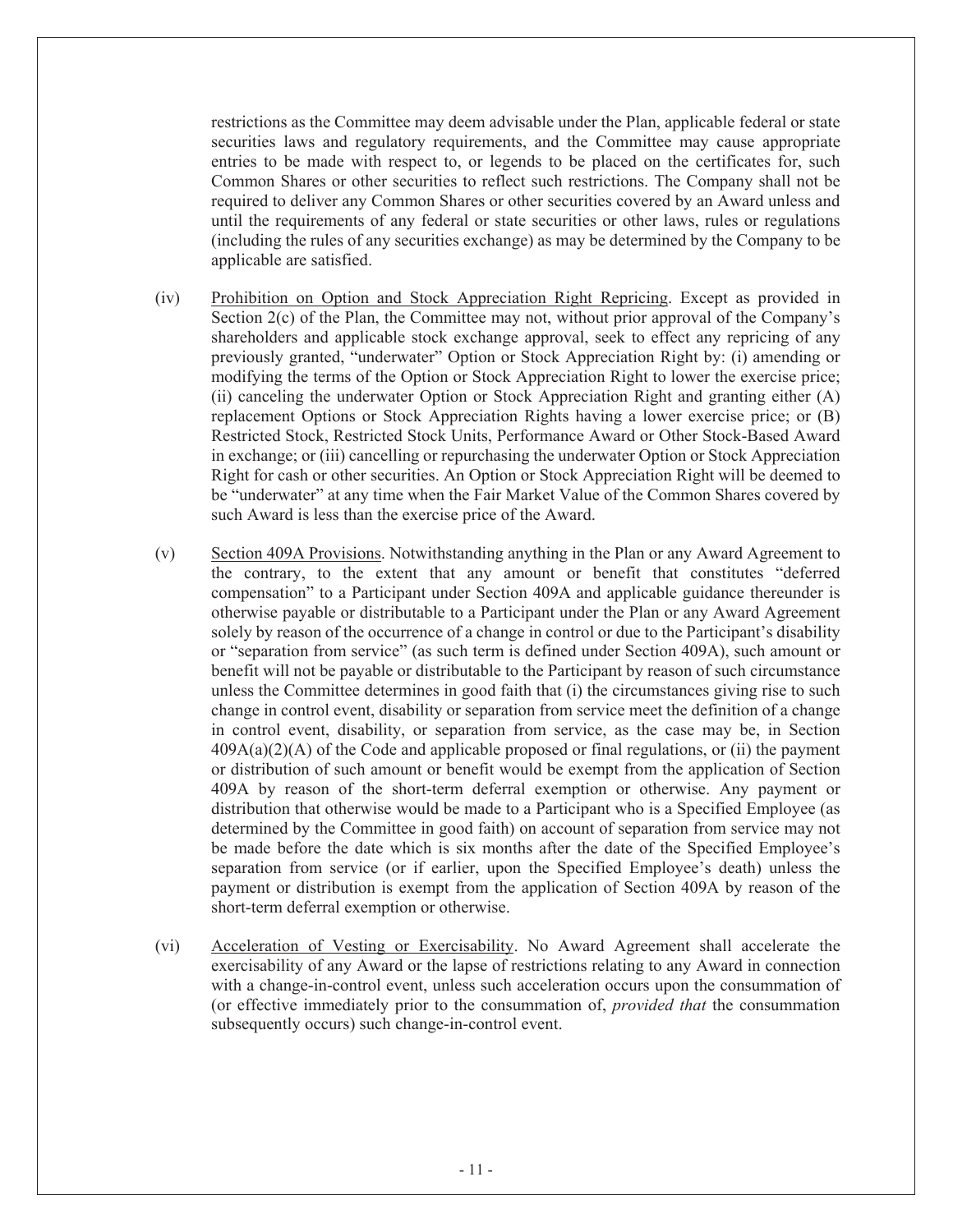#### **Section 7. Amendment and Termination; Corrections**

- (a) Amendments to the Plan and Awards. The Board may from time to time amend, suspend or terminate this Plan, and the Committee may amend the terms of any previously granted Award, *provided that* no amendment to the terms of any previously granted Award may (except as expressly provided in the Plan) materially and adversely alter or impair the terms or conditions of the Award previously granted to a Participant under this Plan without the written consent of the Participant or holder thereof. Any amendment to this Plan, or to the terms of any Award previously granted, is subject to compliance with all applicable laws, rules, regulations and policies of any applicable governmental entity or securities exchange, including receipt of any required approval from the governmental entity or stock exchange, and any such amendment, alteration, suspension, discontinuation or termination of an Award will be in compliance with CSE policies. For greater certainty and without limiting the foregoing, the Board may amend, suspend, terminate or discontinue the Plan, and the Committee may amend or alter any previously granted Award, as applicable, without obtaining the approval of shareholders of the Company in order to:
	- (i) amend the eligibility for, and limitations or conditions imposed upon, participation in the Plan;
	- (ii) amend any terms relating to the granting or exercise of Awards, including but not limited to terms relating to the amount and payment of the exercise price, or the vesting, expiry, assignment or adjustment of Awards, or otherwise waive any conditions of or rights of the Company under any outstanding Award, prospectively or retroactively;
	- (iii) make changes that are necessary or desirable to comply with applicable laws, rules, regulations and policies of any applicable governmental entity or stock exchange (including amendments to Awards necessary or desirable to avoid any adverse tax results under Section 409A), and no action taken to comply shall be deemed to impair or otherwise adversely alter or impair the rights of any holder of an Award or beneficiary thereof; or
	- (iv) amend any terms relating to the administration of the Plan, including the terms of any administrative guidelines or other rules related to the Plan.

Notwithstanding the foregoing and for greater certainty, prior approval of the shareholders of the Company shall be required for any amendment to the Plan or an Award that would:

- (i) require shareholder approval under the rules or regulations of securities exchange that is applicable to the Company;
- (ii) increase the number of shares authorized under the Plan as specified in Section 4 of the Plan;
- (iii) permit repricing of Options or Stock Appreciation Rights, which is currently prohibited by Section 2(a)(iv) of the Plan;
- (iv) permit the award of Options or Stock Appreciation Rights at a price less than 100% of the Fair Market Value of a Common Share on the date of grant of such Option or Stock Appreciation Right, contrary to the provisions of Section  $2(a)(i)$  and Section  $2(b)$  of the Plan;
- (v) permit Options to be transferable other than as provided in Section  $2(a)(ii)$  of the Plan;
- (vi) amend this Section 2(a); or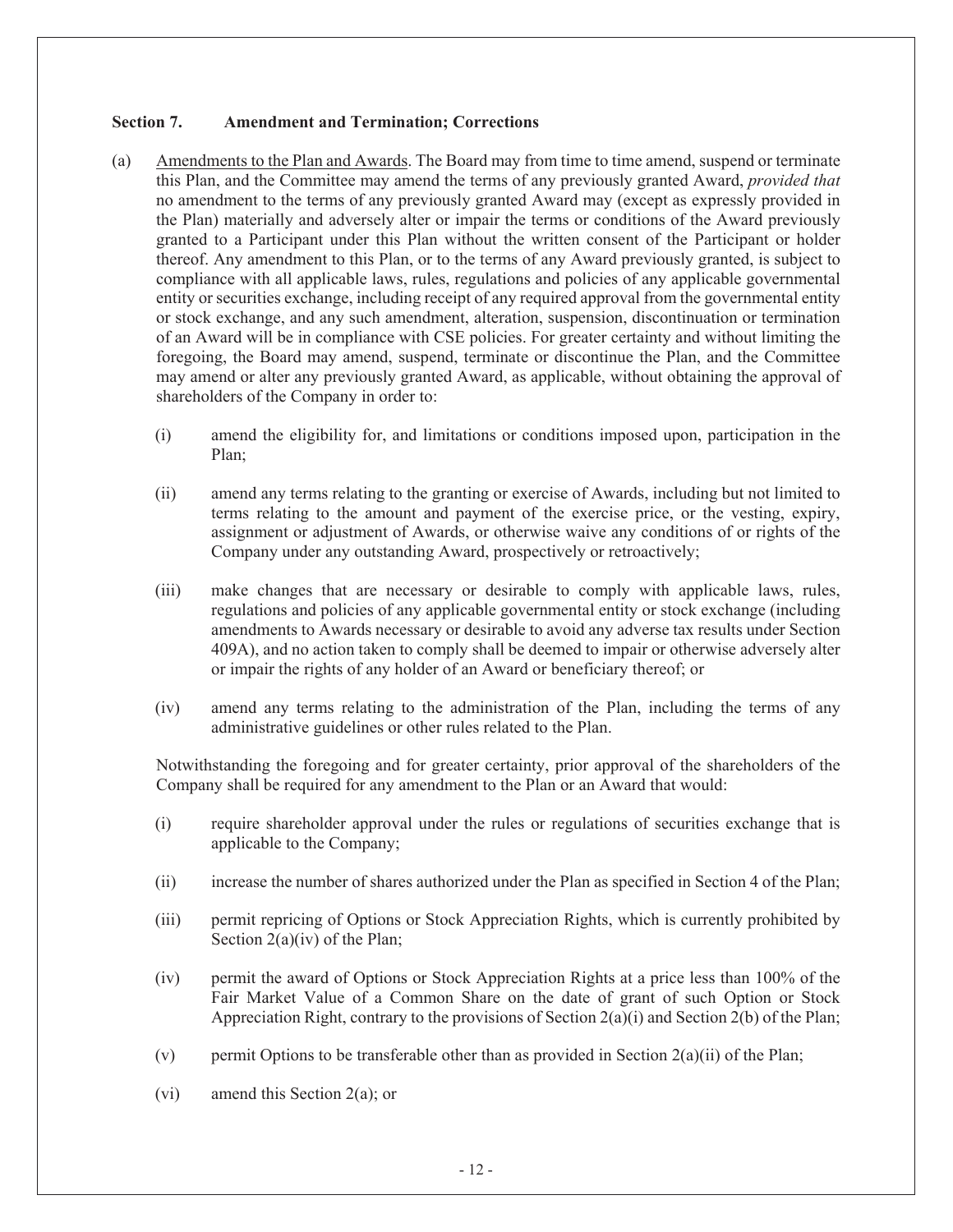- (vii) increase the maximum term permitted for Options and Stock Appreciation Rights as specified in (a) and Section 2(b) of the Plan or extend the terms of any Options beyond their original expiry date.
- (b) Corporate Transactions. In the event of any reorganization, amalgamation, merger, consolidation, split-up, spin-off, combination, plan of arrangement, take-over bid or tender offer, repurchase or exchange of Common Shares or other securities of the Company or any other similar corporate transaction or event involving the Company (or the Company shall enter into a written agreement to undergo such a transaction or event), the Committee or the Board may, in its sole discretion, provide for any of the following to be effective upon the consummation of the event (or effective immediately prior to the consummation of the event, *provided that* the consummation of the event subsequently occurs), and no action taken under this Section 2(b) shall be deemed to impair or otherwise adversely alter the rights of any holder of an Award or beneficiary thereof:
	- (i) either (A) termination of the Award, whether or not vested, in exchange for an amount of cash and/or other property, if any, equal to the amount that would have been attained upon the exercise of the vested portion of the Award or realization of the Participant's vested rights (and, for the avoidance of doubt, if, as of the date of the occurrence of the transaction or event described in this Section  $2(a)(i)(A)$ , the Committee or the Board determines in good faith that no amount would have been attained upon the exercise of the Award or realization of the Participant's rights, then the Award may be terminated by the Company without any payment) or (B) the replacement of the Award with other rights or property selected by the Committee or the Board, in its sole discretion;
	- (ii) that the Award be assumed by the successor or survivor corporation, or a parent or subsidiary thereof, or shall be substituted for by similar options, rights or awards covering the stock of the successor or survivor corporation, or a parent or subsidiary thereof, with appropriate adjustments as to the number and kind of shares and prices;
	- (iii) that, subject to Section  $2(a)(vi)$  of the Plan, the Award shall be exercisable or payable or fully vested with respect to all Common Shares covered thereby, notwithstanding anything to the contrary in the applicable Award Agreement; or
	- (iv) that the Award cannot vest, be exercised or become payable after a date certain in the future, which may be the effective date of the event.
- (c) Correction of Defects, Omissions and Inconsistencies. The Committee may, without prior approval of the shareholders of the Company, correct any defect, supply any omission or reconcile any inconsistency in the Plan or in any Award or Award Agreement in the manner and to the extent it shall deem desirable to implement or maintain the effectiveness of the Plan.

# **Section 8. Income Tax Withholding**

In order to comply with all applicable federal, state, local or foreign income tax laws or regulations, the Company may take such action as it deems appropriate to ensure that all applicable federal, state, local or foreign payroll, withholding, income or other taxes, which are the sole and absolute responsibility of a Participant, are withheld or collected from such Participant. Without limiting the foregoing, in order to assist a Participant in paying all or a portion of the applicable taxes to be withheld or collected upon exercise or receipt of (or the lapse of restrictions relating to) an Award, the Committee, in its discretion and subject to such additional terms and conditions as it may adopt, may permit the Participant to satisfy such tax obligation by (a) electing to have the Company withhold a portion of the Common Shares otherwise to be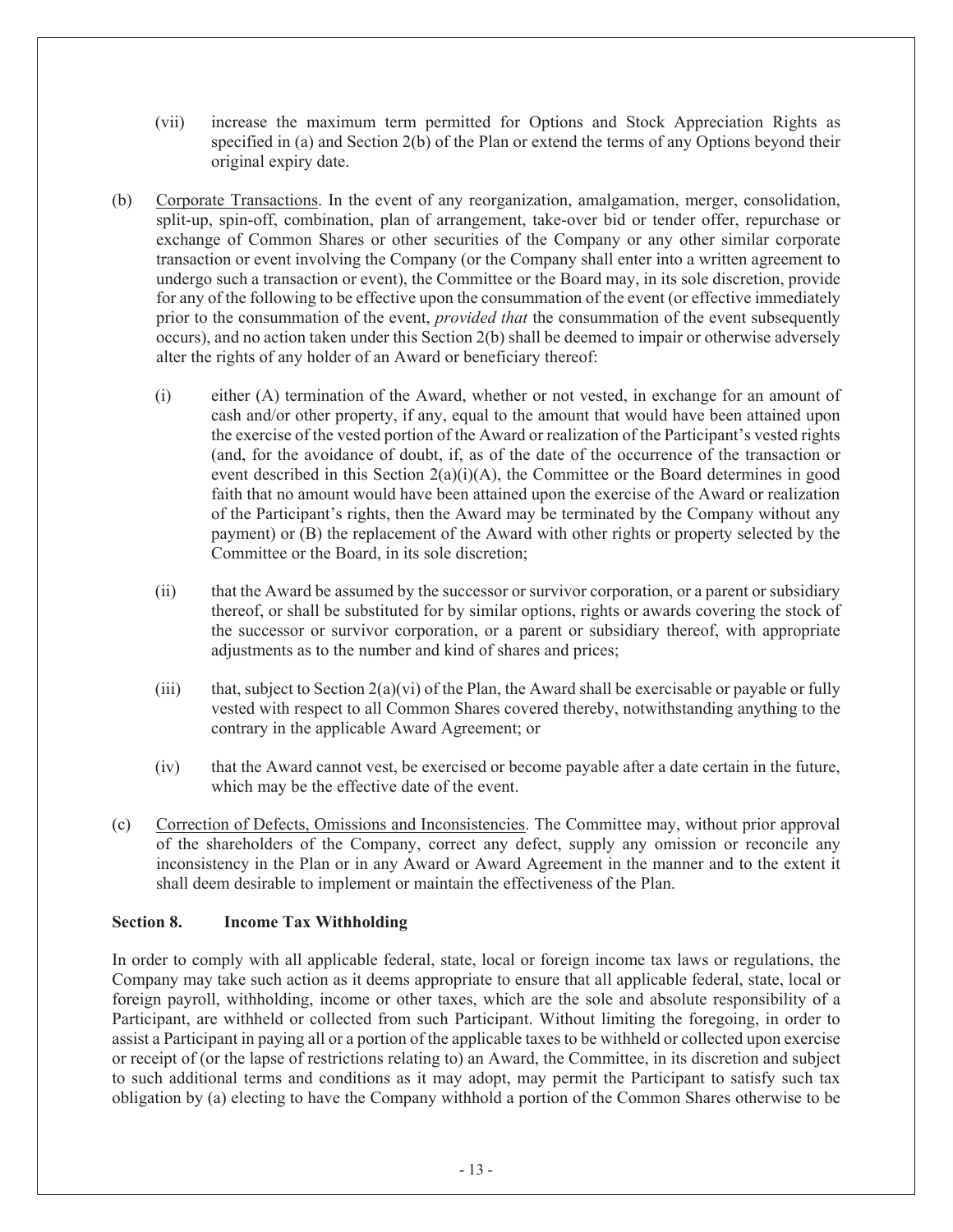delivered upon exercise or receipt of (or the lapse of restrictions relating to) such Award with a Fair Market Value equal to the amount of such taxes (subject to any applicable limitations under ASC Topic 718 to avoid adverse accounting treatment) or (b) delivering to the Company Common Shares other than Common Shares issuable upon exercise or receipt of (or the lapse of restrictions relating to) such Award with a Fair Market Value equal to the amount of such taxes. The election, if any, must be made on or before the date that the amount of tax to be withheld is determined.

# **Section 9. U.S. Securities Laws**

Neither the Awards nor the securities which may be acquired pursuant to the exercise of the Awards have been registered under the Securities Act or under any securities law of any state of the United States of America and are considered "restricted securities" (as such term is defined in Rule 144(a)(3) under the Securities Act) and any Common Shares shall be affixed with an applicable restrictive legend as set forth in the Award Agreement unless the Plan and the Common Shares underlying the Awards have been registered under the Securities Act on a Form S-8, or other applicable registration statement. At this time the Awards may not be offered or sold, directly or indirectly, in the United States except pursuant to registration under the Securities Act and the securities laws of all applicable states or available exemptions therefrom, however, the Company intends to register the Plan and the Common Shares underlying the Awards under the Securities Act on Form S-8, failing which could result in such U.S. Award Holder not being able to dispose of any Common Shares issued on exercise of Awards for a considerable length of time. Each U.S. Award Holder or anyone who becomes a U.S. Award Holder, who is granted an Award in the United States, who is a resident of the United States or who is otherwise subject to the Securities Act or the securities laws of any state of the United States will be required to complete an Award Agreement which sets out the applicable United States restrictions.

# **Section 10. Furnishing of Financial Information to U.S. Participants**

The Company shall furnish summary financial information (audited or unaudited) of the Company's financial condition and results of operations, consistent with the requirements of applicable laws, at least annually to each U.S. Participant during the period such Participant has one or more Awards outstanding, and in the case of an individual who acquired Common Shares pursuant to the Plan, during the period such Participant owns such Common Shares; provided, however, the Company shall not be required to provide such information if the issuance is limited to key persons whose duties in connection with the Company assure their access to equivalent information.

# **Section 11. General Provisions**

- (a) No Rights to Awards. No Eligible Person, Participant or other Person shall have any claim to be granted any Award under the Plan, and there is no obligation for uniformity of treatment of Eligible Persons, Participants or holders or beneficiaries of Awards under the Plan. The terms and conditions of Awards need not be the same with respect to any Participant or with respect to different Participants.
- (b) Award Agreements. No Participant shall have rights under an Award granted to such Participant unless and until an Award Agreement shall have been signed by the Participant (if requested by the Company), or until such Award Agreement is delivered and accepted through an electronic medium in accordance with procedures established by the Company. An Award Agreement need not be signed by a representative of the Company unless required by the Committee. Each Award Agreement shall be subject to the applicable terms and conditions of the Plan and any other terms and conditions (not inconsistent with the Plan) determined by the Committee.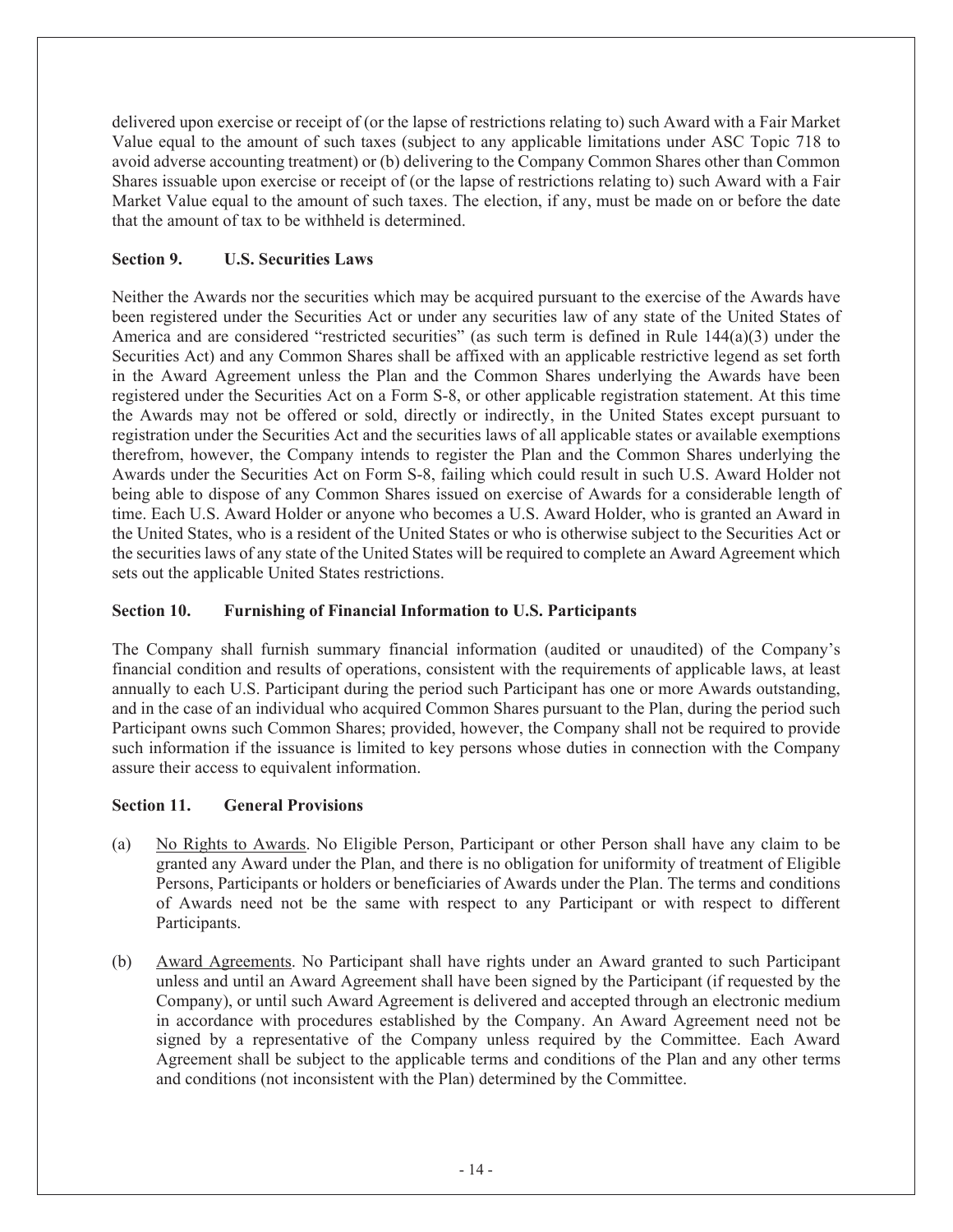- (c) Plan Provisions Control. In the event that any provision of an Award Agreement conflicts with or is inconsistent in any respect with the terms of the Plan as set forth herein or subsequently amended, the terms of the Plan shall control.
- (d) No Rights of Common Shareholders. Except with respect to Common Shares issued under Awards (and subject to such conditions as the Committee may impose on such Awards pursuant to Section  $2(a)(i)$  or Section  $2(e)$  of the Plan, neither a Participant nor the Participant's legal representative shall be, or have any of the rights and privileges of, a shareholder of the Company with respect to any Common Shares issuable upon the exercise or payment of any Award, in whole or in part, unless and until such Common Shares have been issued.
- (e) No Limit on Other Compensation Arrangements. Nothing contained in the Plan shall prevent the Company or any Affiliate from adopting or continuing in effect other or additional compensation plans or arrangements, and such plans or arrangements may be either generally applicable or applicable only in specific cases.
- (f) No Right to Employment. The grant of an Award shall not be construed as giving a Participant the right to be retained as an employee of the Company or any Affiliate, nor will it affect in any way the right of the Company or an Affiliate to terminate a Participant's employment at any time, with or without cause, in accordance with applicable law. In addition, the Company or an Affiliate may at any time dismiss a Participant from employment free from any liability or any claim under the Plan or any Award, unless otherwise expressly provided in the Plan or in any Award Agreement. Nothing in this Plan shall confer on any person any legal or equitable right against the Company or any Affiliate, directly or indirectly, or give rise to any cause of action at law or in equity against the Company or an Affiliate. Under no circumstances shall any person ceasing to be an employee of the Company or any Affiliate be entitled to any compensation for any loss of any right or benefit under the Plan which such employee might otherwise have enjoyed but for termination of employment, whether such compensation is claimed by way of damages for wrongful or unfair dismissal, breach of contract or otherwise. By participating in the Plan, each Participant shall be deemed to have accepted all the conditions of the Plan and the terms and conditions of any rules and regulations adopted by the Committee and shall be fully bound thereby.
- (g) Governing Law. The Plan shall be governed by the laws of the State of Nevada; provided, however, that any Award Agreement may provide by its terms that it shall be governed by the laws of any other jurisdiction as may be deemed appropriate by the parties thereto.
- (h) Severability. If any provision of the Plan or any Award is or becomes or is deemed to be invalid, illegal or unenforceable in any jurisdiction or would disqualify the Plan or any Award under any law deemed applicable by the Committee, such provision shall be construed or deemed amended to conform to applicable laws, or if it cannot be so construed or deemed amended without, in the determination of the Committee, materially altering the purpose or intent of the Plan or the Award, such provision shall be stricken as to such jurisdiction or Award, and the remainder of the Plan or any such Award shall remain in full force and effect.
- (i) No Trust or Fund Created. Neither the Plan nor any Award shall create or be construed to create a trust or separate fund of any kind or a fiduciary relationship between the Company or any Affiliate and a Participant or any other Person. To the extent that any Person acquires a right to receive payments from the Company or any Affiliate pursuant to an Award, such right shall be no greater than the right of any unsecured general creditor of the Company or any Affiliate.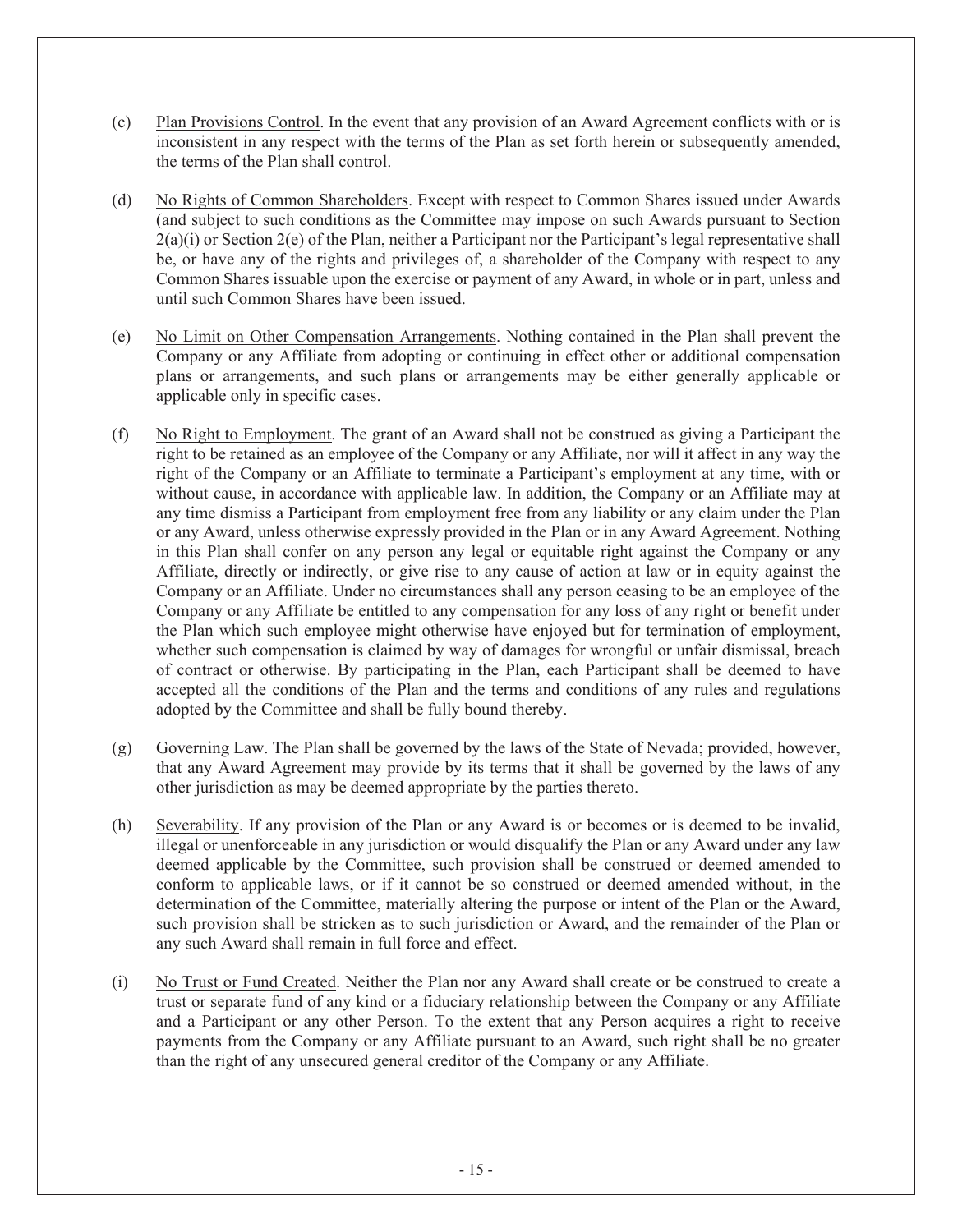- (j) Other Benefits. No compensation or benefit awarded to or realized by any Participant under the Plan shall be included for the purpose of computing such Participant's compensation or benefits under any pension, retirement, savings, profit sharing, group insurance, disability, severance, termination pay, welfare or other benefit plan of the Company, unless required by law or otherwise provided by such other plan.
- (k) No Fractional Common Shares. No fractional Common Shares shall be issued or delivered pursuant to the Plan or any Award, and the Committee shall determine whether cash shall be paid in lieu of any fractional Common Share or whether such fractional Common Share or any rights thereto shall be canceled, terminated or otherwise eliminated.
- (l) Headings. Headings are given to the sections and subsections of the Plan solely as a convenience to facilitate reference. Such headings shall not be deemed in any way material or relevant to the construction or interpretation of the Plan or any provision thereof.

# **Section 12. Clawback or Recoupment**

All Awards under this Plan shall be subject to recovery or other penalties pursuant to (i) any Company clawback policy, as may be adopted or amended from time to time, or (ii) any applicable law, rule or regulation or applicable stock exchange rule.

# **Section 13. Effective Date of the Plan**

The Plan was approved by the Board on February 9, 2022 (the "**Effective Date**").

# **Section 14. Term of the Plan**

No Award shall be granted under the Plan, and the Plan shall terminate, on the earlier of (i) the tenth anniversary of the Effective Date, or (ii) the tenth anniversary of the date the Plan is approved by the shareholders of the Company, or any earlier date of discontinuation or termination established pursuant to Section 2(a) of the Plan. Unless otherwise expressly provided in the Plan or in an applicable Award Agreement, any Award theretofore granted may extend beyond such dates, and the authority of the Committee provided for hereunder with respect to the Plan and any Awards, and the authority of the Board to amend the Plan, shall extend beyond the termination of the Plan.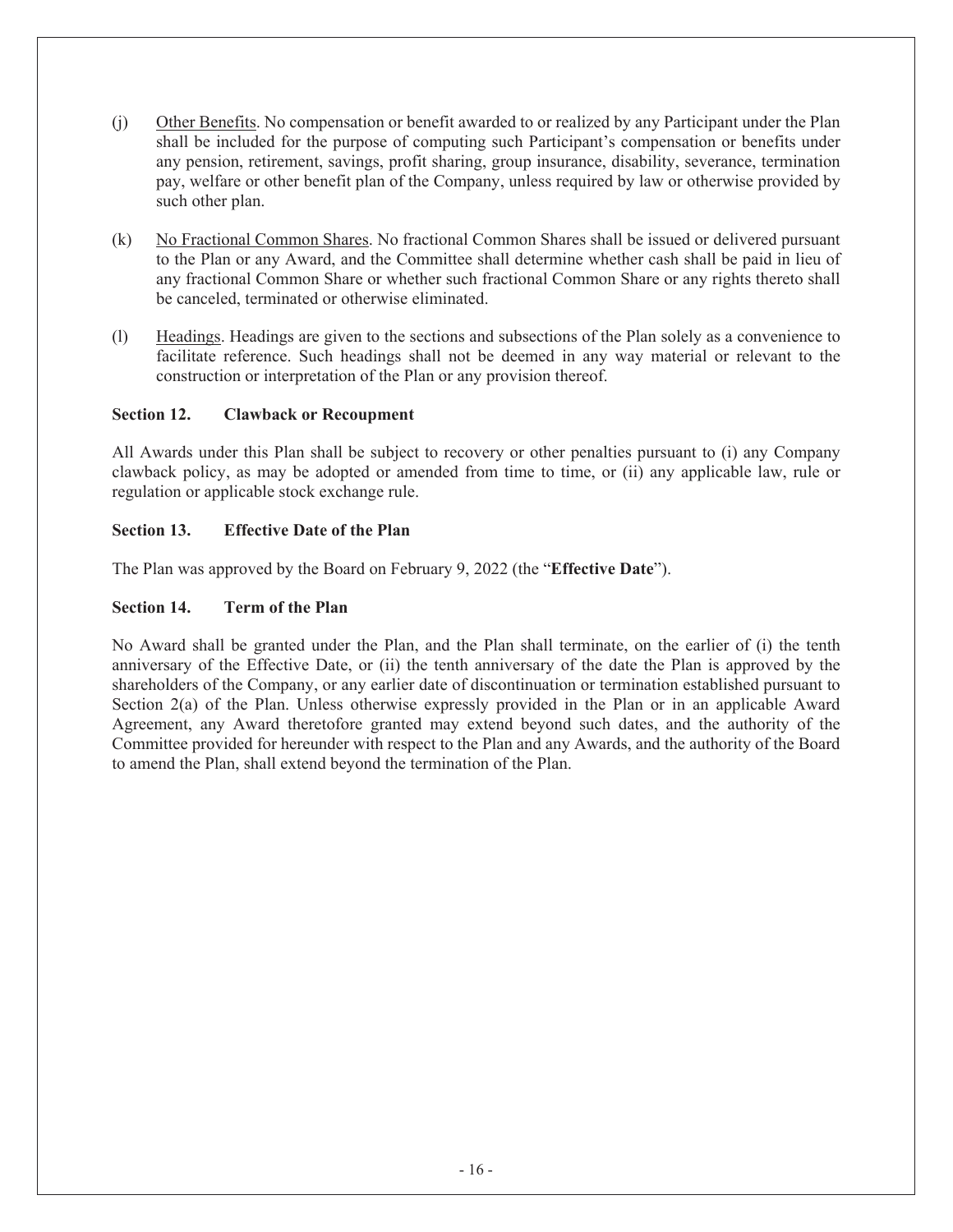# **Schedule B**

#### **Body and Mind Inc. (the "Company")**

# **AUDIT COMMITTEE CHARTER**

This Charter establishes the composition, the authority, roles and responsibilities and the general objectives of the Company's audit committee, or its Board of Directors (the "Board") in lieu thereof (the "Audit Committee"). The roles and responsibilities described in this Charter must at all times be exercised in compliance with the laws and regulations governing the Company and any subsidiaries.

#### **Composition**

- (a) *Number of Members*. The Audit Committee must be comprised of a minimum of three (3) directors of the Company, a majority of who are independent as defined by applicable legislation.
- (b) *Chair*. If there is more than one member of the Audit Committee, members will appoint a chair of the Audit Committee (the "Chair") to serve for a term of one (1) year on an annual basis. The Chair may serve as the chair of the Audit Committee for any number of consecutive terms.
- (c) *Financially Literacy*. All members of the Audit Committee must be financially literate as defined by applicable legislation. If upon appointment a member of the Audit Committee is not financially literate, such member will have a period of three (3) months to acquire the required level of financial literacy.

#### **Meetings**

- (a) *Quorum*. The quorum required to constitute a meeting of the Audit Committee is set at a majority of members.
- (b) *Agenda*. The Chair will set the agenda for each meeting, after consulting with management and the Company's external auditor (the "Auditor"). Agenda materials such as draft financial statements must be circulated to all Audit Committee members for members to have a reasonable amount of time to review the materials prior to the meeting.
- (c) *Notice to Auditor*. The Auditor will be provided with notice as necessary of any Audit Committee meeting, will be invited to attend each such meeting and will receive an opportunity to be heard at those meetings on matters related to the Auditor's duties.
- (d) *Minutes*. Minutes of Audit Committee meetings will be accurately recorded, with such minutes recording the decisions reached by the committee.

#### **Roles and Responsibilities**

The roles and responsibilities of the Audit Committee include the following:

#### External Auditor

The Audit Committee will: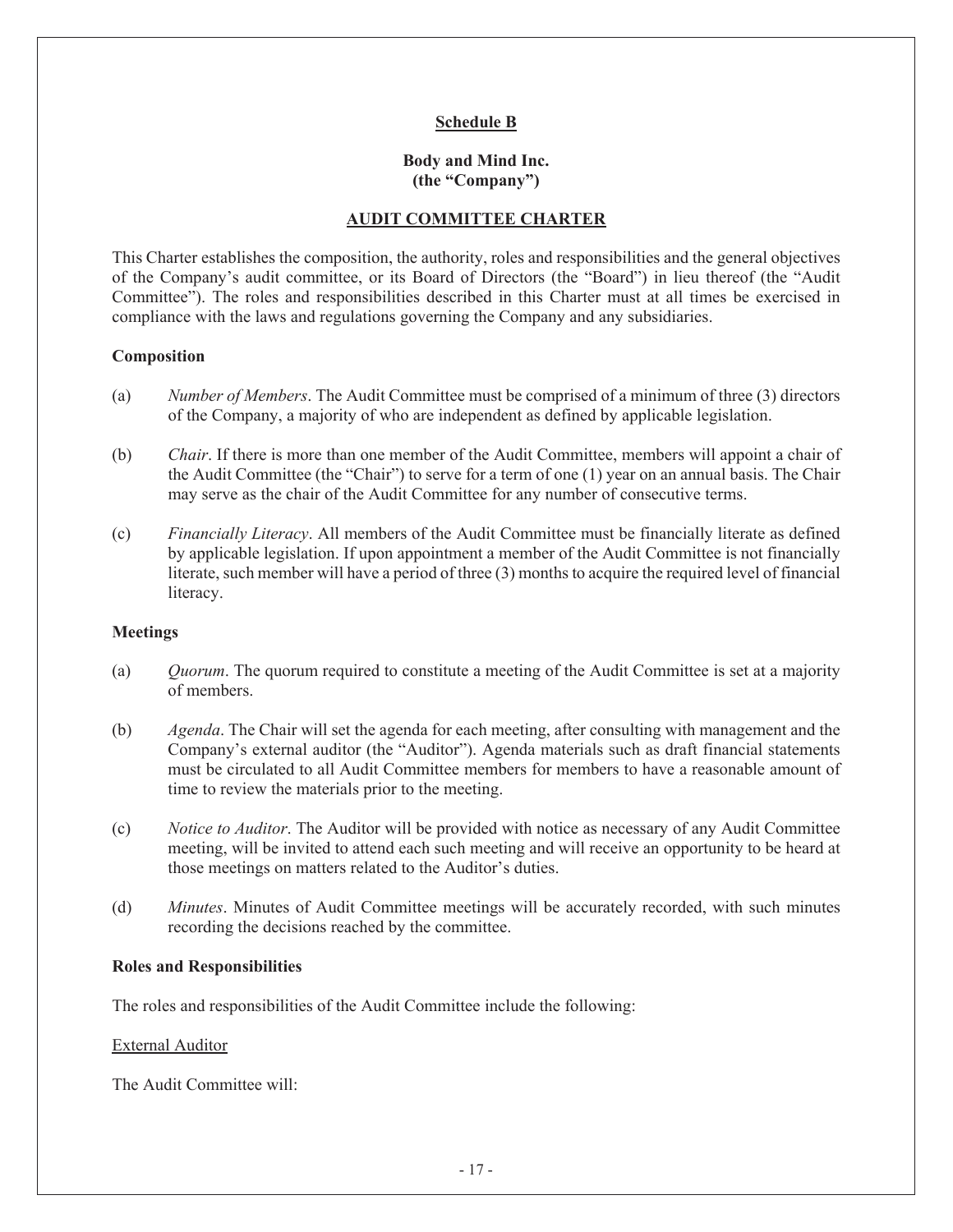- (a) *Selection of Auditor*. Select, evaluate and recommend the Auditor to the Board for shareholder approval, to examine the Company's accounts, controls and financial statements.
- (b) *Scope of Work*. Evaluate, prior to the annual audit of the Company's financial statements, the scope and general extent of the Auditor's review, including the Auditor's engagement letter.
- (c) *Compensation*. Recommend to the Board the compensation to be paid to the Auditor.
- (d) *Replacement of Auditor*. If necessary, recommend the replacement of the Auditor to the Board.
- (e) *Approve Non-Audit Related Services*. Pre-approve all non-audit services to be provided by the Auditor to the Company.
- (f) *Responsibility for Oversight*. Oversee the work of the Auditor, who must report directly to the Audit Committee.
- (g) *Resolution of Disputes*. Assist with resolving any disputes between management and the Auditor regarding financial reporting.

#### Financial Statements and Financial Information

The Audit Committee will:

- (a) *Review Audited Financial Statements*. Review the Company's audited financial statements, discuss those statements with management and with the Auditor, and recommend their approval to the Board.
- (b) *Review Interim Financial Statements*. Review and discuss with management the Company's quarterly financial statements, and if appropriate, recommend their approval by the Board.
- (c) *MD&A, Annual and Interim Earnings Press Releases, Audit Committee Reports*. Review management's discussion and analysis, interim and annual press releases, and Audit Committee reports before the Company publicly discloses such information.
- (d) *Auditor Reports and Recommendations*. Review and consider any significant reports and recommendations issued by the Auditor, together with management's response, and the extent to which recommendations made by the Auditor have been implemented.

#### Risk Management, Internal Controls and Information Systems

The Audit Committee will:

- (a) *Internal Controls*. Review with management and the Auditor the general policies and procedures used by the Company with respect to internal accounting and financial controls, and remain informed, through communications with the Auditor, of any weaknesses in internal controls that could cause errors or deficiencies in financial reporting or deviations from the accounting policies of the Company or from applicable laws or regulations.
- (b) *Financial Management*. Periodically review the team in place to carry out financial reporting functions, circumstances surrounding the departure of any officers in charge of financial reporting, and the appointment of individuals to oversee such functions.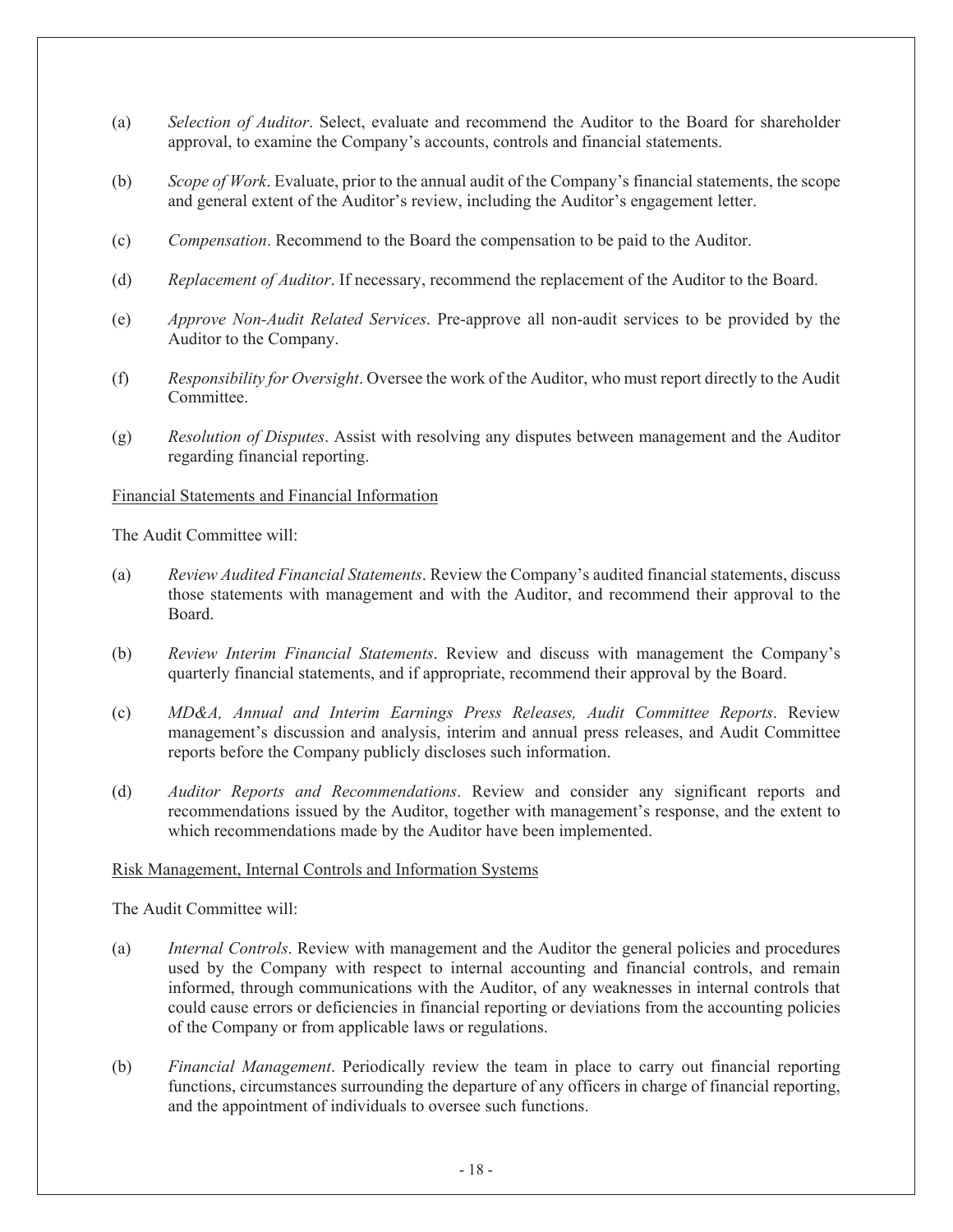- (c) *Accounting Policies and Practices*. Review management plans regarding any changes in accounting practices or policies and the financial impact thereof.
- (d) *Litigation*. Review with the Auditor and the Company's legal counsel any litigation, claim or contingency, including tax assessments, that could have a material effect upon the financial position of the Company and the manner in which these matters are being disclosed in the Company's financial statements.
- (e) *Other*. Discuss with management and the Auditor correspondence with regulators, employee complaints, or published reports that raise material issues regarding the Company's financial statements or disclosure.

#### Complaints

The Audit Committee will:

- (a) *Accounting, Auditing and Internal Control Complaints*. Establish a procedure for the receipt, retention and treatment of complaints received by the Company regarding accounting, internal controls or auditing matters.
- (b) *Employee Complaints*. Establish a procedure for the confidential transmittal on condition of anonymity by the Company's employees of concerns regarding questionable accounting or auditing matters.

#### **Authority**

- (a) *Auditors*. The Auditor, and any internal auditor hired by the Company, will report directly to the Audit Committee.
- (b) *Independent Advisors*. The Audit Committee may, at the Company's expense and without the approval of management, retain the services of independent legal counsel and any other advisors it deems necessary to carry out its duties and establish and pay the monetary compensation of such advisors.

### **Reporting**

The Audit Committee will report to the Board on:

- (a) the independence of the Auditor;
- (b) the performance of the Auditor and any recommendations of the Audit Committee in relation thereto;
- (c) the reappointment and termination of the Auditor;
- (d) the adequacy of the Company's internal controls and disclosure controls;
- (e) the Audit Committee's review of the Company's financial statements, both annual and interim;
- (f) the Audit Committee's review of management's discussion and analysis, both annual and interim;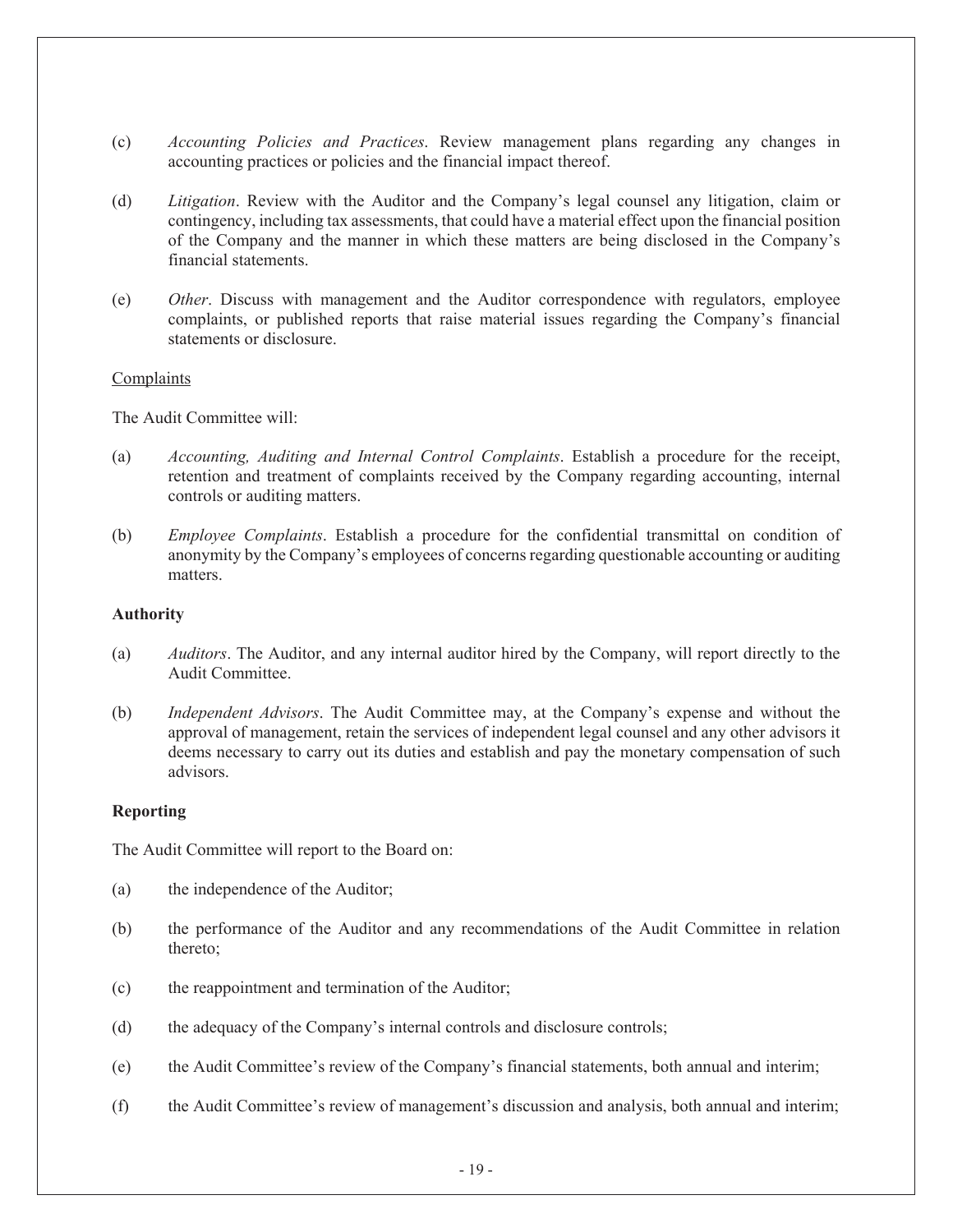(g) the Company's compliance with legal and regulatory matters to the extent they affect the its financial statements; and

 $\overline{a}$ 

(h) all other material matters dealt with by the Audit Committee.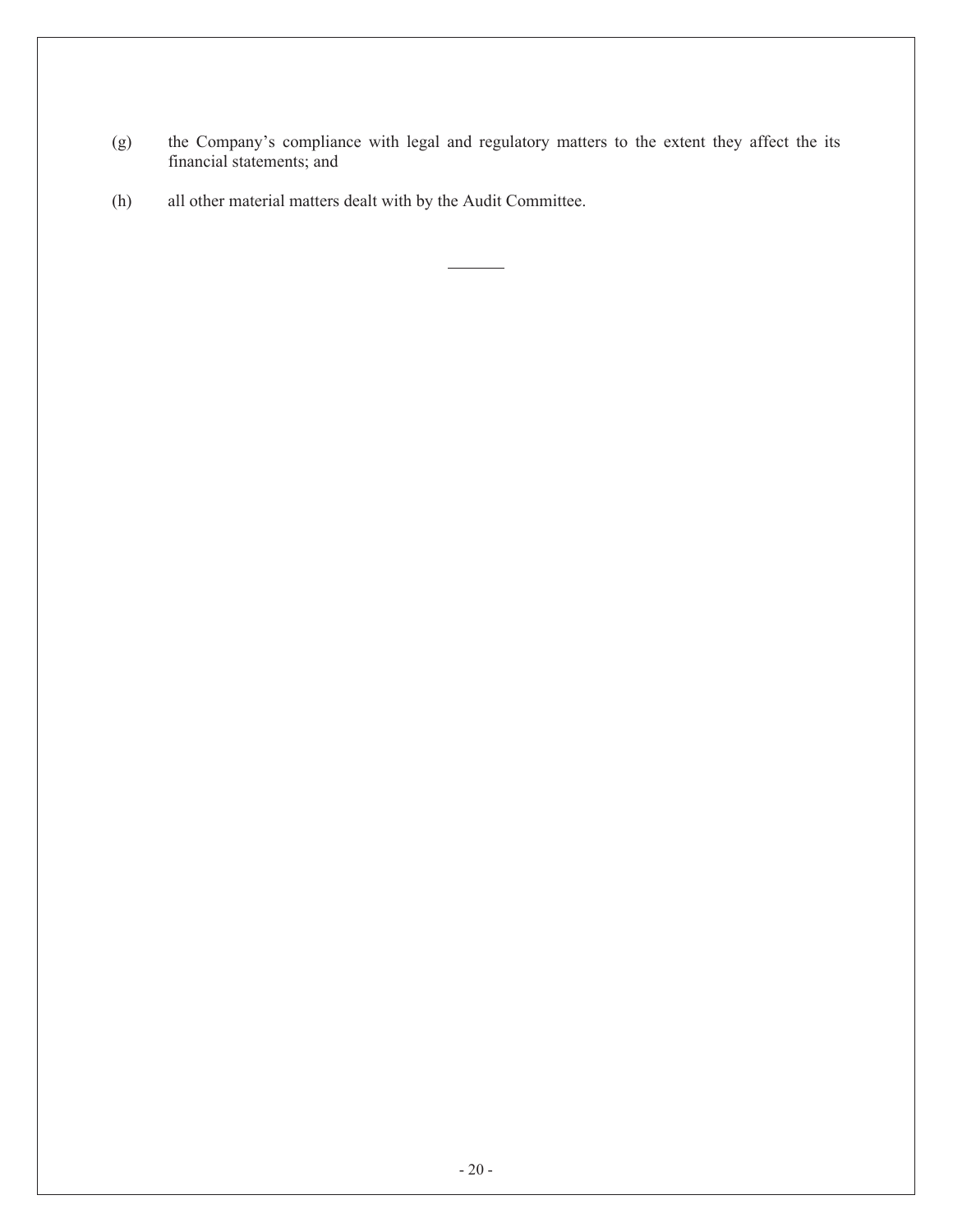**BODY AND MIND INC. 1095 WEST PENDER STREET, SUITE 750 VANCOUVER, BC V6E 2M6 CANADA**



#### **VOTE BY INTERNET - www.proxyvote.com or scan the QR Barcode above**

Use the Internet to transmit your voting instructions and for electronic delivery of<br>information. Vote by 11:59 P.M. ET on 03/30/2022. Have your proxy card in hand when you access the web site and follow the instructions to obtain your records and to create<br>an electronic voting instruction form.

#### ELECTRONIC DELIVERY OF FUTURE PROXY MATERIALS

If you would like to reduce the costs incurred by our company in mailing proxy materials,<br>you can consent to receiving all future proxy statements, proxy cards and annual reports<br>electronically via e-mail or the Internet.

#### **VOTE BY PHONE - 1-800-690-6903**

Use any touch-tone telephone to transmit your voting instructions. Vote by 11:59 P.M. ET<br>on 03/30/2022. Have your proxy card in hand when you call and then follow the  $intuctions.$ 

#### VOTE BY MAIL

Mark, sign and date your proxy card and return it in the postage-paid envelope we have<br>provided or return it to Vote Processing, c/o Broadridge, 51 Mercedes Way, Edgewood,<br>NY 11717.

TO VOTE, MARK BLOCKS BELOW IN BLUE OR BLACK INK AS FOLLOWS:

|                                                                                                                                                                                                                                                                                                                                                     |        |        |                 |  |                                 |                                                                                                  |                                     |     |                 | KEEP THIS PORTION FOR YOUR RECORDS |
|-----------------------------------------------------------------------------------------------------------------------------------------------------------------------------------------------------------------------------------------------------------------------------------------------------------------------------------------------------|--------|--------|-----------------|--|---------------------------------|--------------------------------------------------------------------------------------------------|-------------------------------------|-----|-----------------|------------------------------------|
| THIS PROXY CARD IS VALID ONLY WHEN SIGNED AND DATED.                                                                                                                                                                                                                                                                                                |        |        |                 |  |                                 |                                                                                                  | DETACH AND RETURN THIS PORTION ONLY |     |                 |                                    |
| The Board of Directors recommends you vote FOR<br>the following:                                                                                                                                                                                                                                                                                    |        |        |                 |  |                                 |                                                                                                  |                                     |     |                 |                                    |
| 1. To elect the following as directors:                                                                                                                                                                                                                                                                                                             |        |        |                 |  |                                 |                                                                                                  |                                     |     |                 |                                    |
| Nominees                                                                                                                                                                                                                                                                                                                                            | For    |        | Withhold        |  |                                 |                                                                                                  |                                     |     |                 |                                    |
| 1a. Michael Mills                                                                                                                                                                                                                                                                                                                                   | 0      |        | 0               |  |                                 |                                                                                                  |                                     | For | Against Abstain |                                    |
| 1b. Brent Reuter                                                                                                                                                                                                                                                                                                                                    | $\Box$ |        | n               |  |                                 | 4. To approve, on a non-binding advisory basis,<br>the compensation of our named executive       |                                     | ſΙ  | Π               | Ο                                  |
| 1c. Stephen Hoffman                                                                                                                                                                                                                                                                                                                                 | $\Box$ |        | 0               |  | Schedule 14A - Proxy Statement. | officers, as more particularly described in the                                                  |                                     |     |                 |                                    |
| 1d. Dong Shim                                                                                                                                                                                                                                                                                                                                       | 0      |        | 0               |  |                                 | NOTE: Such other business as may properly come<br>before the meeting or any adjournment thereof. |                                     |     |                 |                                    |
| 1e. Alexis Podesta                                                                                                                                                                                                                                                                                                                                  | 0      |        | 0               |  |                                 |                                                                                                  |                                     |     |                 |                                    |
| The Board of Directors recommends you vote FOR<br>proposals 2, 3 and 4.                                                                                                                                                                                                                                                                             | For    |        | Against Abstain |  |                                 |                                                                                                  |                                     |     |                 |                                    |
| 2. To ratify the appointment of Sadler, Gibb &<br>Associates, LLC, as the Company's independent<br>registered public accounting firm.                                                                                                                                                                                                               | 0      | $\Box$ | $\Box$          |  |                                 |                                                                                                  |                                     |     |                 |                                    |
| 3. To approve the Company's new 2022 Stock and<br>Incentive Plan, being a fixed number plan, as<br>more particularly described in the accompanying<br>Schedule 14A - Proxy Statement.                                                                                                                                                               | 0      | n      | 0               |  |                                 |                                                                                                  |                                     |     |                 |                                    |
| Please sign exactly as your name(s) appear(s) hereon. When signing as<br>attorney, executor, administrator, or other fiduciary, please give full<br>title as such. Joint owners should each sign personally. All holders must<br>sign. If a corporation or partnership, please sign in full corporate or<br>partnership name by authorized officer. |        |        |                 |  |                                 |                                                                                                  |                                     |     |                 |                                    |
|                                                                                                                                                                                                                                                                                                                                                     |        |        |                 |  |                                 |                                                                                                  |                                     |     |                 |                                    |
| Signature [PLEASE SIGN WITHIN BOX]<br>Date                                                                                                                                                                                                                                                                                                          |        |        |                 |  | Signature (Joint Owners)        |                                                                                                  | Date                                |     |                 |                                    |